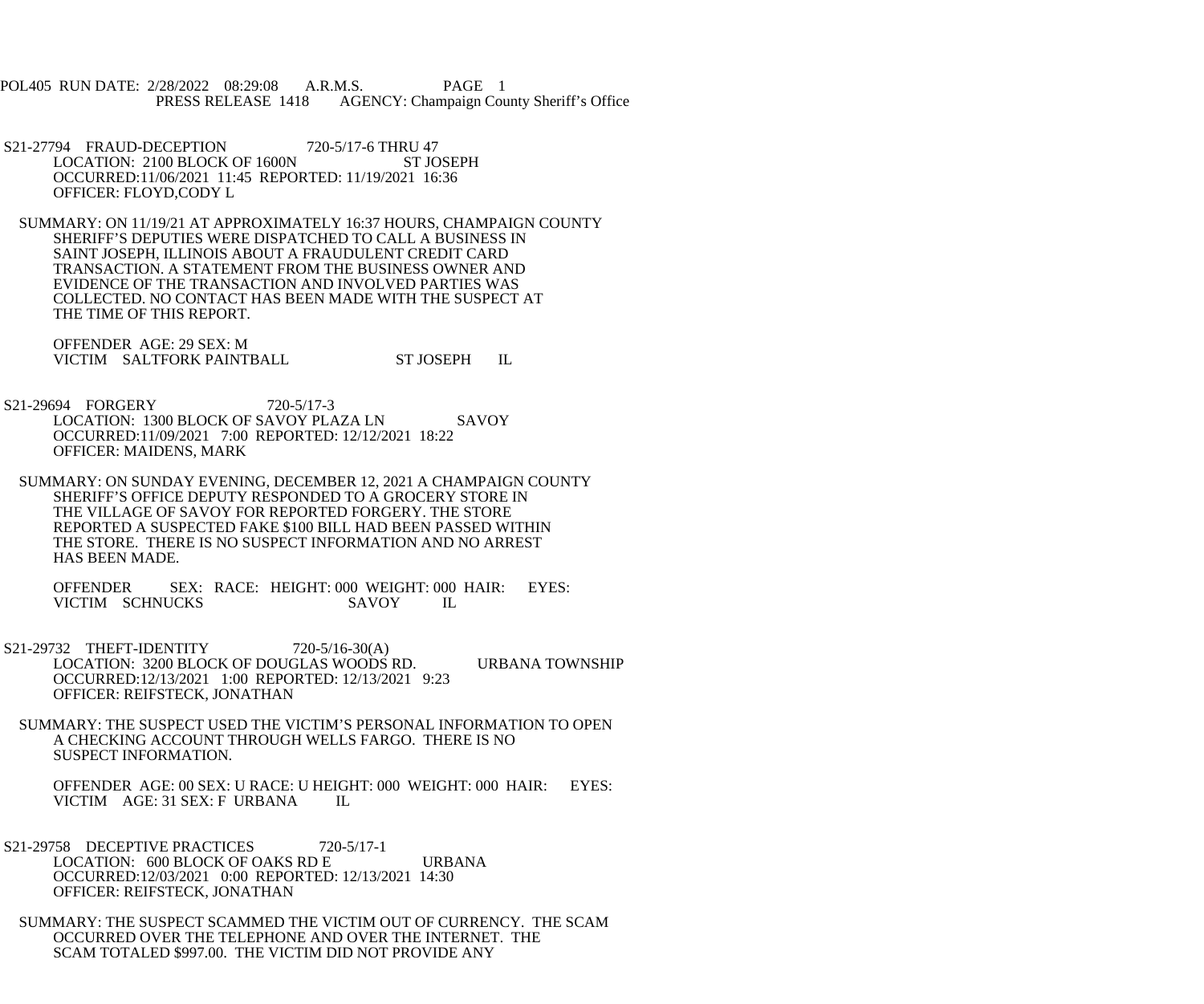POL405 RUN DATE: 2/28/2022 08:29:08 A.R.M.S. PAGE 2 PRESS RELEASE 1418 AGENCY: Champaign County Sheriff's Office SUSPECT INFORMATION.

 OFFENDER SEX: RACE: HEIGHT: 000 WEIGHT: 000 HAIR: EYES: VICTIM AGE: 61 SEX: F URBANA IL

S21-30093 METHAMPHETAMINE-POSSESSION 720-646/60<br>CONTROLLED SUBSTANCE-LOOK-ALIKE 720-570/404 CONTROLLED SUBSTANCE-LOOK-ALIKE POSS OF DRUG PARAPHERNALIA -ORD 720-600/3.5 CANNABIS POSS 10 GM OR LESS -ORD 720-550/4(A) EXPIRED REGISTRATION 625-5/3-413F<br>LOCATION: WILLOW VIEW RD LOCATION: WILLOW VIEW RD / @ CHRISTOPHER CR OCCURRED:12/17/2021 2:52 REPORTED: 12/17/2021 2:52 OFFICER: REIFSTECK, CHASE

 SUMMARY: ON FRIDAY (12/17/21) AT APPROXIMATELY 0252 HRS, A ROUTINE TRAFFIC STOP WAS CONDUCTED BY A CHAMPAIGN COUNTY DEPUTY SHERIFF. DURING THE TRAFFIC STOP, A PROBABLE CAUSE SEARCH OF THE VIOLATOR VEHICLE WAS CONDUCTED. THE SEARCH YIELDED A SMALL AMOUNT OF SUSPECTED METHAMPHETAMINE AND CANNABIS, AS WELL AS SEVERAL ITEMS CONSIDERED TO BE DRUG PARAPHERNALIA. THE DRIVER OF THE VEHICLE WAS ISSUED A WARNING TICKET, FOR OPERATING A MOTOR VEHICLE WITH EXPIRED REGISTRATION AND/OR LICENSE PLATES. THE FEMALE PASSENGER WAS ISSUED A NOTICE TO APPEAR (NTA), FOR THE POSSESSION OF METHAMPHETAMINE. BOTH VEHICLE OCCUPANTS WERE RELEASED AT THE CONCLUSION OF THE TRAFFIC STOP.

 PEOPLE: VICTIM SOCIETY OFFENDER AGE: 29 SEX: F OFFENDER AGE: 21 SEX: M

 ARRESTS: MATTLIN AMY JO AGE: 29 SEX: F 4809 W WINDSOR RD #A13 CHAMPAIGN IL CHARGE: METHAMPHETAMINE-POSSESSION 720-646/60 METHAMPHETAMINE-POSSESSIO AT: WILLOWVIEW RD/ RICHARDSON BY: REIFSTECK, CHASE

 S21-30351 BATTERY-DOMESTIC 720-5/12-3.2 LOCATION: 1600 BLOCK OF OLYMPIAN AVE E URBANA OCCURRED:12/20/2021 9:00 REPORTED: 12/20/2021 14:57 OFFICER: FERRIMAN, RICHARD

 SUMMARY: RP CALLED TO REPORT A DOMESTIC BETWEEN HER AND HER EX- BOYFRIEND. THE DOMESTIC PRIOR TO THAT HAD BEEN VERBAL ONLY AND, ON THIS INCIDENT, THE MALE HALF ADVISED IT WAS PHYSICAL. THE MALE HALF ADVISED HE WAS BREAKING UP AN ARGUMENT BETWEEN THE RP'S CHILDREN AND THE RP STRUCK HIM IN THE FACE. MALE HALF DID NOT WANT THE FEMALE HALF ARRESTED, HE ONLY WANTED HER TO LEAVE.

 OFFENDER AGE: 33 SEX: F VICTIM AGE: 32 SEX: M URBANA IL

S21-30365 DECEPTIVE PRACTICES 720-5/17-1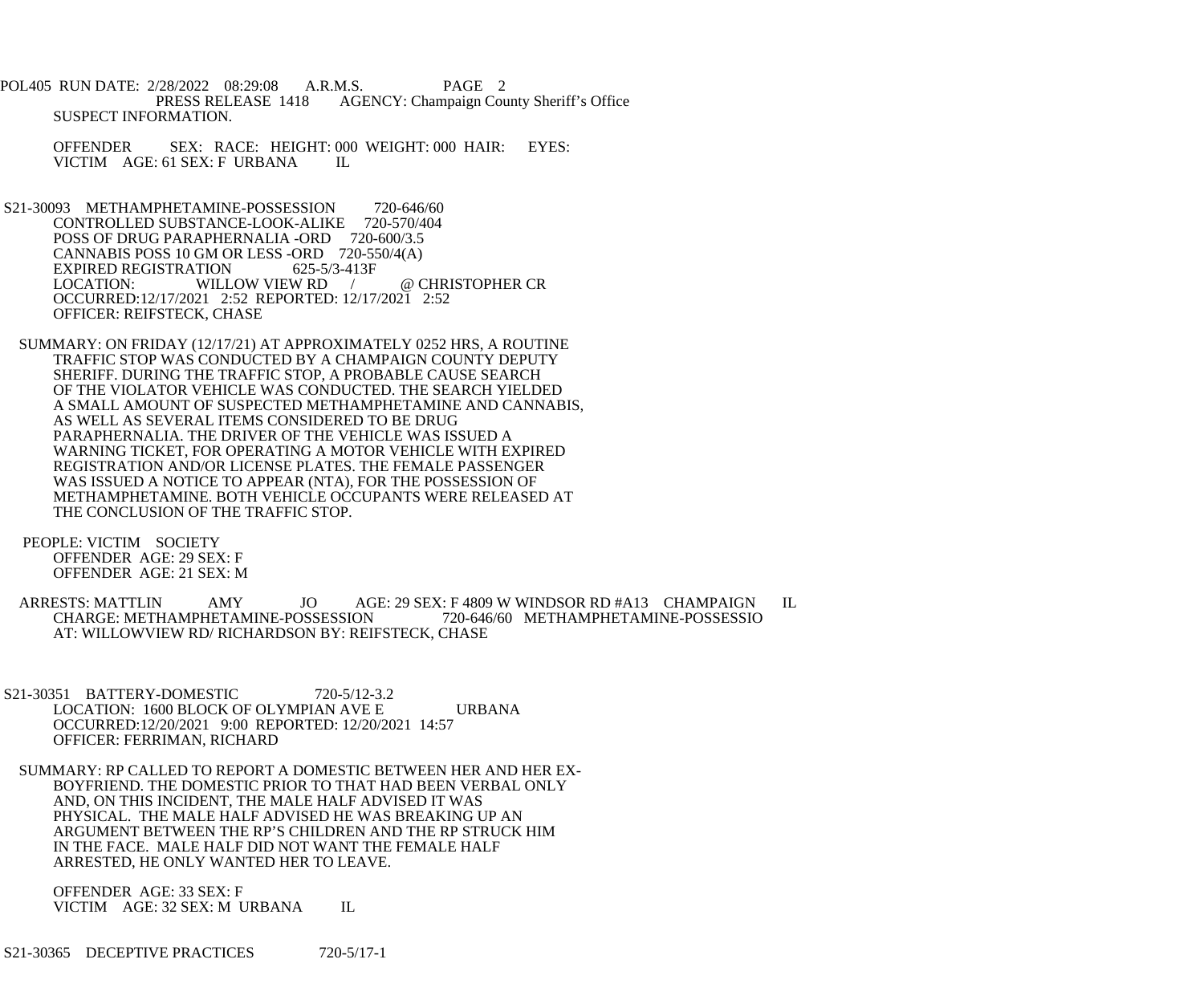POL405 RUN DATE: 2/28/2022 08:29:08 A.R.M.S. PAGE 3<br>PRESS RELEASE 1418 AGENCY: Champaign Cou AGENCY: Champaign County Sheriff's Office LOCATION: 100 BLOCK OF VINE CT SADORUS OCCURRED: 8/01/2021 0:00 REPORTED: 12/20/2021 17:44 OFFICER: REIFSTECK, CHASE

 SUMMARY: ON MONDAY (12/20/21) AT APPROXIMATELY 1756 HRS, CHAMPAIGN COUNTY DEPUTY SHERIFFS WERE DISPATCHED TO THE URBANA POLICE DEPARTMENT, TO MEET WITH A VICTIM OF A DECEPTIVE PRACTICE. THIS INCIDENT WAS SAID TO HAVE OCCURRED AT THE VICTIM'S RESIDENCE, IN THE CITY OF SADORUS. DURING THIS INCIDENT, THE TWO VICTIMS INVOLVED PAID A LARGE AMOUNT OF MONEY TO AN ONLINE SCAM. NO SUSPECTS HAVE BEEN IDENTIFIED AS OF THIS REPORT.

OFFENDER SEX: RACE: HEIGHT: 000 WEIGHT: 000 HAIR: EYES: VICTIM AGE: 72 SEX: M SADORUS IL VICTIM AGE: 72 SEX: M SADORUS

S21-30630 WARRANT-IN STATE

OPERATE UNINSURED MOTOR VEHICLE 625-5/3-707<br>DRIVING UNDER REVOKED LICENSE 625-5/6-303 DRIVING UNDER REVOKED LICENSE 625-<br>IMPROPER BACKING 625-5/11-1402 IMPROPER BACKING<br>LOCATION: S SCOTTSWOOD DR / E ELM ST OCCURRED:12/23/2021 0:44 REPORTED: 12/23/2021 0:46 OFFICER: SHAW, RYNE M

 SUMMARY: DEPUTIES RESPONDED TO AN ACCIDENT IN URBANA TOWNSHIP. DURING THE TRAFFIC ACCIDENT INVESTIGATION, DEPUTIES RAN INVOLVED PARTIES AND ONE INDIVIDUAL HAD AN OUT OF COUNTY WARRANT. DRIVERS WERE ISSUED MULTIPLE CITATIONS.

PEOPLE: VICTIM SOCIETY-WARRANTS/RECOVERED PROPERTY

ARRESTS: BARRETT CHARLES F AGE: 38 SEX: M 5768 US HWY 36 HUME IL<br>CHARGE: DRIVING UNDER REVOKED LICENSE 625-5/6-303 DRIVING UNDER REVOKED LIC CHARGE: DRIVING UNDER REVOKED LICENSE<br>AT: SCOTTSWOOD / ELM BY: CHRISTENSE AT: SCOTTSWOOD / ELM BY: CHRISTENSEN, CORY<br>BARRETT CHARLES F AGE: 38 SEX: M 5 AGE: 38 SEX: M 5768 US HWY 36 HUME IL<br>DR VEHICLE 625-5/3-707 OPERATE UNINSURED MOTOR V CHARGE: OPERATE UNINSURED MOTOR VEHICLE<br>AT: SCOTTSWOOD / ELM BY: CHRISTENSEN. C AT: SCOTTSWOOD / ELM BY: CHRISTENSEN, CORY<br>BARRETT CHARLES F AGE: 38 SEX: M 5 BARRETT CHARLES F AGE: 38 SEX: M 5768 US HWY 36 HUME IL<br>CHARGE: IMPROPER BACKING 625-5/11-140 IMPROPER BACKING CHARGE: IMPROPER BACKING<br>AT: SCOTTSWOOD / ELM BY: CHRISTENSEN, CORY BY: CHRISTENSEN, CORY

MITCHELL DIAMOND PAULETTE AGE: 21 SEX: F 2507 PRAIRIE GREEN APT G URBANA IL CHARGE: OPERATE UNINSURED MOTOR V CHARGE: OPERATE UNINSURED MOTOR VEHICLE<br>AT: SCOTTSWOOD / ELM BY: SHAW, RYNE M AT: SCOTTSWOOD / ELM

MUNDS TABATHA LYNN AGE: 25 SEX: F 503 MAPLE AVE PARIS IL CHARGE: WARRANT-IN STATE WARRANT WARRANT-IN STATE AT: SCOTTSWOOD DR/ELM ST BY: SHAW, RYNE M PING, JOEL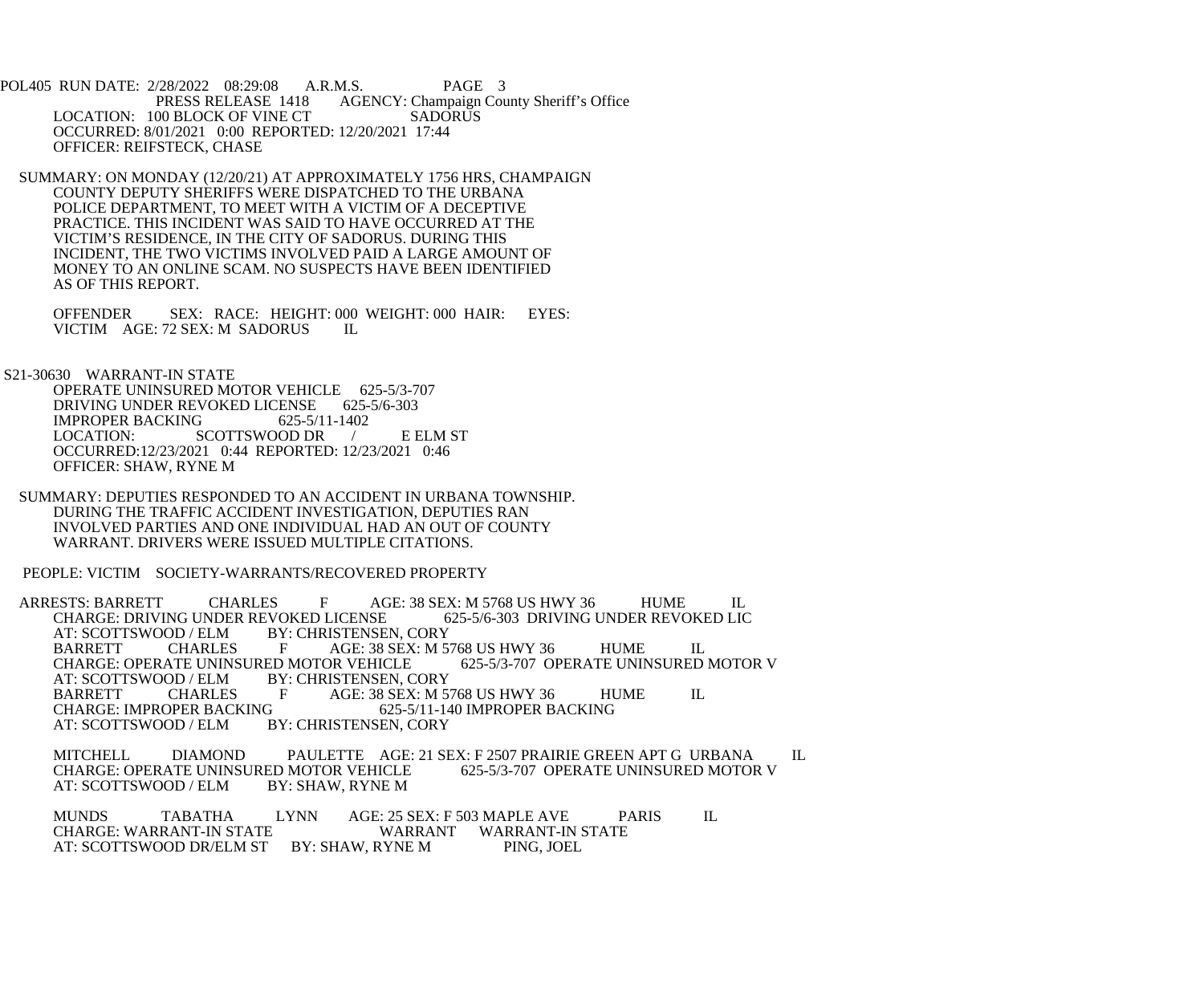POL405 RUN DATE: 2/28/2022 08:29:08 A.R.M.S. PAGE 4<br>PRESS RELEASE 1418 AGENCY: Champaign Cou AGENCY: Champaign County Sheriff's Office

S21-31079 NO VALID DL DRIVERS LICENSE 625-5/6-101<br>TRAFFIC SIGNAL VIOLATION 625-5/11-306 TRAFFIC SIGNAL VIOLATION 625-5/11-306<br>RESIST/OBS CORRECT/POLICE/FIRE 720-5/31-1 RESIST/OBS CORRECT/POLICE/FIRE 720-5/31-1<br>LOCATION: LYNDHURST DR / EVERGREEN CR LOCATION: LYNDHURST DR OCCURRED:12/28/2021 23:47 REPORTED: 12/28/2021 23:47 OFFICER: REIFSTECK, CHASE

 SUMMARY: ON TUESDAY (12/28/21) AT APPROXIMATELY 2347 HRS, A ROUTINE TRAFFIC STOP WAS ATTEMPTED BY A CHAMPAIGN COUNTY DEPUTY SHERIFF. DURING THE ATTEMPTED TRAFFIC STOP, THE VIOLATING VEHICLE TRAVELED AT HIGH SPEEDS, EVENTUALLY REACHING AN APARTMENT COMPLEX PARKING LOT. ONCE IN THE PARKING LOT, THE TWO OCCUPANTS OF THE VEHICLE QUICKLY EXITED ON FOOT AND BEGAN WALKING EASTBOUND. THE DRIVER STOOD BY AFTER BEING COMMANDED TO STOP. THE FRONT-SEAT PASSENGER FLED THE AREA ON FOOT AND TO THE NORTH END OF THE APARTMENT COMPLEX. THE DRIVER WAS RELEASED FOLLOWING THE TRAFFIC STOP WITH CITATIONS. NO SUSPECTS HAVE BEEN IDENTIFIED, REGARDING THE SUBJECT WHO FLED THE AREA ON FOOT.

PEOPLE: VICTIM SOCIETY<br>OFFENDER SEX: R SEX: RACE: HEIGHT: 000 WEIGHT: 000 HAIR: EYES:

ARRESTS: FIGURES JESSE AGE: 40 SEX: M 926 W BRADLEY AVE CHAMPAIGN IL CHARGE: NO VALID DL DRIVERS LICENSE 625-5/6-101 NO VALID DL DRIVERS LICEN AT: DUNLAP AVE/ CURTIS RD BY: REIFSTECK, CHASE<br>FIGURES JESSE AGE: 40 SEX: M 926 W FIGURES JESSE AGE: 40 SEX: M 926 W BRADLEY AVE CHAMPAIGN IL CHARGE: TRAFFIC SIGNAL VIOLATION 625-5/11-306 TRAFFIC SIGNAL VIOLATION CHARGE: TRAFFIC SIGNAL VIOLATION 625-5/11-306 TRAFFIC SIGNAL VIOLATION AT: DUNLAP AVE/ CURTIS RD BY: REIFSTECK, CHASE

S21-31283 DECEPTIVE PRACTICES 720-5/17-1 LOCATION: 3600 BLOCK OF BLOOMINGTON RD. W CHAMPAIGN OCCURRED:12/30/2021 0:00 REPORTED: 12/31/2021 14:42 OFFICER: REIFSTECK, JONATHAN

 SUMMARY: THE VICTIM VOLUNTARILY SHIPPED THE SUSPECT \$3,000.00 AS A RESULT OF A PHONE SCAM.

 OFFENDER AGE: 00 SEX: U RACE: U HEIGHT: 000 WEIGHT: 000 HAIR: EYES: VICTIM AGE: 86 SEX: F CHAMPAIGN IL

 S22-00258 NO VALID DL DRIVERS LICENSE 625-5/6-101 OPERATE UNINSURED MOTOR VEHICLE 625-5/3-707 NO REAR REGISTRATION LIGHT 625-5/12-201C WARRANT-IN STATE LOCATION: 1800 BLOCK OF CUNNINGHAM AV URBANA OCCURRED: 1/04/2022 21:51 REPORTED: 1/04/2022 21:52 OFFICER: CARLSON,CHRISTOPHER T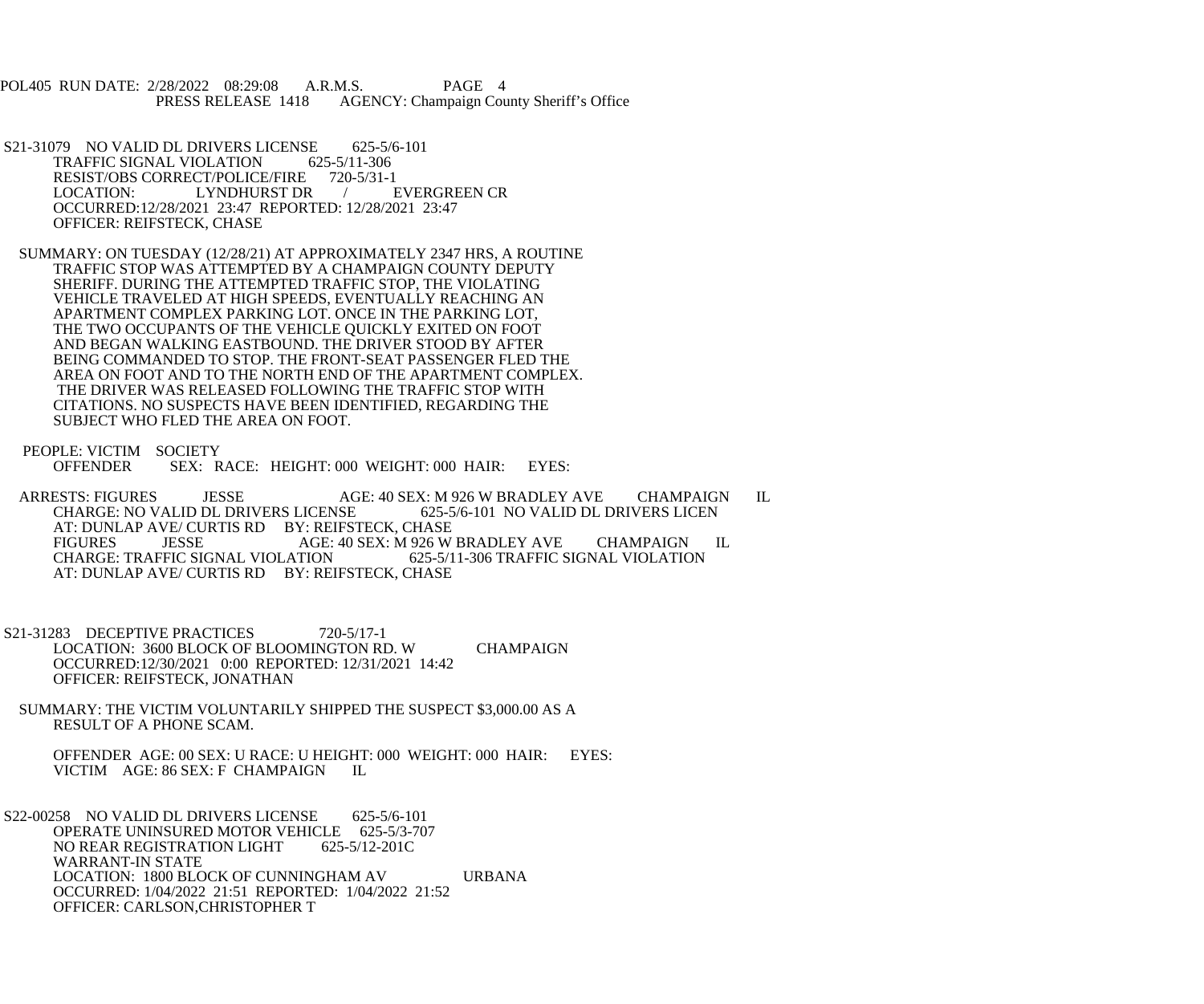POL405 RUN DATE: 2/28/2022 08:29:08 A.R.M.S. PAGE 5<br>PRESS RELEASE 1418 AGENCY: Champaign Cou AGENCY: Champaign County Sheriff's Office

 SUMMARY: ON 01/04/2022 AT APPROXIMATELY 2152 HOURS A CHAMPAIGN COUNTY SHERIFF DEPUTY INITIATED A TRAFFIC STOP ON A VEHICLE PURSUANT TO AN ILLINOIS VEHICLE CODE VIOLATION NEAR N. CUNNINGHAM AVE. AND PERKINS RD. IN URBANA, IL. THE DRIVER WAS FOUND TO NOT HAVE A DRIVERS LICENSE OR INSURANCE ON THE VEHICLE. THE DRIVER WAS ALSO FOUND TO HAVE THREE ACTIVE CHAMPAIGN COUNTY WARRANTS FOR THEIR ARREST. THE DRIVER WAS ISSUED CITATIONS FOR THE TRAFFIC VIOLATIONS. AT THE INSTRUCTION OF THE CHAMPAIGN COUNTY SATELLITE JAIL, THE DRIVER WAS ISSUED A NOTICE TO APPEAR IN LIEU OF A CUSTODIAL ARREST FOR THE ACTIVE WARRANTS. THE DRIVER WAS RELEASED FROM THE STOP.

 PEOPLE: VICTIM SOCIETY OFFENDER AGE: 25 SEX: M

ARRESTS: DAWKINS ZACHARY A AGE: 25 SEX: M 4809 W WINDSOR RD #A13 CHAMPAIGN IL CHARGE: NO VALID DL DRIVERS LICENSE 625-5/6-101 NO VALID DL DRIVERS LICEN CHARGE: NO VALID DL DRIVERS LICENSE AT: BY: CARLSON, CHRISTOPHER T<br>DAWKINS ZACHARY A AGE: 25 S A AGE: 25 SEX: M 4809 W WINDSOR RD #A13 CHAMPAIGN IL<br>MOTOR VEHICLE 625-5/3-707 OPERATE UNINSURED MOTOR V CHARGE: OPERATE UNINSURED MOTOR VEHICLE AT: BY: CARLSON, CHRISTOPHER T<br>DAWKINS ZACHARY A AGE: 25 S DAWKINS ZACHARY A AGE: 25 SEX: M 4809 W WINDSOR RD #A13 CHAMPAIGN IL CHARGE: NO REAR REGISTRATION LIGH 625-5/12-201 NO REAR REGISTRATION LIGH AT: BY: CARLSON, CHRISTOPHER T DAWKINS ZACHARY A AGE: 25 SEX: M 4809 W WINDSOR RD #A13 CHAMPAIGN IL CHARGE: WARRANT-WARRANT WARRANT-IN STATE CHARGE: WARRANT-IN STATE WARRANT WARRANT-IN STATE<br>AT: BY: CARLSON.CHRISTOPHER T BY: CARLSON, CHRISTOPHER T

S22-00275 BURGLARY FROM MOTOR VEHICLE 720-5/19-1 ATTEMPT BURGLARY 720-5/19-1 LOCATION: 2400 BLOCK OF N MARKET ST CHAMPAIGN OCCURRED: 1/04/2022 23:00 REPORTED: 1/05/2022 7:14 OFFICER: REIFSTECK, JONATHAN

 SUMMARY: THE SUSPECT ENTERED MULTIPLE UNLOCKED VEHICLES PARKED IN RESIDENTIAL DRIVEWAYS. THE SUSPECT ALSO FORCED ENTRY INTO MULTIPLE RESIDENTIAL DETACHED GARAGES. THE SUSPECT ENTERED UNLOCKED VEHICLES ONCE INSIDE THE GARAGES. ITEMS OF VALUE WERE TAKEN FROM INSIDE THE VEHICLES.

 OFFENDER AGE: 00 SEX: U RACE: U HEIGHT: 000 WEIGHT: 000 HAIR: EYES: VICTIM AGE: 37 SEX: F CHAMPAIGN IL VICTIM AGE: 73 SEX: F CHAMPAIGN IL<br>VICTIM AGE: 35 SEX: F CHAMPAIGN IL VICTIM AGE: 35 SEX: F CHAMPAIGN VICTIM AGE: 79 SEX: M CHAMPAIGN IL<br>VICTIM AGE: 78 SEX: F CHAMPAIGN IL VICTIM AGE: 78 SEX: F CHAMPAIGN

S22-00298 DECEPTIVE PRACTICES 720-5/17-1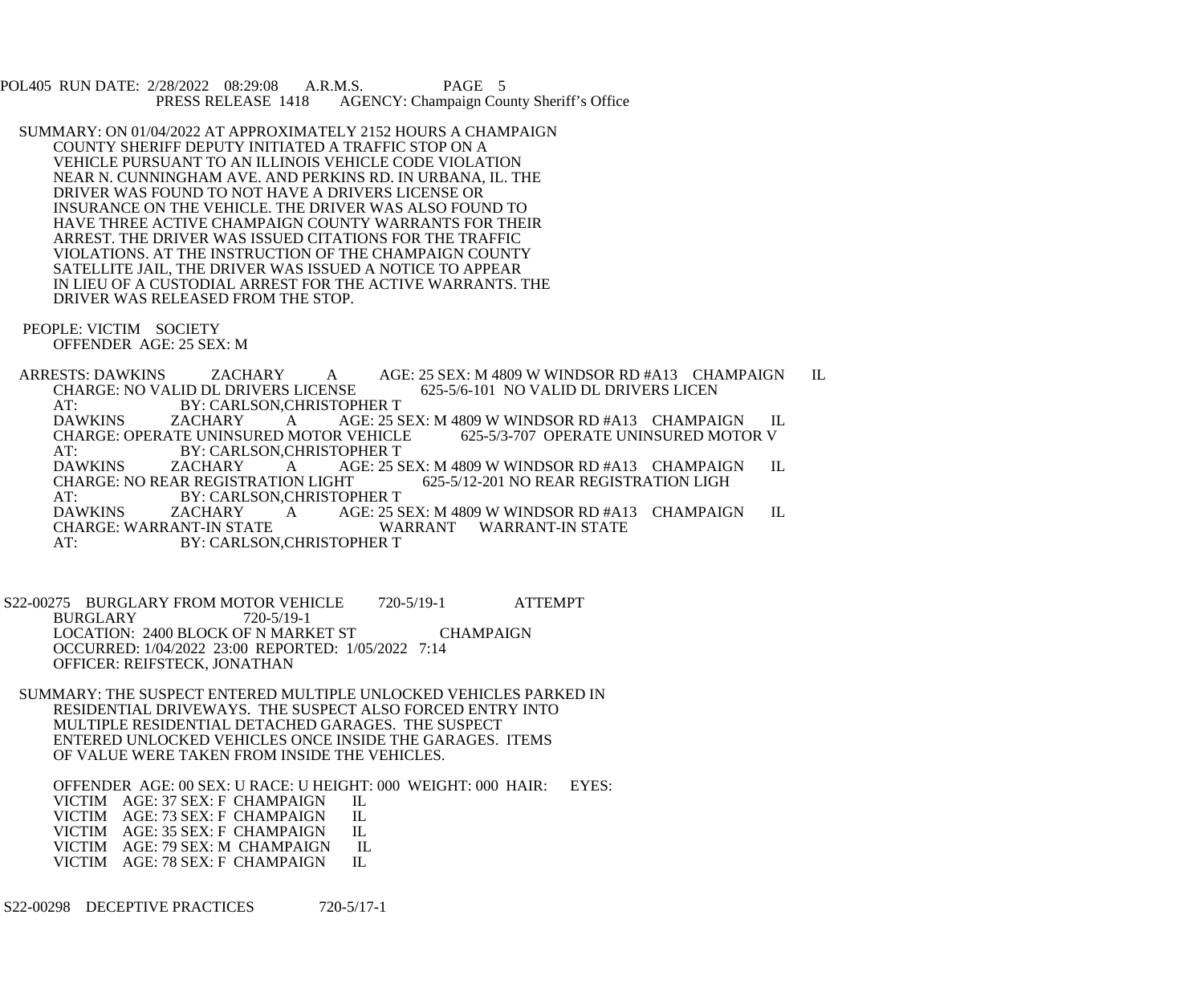POL405 RUN DATE: 2/28/2022 08:29:08 A.R.M.S. PAGE 6<br>PRESS RELEASE 1418 AGENCY: Champaign Cou AGENCY: Champaign County Sheriff's Office LOCATION: 300 BLOCK OF ASHMORE DR. URBANA TWP OCCURRED:12/31/2021 0:00 REPORTED: 1/05/2022 10:16 OFFICER: REIFSTECK, JONATHAN

 SUMMARY: THE VICTIM PURCHASED A DOG FROM THE SUSPECT OVER AN INTERNET SITE. THE VICTIM SENT THE SUSPECT \$1,430.00 IN CURRENCY THROUGH A PHONE APPLICATION FOR THE DOG. THE SUSPECT NEVER DELIVERED THE DOG. THE VICTIM IS NO LONGER IN CONTACT WITH THE SUSPECT.

 OFFENDER AGE: 00 SEX: U RACE: U HEIGHT: 000 WEIGHT: 000 HAIR: EYES: VICTIM AGE: 50 SEX: F URBANA IL

S22-00326 CRIMINAL DAMAGE TO PROPERTY 720-5/21-1 LOCATION: 100 BLOCK OF STERLING CT SAVOY OCCURRED:12/30/2021 12:00 REPORTED: 1/05/2022 14:58 OFFICER: BIALESCHKI, DOUG

 SUMMARY: RP CALLED TO REPORT A DAMAGED WINDSHIELD TO HER ALREADY DAMAGED CAR. POSSIBLE SUSPECT INFORMATION.

PROPERTY: DAMAGED 1 WINDSHIELD

 OFFENDER AGE: 00 SEX: U RACE: U HEIGHT: 000 WEIGHT: 000 HAIR: EYES: VICTIM AGE: 22 SEX: F SAVOY IL

- S22-00331 BATTERY-DOMESTIC 720-5/12-3.2 CONSPIRE<br>BATTERY 720-5/12-3 CONSPIRE **CONSPIRE**  LOCATION: 1900 BLOCK OF PATRICK HENRY CR URBANA OCCURRED: 1/05/2022 15:26 REPORTED: 1/05/2022 15:26 OFFICER: WELDON, MATTHEW
- SUMMARY: DISPATCHED TO AN URBANA TOWNSHIP RESIDENCE IN REFERENCE TO A DOMESTIC DISPUTE. THE SUSPECT AND VICTIM HAD A VERBAL ARGUMENT THAT ESCALATED WHEN THE SUSPECT PHYSICALLY PULLED THE VICTIM INTO ANOTHER ROOM OF THE RESIDENCE. THE SUSPECT WAS ARRESTED AND TRANSPORTED TO THE CCSO SATELLITE JAIL.

 OFFENDER AGE: 20 SEX: M OFFENDER AGE: 16 SEX: F VICTIM AGE: 20 SEX: M CHAMPAIGN IL<br>VICTIM AGE: 20 SEX: F CHAMPAIGN IL VICTIM AGE: 20 SEX: F CHAMPAIGN<br>VICTIM AGE: 16 SEX: F URBANA IL VICTIM AGE: 16 SEX: F URBANA

 ARRESTS: LAW CHRISTOPHER AGE: 20 SEX: M 2406 CHISWICK APT 5 CHAMPAIGN IL CHARGE: BATTERY-DOMESTIC<br>AT: BY: WELDON. AT: BY: WELDON, MATTHEW<br>LAW CHRISTOPHER AGE: LAW CHRISTOPHER AGE: 20 SEX: M 2406 CHISWICK APT 5 CHAMPAIGN IL<br>CHARGE: BATTERY 720-5/12-3 BATTERY CHARGE: BATTERY 720-5/12-3 BATTERY AT: BY: WELDON, MATTHEW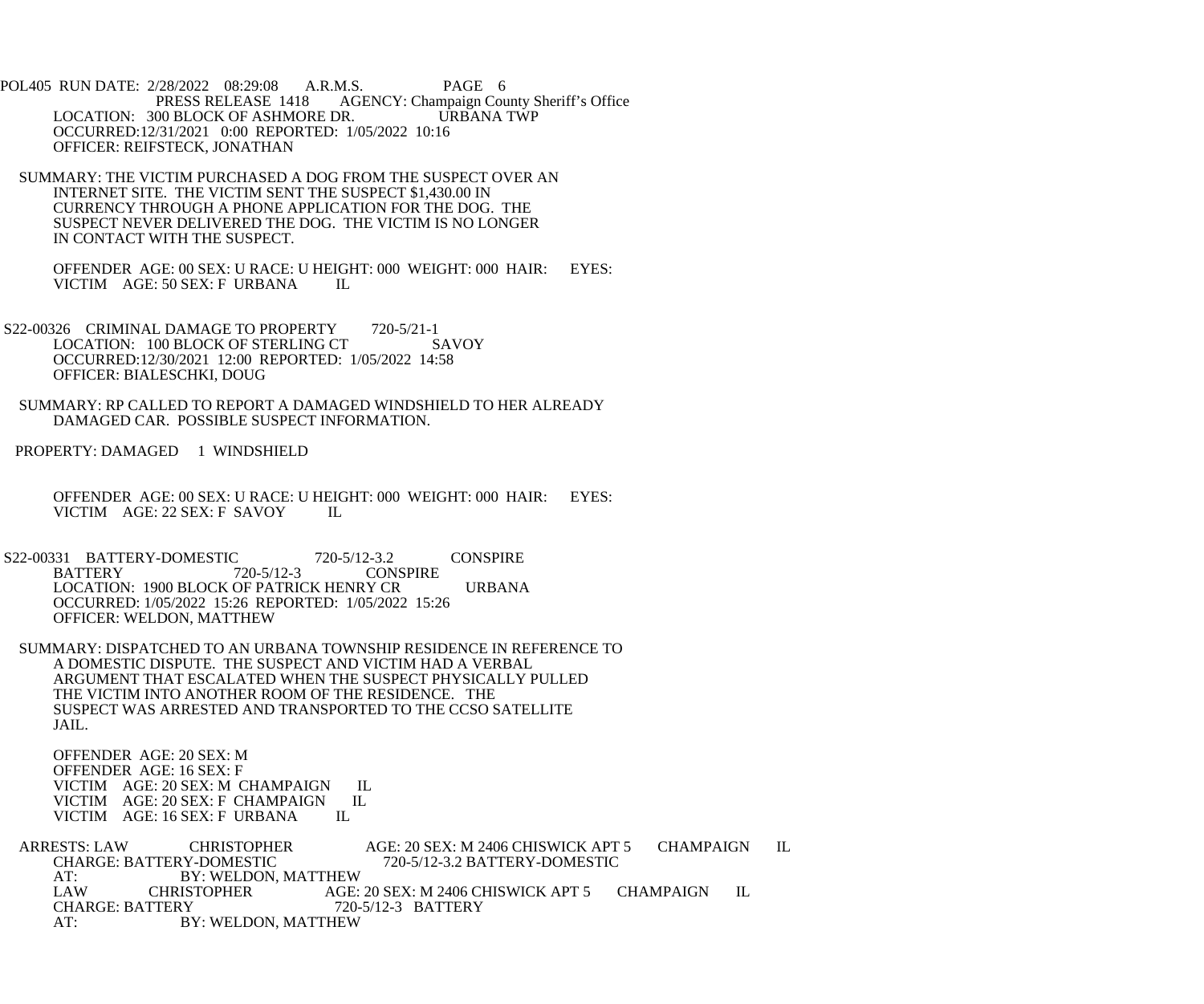POL405 RUN DATE: 2/28/2022 08:29:08 A.R.M.S. PAGE 7 PRESS RELEASE 1418 AGENCY: Champaign County Sheriff's Office

- S22-00375 THEFT-LOST/MISLAID PROPERTY RETAIN HISTORICAL LOCATION: 700 BLOCK OF SILVER LAKE CT SAVOY OCCURRED: 1/03/2022 18:00 REPORTED: 1/06/2022 9:35 OFFICER: PRYOR, BILLY
- SUMMARY: A CELLPHONE WAS LOCATED AND TURNED OVER TO THE SHERIFF'S OFFICE TO FIND THE OWNER. THE OWNER OF THE PHONE WAS LOCATED AND IT WAS RETURNED.
- PEOPLE: VICTIM SOCIETY OFFENDER AGE: 00 SEX: U RACE: U HEIGHT: 000 WEIGHT: 000 HAIR: EYES:
- S22-00385 THEFT \$500 AND UNDER 720-5/16-1 LOCATION: 100 BLOCK OF BURWASH AV SAVOY OCCURRED: 1/06/2022 11:00 REPORTED: 1/06/2022 11:05 OFFICER: PRYOR, BILLY
- SUMMARY: THE REPORTING PERSON REPORTED THAT A MALE BLACK PUMPED GAS INTO HIS VEHICLE AND LEFT WITHOUT PAYING.

 OFFENDER AGE: 00 SEX: U RACE: U HEIGHT: 000 WEIGHT: 000 HAIR: EYES: VEHICLE: COLOR: WHI/ 0000 MAKE: PLYM MODEL: VOY BODY:<br>IM THORNTON GAS SAVOY IL VICTIM THORNTON GAS SAVOY IL

S22-00450 WARRANT-IN STATE

- LOCATION: 200 BLOCK OF FRANKLIN ST PENFIELD OCCURRED: 1/07/2022 12:42 REPORTED: 1/07/2022 12:42 OFFICER: JAMES, ALEXANDER
- SUMMARY: DEPUTIES RESPONDED TO A DOMESTIC, THAT ULTIMATELY ENDED UP BEING VERBAL ONLY. ONE SUBJECT INVOLVED HAD AN ACTIVE WARRANT. THIS SUBJECT WAS ARRESTED AND TRANSPORTED TO JAIL.

PEOPLE: VICTIM SOCIETY-WARRANTS/RECOVERED PROPERTY

ARRESTS: WERNIGK TIMOTHY R AGE: 41 SEX: M 225 FRANKLIN PENFIELD IL CHARGE: WARRANT-IN STATE WARRANT WARRANT-IN STATE AT: BY: JAMES, ALEXANDER

S22-00465 ASSIST FIRE DEPT<br>LOCATION: TEI

TERRY DR / DEAD END/NORTHWEST A OCCURRED: 1/07/2022 17:30 REPORTED: 1/07/2022 17:30 OFFICER: JAMES, ALEXANDER

 SUMMARY: CHAMPAIGN COUNTY DEPUTIES WERE DISPATCHED TO AN ADDRESS IN FISHER FOR AN ASSIST FIRE CALL. A RESIDENTIAL TRAILER WAS CAUGHT ON FIRE AND SUSTAINED MINOR DAMAGE AFTER THE HOMEOWNER ATTEMPTED TO UNFREEZE THE PIPES UNDERNEATH WITH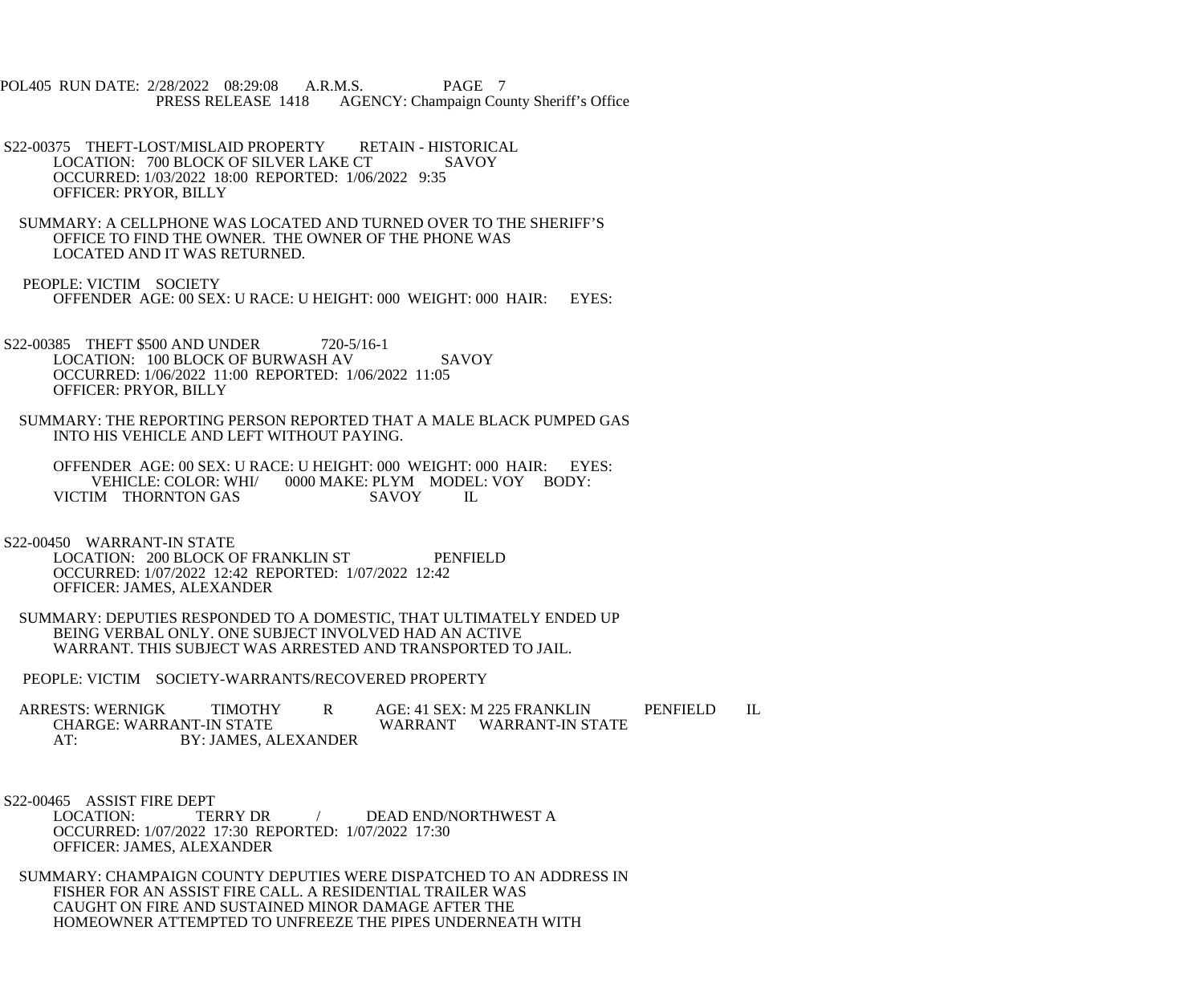POL405 RUN DATE: 2/28/2022 08:29:08 A.R.M.S. PAGE 8 PRESS RELEASE 1418 AGENCY: Champaign County Sheriff's Office A HEATER.

 OFFENDER AGE: 00 SEX: U RACE: U HEIGHT: 000 WEIGHT: 000 HAIR: EYES: VICTIM SOCIETY

- S22-00506 IMPROPER LANE USAGE 625-5/11-709 LOCATION: 500 BLOCK OF E CHESTNUT ST BONDVILLE OCCURRED: 1/08/2022 4:12 REPORTED: 1/08/2022 4:12 OFFICER: SELLEK, KYLE
- SUMMARY: DISPATCHED TO A TRAFFIC ACCIDENT IN THE 500 BLK. OF E. CHESTNUT, BONVILLE. THE DRIVER OF UNIT ONE WAS NOT ON SCENE AND WAS LATER LOCATED AND ISSUED A CITATION.

 PEOPLE: VICTIM SOCIETY VICTIM AGE: 83 SEX: M CHAMPAIGN IL

S22-00507 CRIMINAL DAMAGE TO PROPERTY 720-5/21-1<br>LOCATION: CARROLL ST / WINNEB CARROLL ST / WINNEBAGO ST/RANDOLP OCCURRED: 1/08/2022 3:50 REPORTED: 1/08/2022 4:18 OFFICER: REIFSTECK, CHASE

 SUMMARY: ON SATURDAY (01/08/22) AT APPROXIMATELY 0423 HRS, CHAMPAIGN COUNTY DEPUTY SHERIFFS WERE DISPATCHED TO A RESIDENCE IN THE MAHOMET TOWNSHIP, TO MEET WITH A VICTIM OF CRIMINAL DAMAGE. UPON ARRIVAL, A NARRATIVE OF THE INCIDENT WAS OBTAINED, FROM THE HOMEOWNER AND HIS SON. DURING THIS INCIDENT, AN UNKNOWN INDIVIDUAL HAD THROWN A METAL BICYCLE LOCK THROUGH THE FRONT WINDOW OF THE VICTIM'S RESIDENCE, ESSENTIALLY CAUSING THE WINDOW TO SHATTER. NO ONE WAS SEEN OR HEARD IN THE AREA, DURING OR AFTER THE INCIDENT. NO SUSPECTS HAVE BEEN IDENTIFIED AS OF THIS REPORT.

PROPERTY: DAMAGED 1 LOCK

 OFFENDER AGE: 00 SEX: U RACE: U HEIGHT: 000 WEIGHT: 000 HAIR: EYES: VICTIM AGE: 58 SEX: M MAHOMET IL

- S22-00510 CRIMINAL DAMAGE TO PROPERTY 720-5/21-1 LOCATION: 100 BLOCK OF CARROLL ST MAHOMET OCCURRED: 1/07/2022 10:00 REPORTED: 1/08/2022 11:01 OFFICER: GABRA, KEROLOS
- SUMMARY: THE VICTIM REPORTED AN UNKNOWN SUSPECT(S) CAME TO HIS RESIDENCE AND DAMAGED HIS VEHICLE.

 OFFENDER AGE: 00 SEX: U RACE: U HEIGHT: 000 WEIGHT: 000 HAIR: EYES: VICTIM AGE: 18 SEX: M MAHOMET IL

S22-00515 BURGLARY 720-5/19-1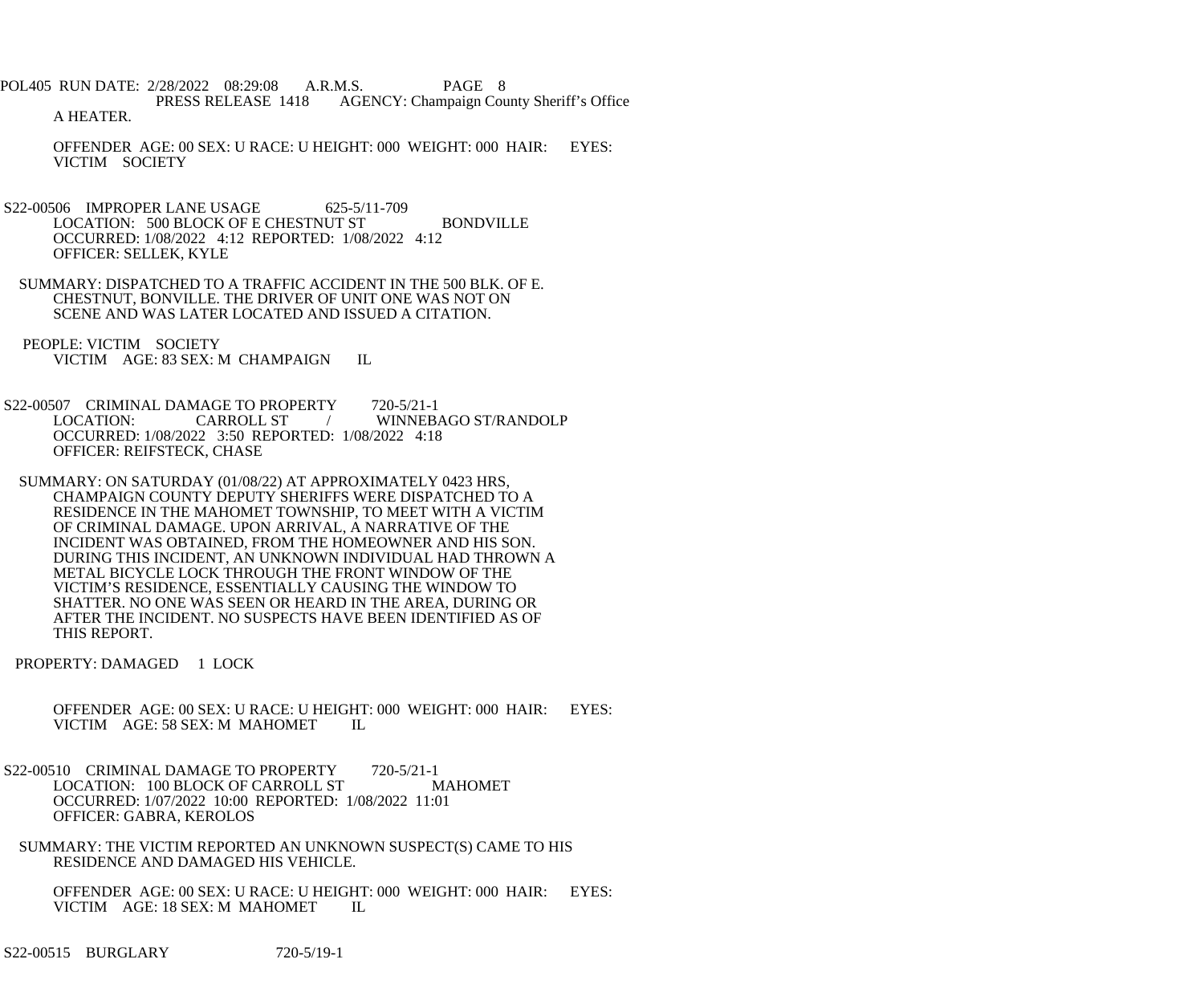POL405 RUN DATE: 2/28/2022 08:29:08 A.R.M.S. PAGE 9<br>PRESS RELEASE 1418 AGENCY: Champaign Cou AGENCY: Champaign County Sheriff's Office LOCATION: 1400 BLOCK OF ANTHONY DR W URBANA OCCURRED: 1/05/2022 11:00 REPORTED: 1/08/2022 12:18 OFFICER: JAMES, ALEXANDER

 SUMMARY: DEPUTIES WERE DISPATCHED TO A BUSINESS IN URBANA TOWNSHIP FOR A BURGLARY. IT WAS DISCOVERED THAT A STORAGE UNIT WAS BURGLARIZED BY AN UNKNOWN SUSPECT. MULTIPLE ITEMS WERE TAKEN FROM THE STORAGE UNIT.

PROPERTY: STOLEN 4 FURNISHINGS

STOLEN 4 FURNISHINGS

 OFFENDER AGE: 00 SEX: U RACE: U HEIGHT: 000 WEIGHT: 000 HAIR: EYES: VICTIM AGE: 62 SEX: F URBANA IL

 S22-00569 ILLEGAL TRANSPORTATION CANNABIS AU 625-5/11-502.15 ABC CANNABIS POSS OVER 10 - 100 G -MISD 720-550/4(B) & (C)<br>POSSESSION OF STOLEN FIREARM 720-5/24-3.8 POSSESSION OF STOLEN FIREARM 720-5/24-3.8<br>OBSTRUCTED REG/IMPROP DISPLAY 625-5/3-413B OBSTRUCTED REG/IMPROP DISPLAY 625-5/3-413B<br>LOCATION: W SPRINGFIELD AV / @ S DUNCAN RD LOCATION: W SPRINGFIELD AV / OCCURRED: 1/08/2022 22:38 REPORTED: 1/08/2022 22:38 OFFICER: KEYES, CHELSEY

 SUMMARY: DEPUTY CONDUCTED A TRAFFIC STOP OF A VEHICLE FOR IMPROPER DISPLAY OF REGISTRATION. DEPUTIES NOTICED AN ODOR OF MARIJUANA EMANATING FROM THE VEHICLE. DEPUTIES CONDUCTED A SEARCH OF THE VEHICLE WHICH YIELDED A STOLEN FIREARM AS WELL AS OVER 100 GRAMS OF CANNABIS. THE DRIVER OF THE VEHICLE WAS CITED FOR POSSESSION OF ADULT USE CANNABIS IN A MOTOR VEHICLE AND RELEASED. THE PASSENGER WAS ARRESTED FOR POSSESSION OF CANNABIS OVER 30 GRAMS AND FOR POSSESSION OF A STOLEN FIREARM.

 PEOPLE: VICTIM SOCIETY OFFENDER AGE: 29 SEX: M

ARRESTS: MCKINNEY ANTHONY LAGE: 29 SEX: M 101 E GREEN ST #16 CHAMPAIGN<br>CHARGE: ILLEGAL TRANSPORTATION CANNABIS AU 625-5/11-502 ILLEGAL TRANSPORTATION CA CHARGE: ILLEGAL TRANSPORTATION CANNABIS AU AT: BY: KEYES, CHELSEY<br>MCKINNEY ANTHONY L L AGE: 29 SEX: M 101 E GREEN ST #16 CHAMPAIGN<br>R 10 - 100 G -MISD 720-550/4(B) CANNABIS POSS OVER 10 - 1 CHARGE: CANNABIS POSS OVER 10 - 100 G - MISD AT: BY: KEYES, CHELSEY<br>MCKINNEY ANTHONY L AGE: 29 SEX: M 101 E GREEN ST #16 CHAMPAIGN<br>ARM 720-5/24-3.8 POSSESSION OF STOLEN FIRE CHARGE: POSSESSION OF STOLEN FIREARM<br>AT: BY: KEYES, CHELSEY AT: BY: KEYES, CHELSEY<br>MCKINNEY ANTHONY L ANTHONY LAGE: 29 SEX: M 101 E GREEN ST #16 CHAMPAIGN<br>UCTED REG/IMPROP DISPLAY 625-5/3-413B OBSTRUCTED REG/IMPROP DIS CHARGE: OBSTRUCTED REG/IMPROP DISPLAY 625-5/3-413B OBSTRUCTED REG/IMPROP DIS BY: KEYES, CHELSEY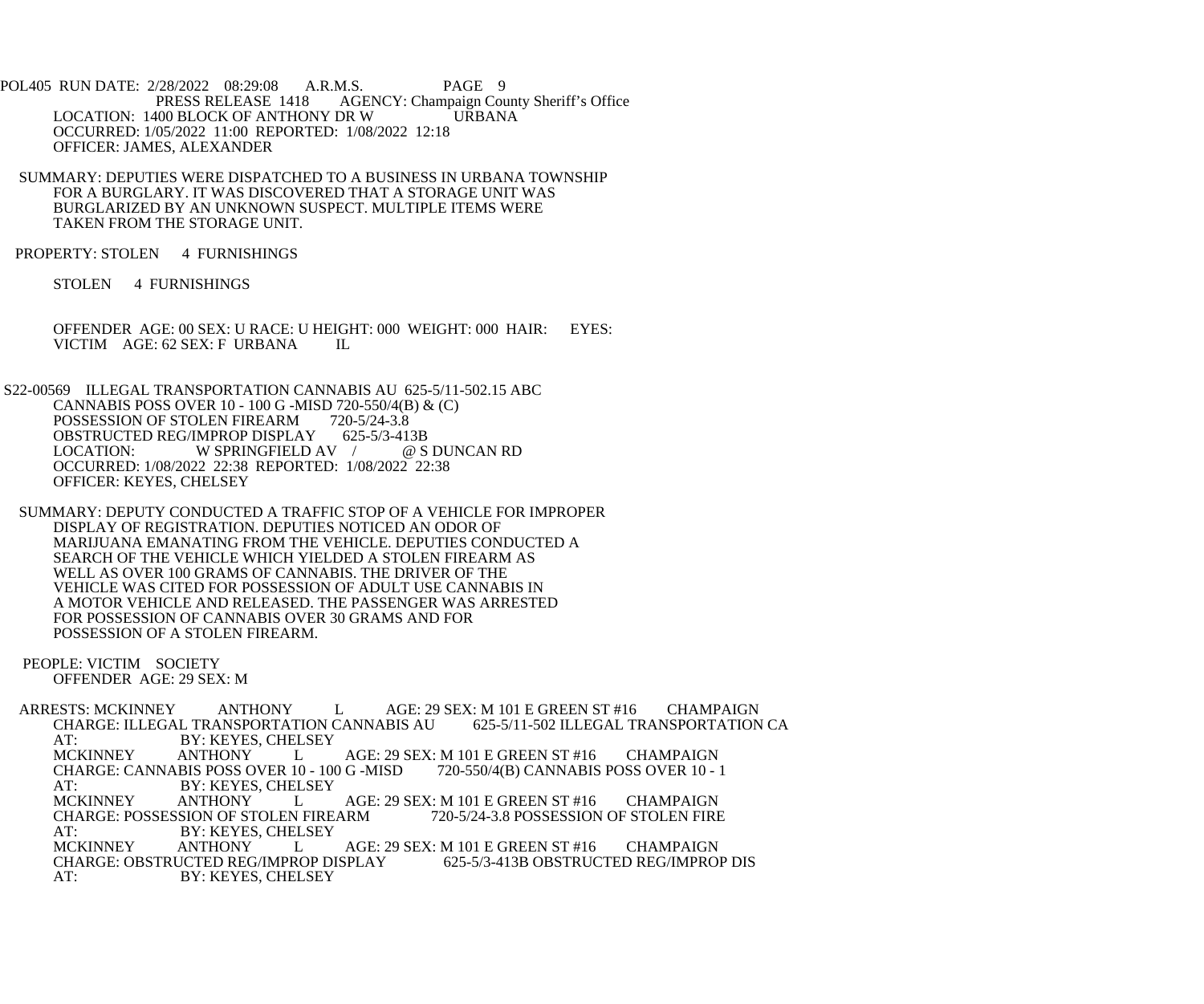POL405 RUN DATE: 2/28/2022 08:29:08 A.R.M.S. PAGE 10<br>PRESS RELEASE 1418 AGENCY: Champaign Cou E 1418 AGENCY: Champaign County Sheriff's Office<br>LYNN AGE: 40 SEX: F 1205 N BROOKSTONE #106 SCOTT SHONELL LYNN AGE: 40 SEX: F 1205 N BROOKSTONE #106 URBANA IL<br>CHARGE: ILLEGAL TRANSPORTATION CANNABIS AU 625-5/11-502 ILLEGAL TRANSPORTATION CA CHARGE: ILLEGAL TRANSPORTATION CANNABIS AU AT: BY: KEYES, CHELSEY

 S22-00627 THEFT-MOTOR VEHICLE 720-5/16,625-5/4 RECOVERED STOLEN VEHICLE LOCATION: 300 BLOCK OF TIFFANY CT CHAMPAIGN OCCURRED: 1/07/2022 17:00 REPORTED: 1/10/2022 5:37 OFFICER: BEARCE, JAROD

 SUMMARY: ON 01/10/2022 CCSO DEPUTIES WERE DISPATCHED TO AN ADDRESS IN THE CITY OF RANTOUL FOR RECOVERY OF A STOLEN VEHICLE. THE OWNER WAS CONTACTED AND ADVISED THAT THEY WERE UNAWARE THAT THE VEHICLE HAD BEEN STOLEN FROM THEIR BUSINESS. THE VEHICLE AND TRAILER WERE BOTH RECOVERED AND RETURNED TO THE POSSESSION OF THE OWNER. NEITHER THE VEHICLE OR TRAILER WERE ENTERED INTO LEADS.

PROPERTY: STOLEN 2 CLOTHING-NOT FURS

STOLEN 1 TOOL

- STOLEN 1 CLOTHING-NOT FURS
- STOLEN 1 CLOTHING-NOT FURS
- STOLEN 1 CLOTHING-NOT FURS
- STOLEN 1 CLOTHING-NOT FURS
- STOLEN 1 TRAILER
- STOLEN MOTOR VEHICLE-TRUCK<br>COLOR: RED/ 2009 MAKE: 1 2009 MAKE: FORD MODEL: F55 BODY: PK LIC#: IL 137384F

OFFENDER AGE: 00 SEX: U RACE: U HEIGHT: 000 WEIGHT: 000 HAIR: EYES:<br>VICTIM BRC CONCRETE CHAMPAIGN IL VICTIM BRC CONCRETE CHAMPAIGN IL

S22-00634 DECEPTIVE PRACTICES 720-5/17-1<br>LOCATION: MAIN ST / THIF MAIN ST  $/$  THIRD ST/SECOND ST OCCURRED: 1/06/2022 0:00 REPORTED: 1/10/2022 9:10 OFFICER: KEYES, CHELSEY

 SUMMARY: VICTIM CALLED AND STATED THAT THERE WAS A FRAUDULENT CHARGE ON HIS DISCOVER CARD. THE OFFENDER ATTEMPTED TO PURCHASE A FIREARM WITH THE CARD.

PROPERTY: STOLEN CURRENCY-NOT CHECKS/BOND

OFFENDER AGE: 21 SEX: M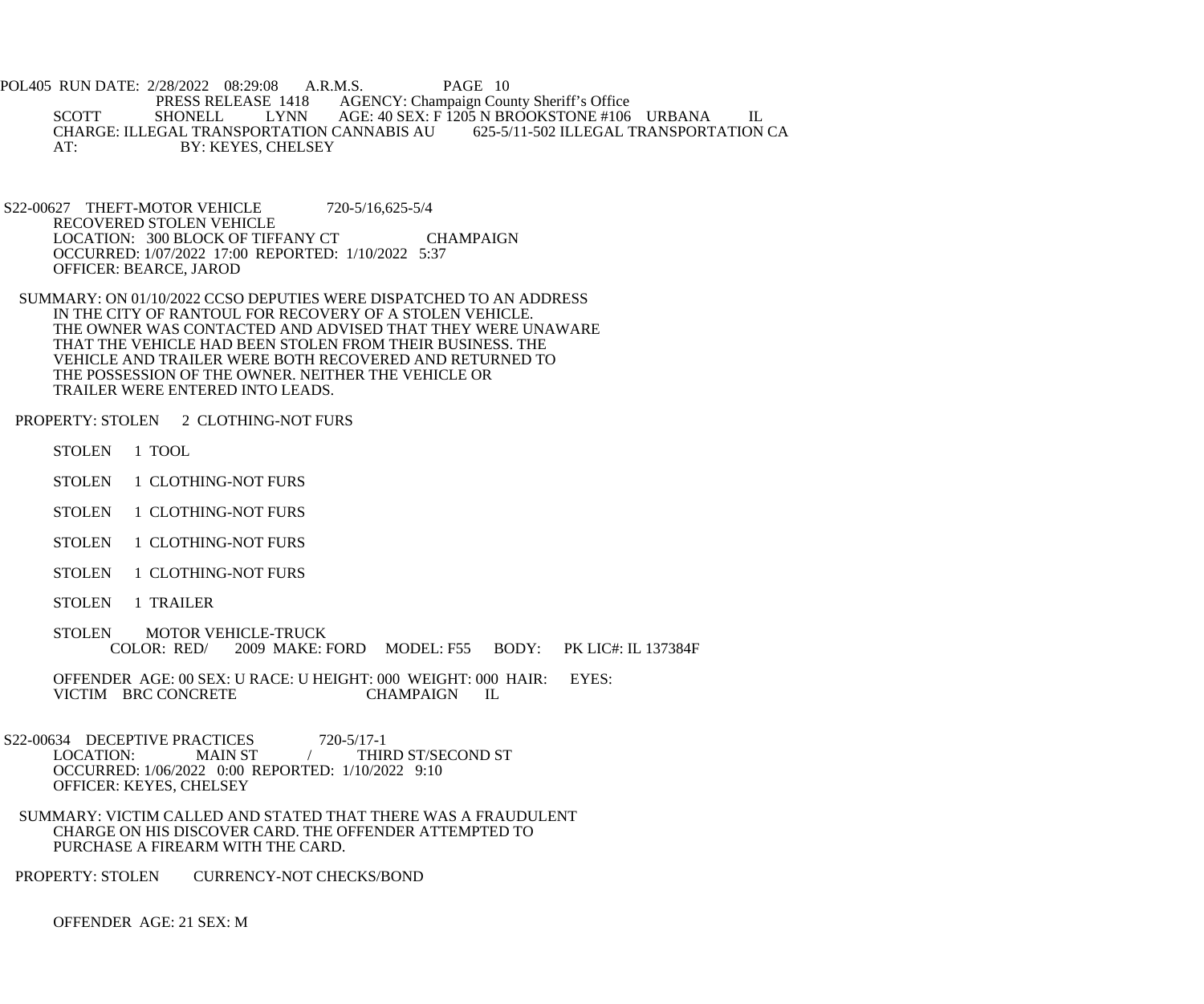POL405 RUN DATE: 2/28/2022 08:29:08 A.R.M.S. PAGE 11<br>PRESS RELEASE 1418 AGENCY: Champaign Cou AGENCY: Champaign County Sheriff's Office OFFENDER AGE: 22 SEX: U VICTIM AGE: 38 SEX: M DEWEY IL

- S22-00651 ANIMAL CRUELTY 510-70/3.01 LOCATION: 800 BLOCK OF 1500E TOLONO OCCURRED: 1/09/2022 11:00 REPORTED: 1/10/2022 11:16 OFFICER: REIFSTECK, JONATHAN
- SUMMARY: THE SUSPECT REPORTEDLY SHOT THE VICTIM'S GERMAN SHEPHERD WITH A PELLET GUN. THE SUSPECT STATED HE SHOT THE GERMAN SHEPHERD DUE TO ITS AGGRESSIVE BEHAVIOR. THE GERMAN SHEPHERD WAS TREATED BY A LOCAL VETERINARIAN. NO ENFORCEMENT ACTION WAS TAKEN BASED ON THE TOTALITY OF THE CIRCUMSTANCES.

 OFFENDER AGE: 62 SEX: M VICTIM AGE: 45 SEX: F TOLONO IL

- S22-00668 ENDANG LIFE/HEALTH OF CHILD 720-5/12C-5 LOCATION: 100 BLOCK OF MAIN ST E URBANA OCCURRED: 1/10/2022 14:44 REPORTED: 1/10/2022 14:45 OFFICER: BIALESCHKI, DOUG
- SUMMARY: R-P CALLED TO REPORT JUV LEFT ALONE IN VEHICLE IN COURTHOUSE PARKING LOT.

 OFFENDER AGE: 44 SEX: F OFFENDER AGE: 28 SEX: F VICTIM AGE: 7 SEX: F URBANA IL

- S22-00732 BATTERY-DOMESTIC 720-5/12-3.2<br>BATTERY-AGGRAVATED 720-5/12-3.05 BATTERY-AGGRAVATED LOCATION: 2200 BLOCK OF MORNINGSIDE DR ST JOSEPH OCCURRED: 1/11/2022 10:56 REPORTED: 1/11/2022 10:56 OFFICER: SELLEK, KYLE
- SUMMARY: DISPATCHED TO THE 2200 BLK. OF MORNINGSIDE DR., ST. JOSEPH TOWNSHIP, REFERENCE THE THIRD PARTY REPORT OF A DOMESTIC BATTERY WHICH HAD JUST OCCURRED IN THE ROADWAY. DEPUTIES ARRIVED ON SCENE AND SPOKE TO THE VICTIM WHO ADVISED HER EX-BOYFRIEND KICKED HER OUT OF THE VEHICLE AND BATTERED HER BEFORE LEAVING THE AREA IN A VEHICLE. DEPUTIES LATER LOCATED THE MALE WHO WAS ARRESTED FOR DOMESTIC BATTERY AND AGGRAVATED BATTERY.

 OFFENDER AGE: 22 SEX: M VICTIM AGE: 21 SEX: F CHAMPAIGN IL

ARRESTS: THOMAS JOHNNIE J AGE: 22 SEX: M 502 E SPRINGFIELD #205 CHAMPAIGN IL<br>CHARGE: BATTERY-DOMESTIC 720-5/12-3.2 BATTERY-DOMESTIC CHARGE: BATTERY-DOMESTIC 720-5/12-3.2 BATTERY-DOMESTIC AT: BY: SELLEK, KYLE THOMAS JOHNNIE J AGE: 22 SEX: M 502 E SPRINGFIELD #205 CHAMPAIGN IL CHARGE: BATTERY-AGGRAVATED 720-5/12-3.0 BATTERY-AGGRAVATED AT: BY: SELLEK, KYLE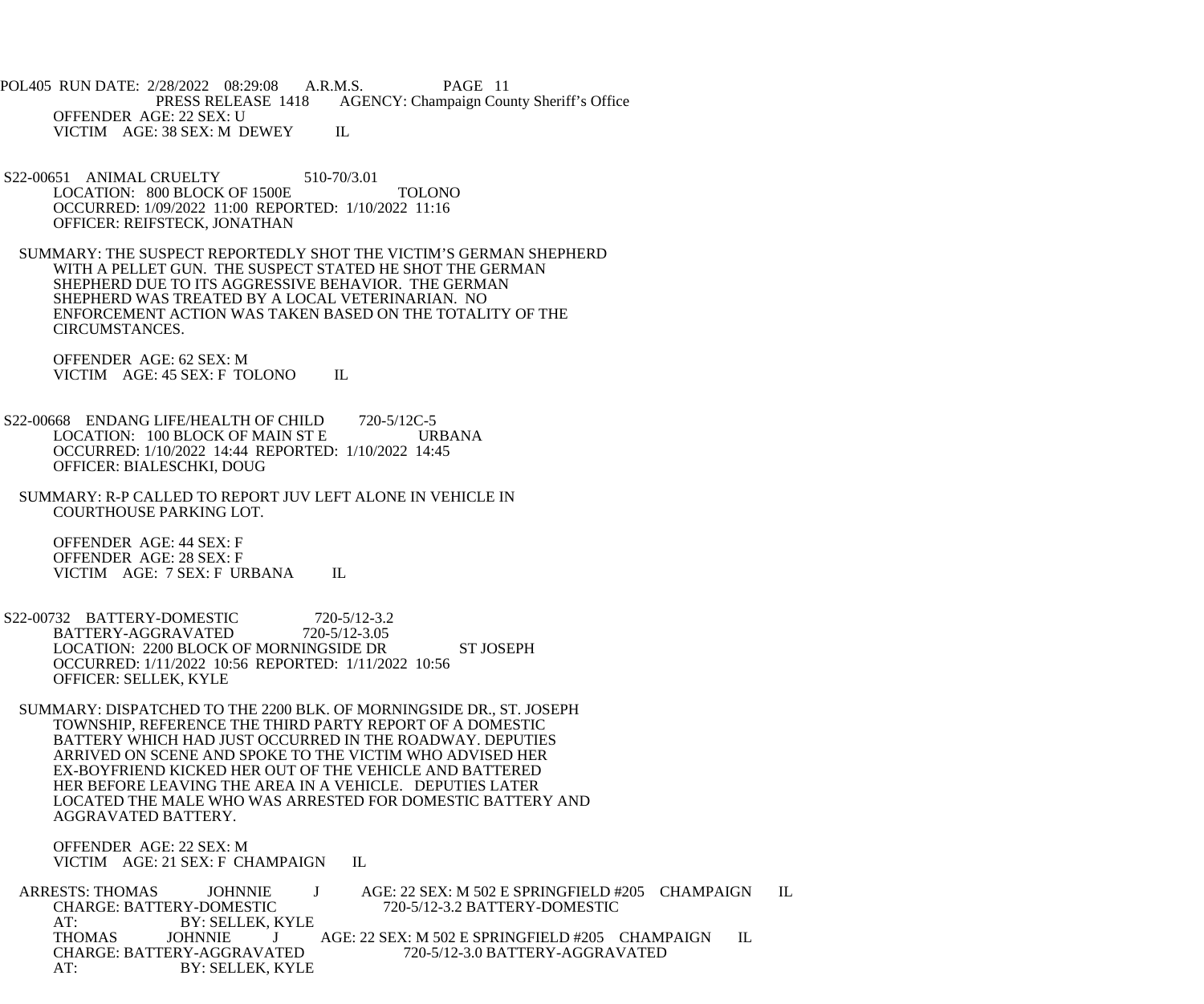POL405 RUN DATE: 2/28/2022 08:29:08 A.R.M.S. PAGE 12 AGENCY: Champaign County Sheriff's Office

- S22-00760 BATTERY-DOMESTIC 720-5/12-3.2 DOMESTIC-INTERFERENCE WITH REPORT 720-5/12-3.5 LOCATION: 300 BLOCK OF LOGAN ST MAHOMET OCCURRED: 1/11/2022 14:06 REPORTED: 1/11/2022 14:08 OFFICER: SHAW, RYNE M
- SUMMARY: DEPUTIES WERE DISPATCHED TO A MOBILE HOME IN MAHOMET TOWNSHIP FOR A DOMESTIC DISPUTE. DEPUTIES SEPARATED BOTH PARTIES FOR THE NIGHT AND TOOK A REPORT.

 OFFENDER AGE: 51 SEX: F VICTIM AGE: 59 SEX: M MAHOMET IL

 S22-00879 WARRANT-IN STATE LOCATION: 2700 BLOCK OF HIGH ST E URBANA OCCURRED: 1/12/2022 18:00 REPORTED: 1/12/2022 18:54 OFFICER: REIFSTECK, CHASE

 SUMMARY: ON WEDNESDAY (01/12/22) AT APPROXIMATELY 1917 HRS, CHAMPAIGN COUNTY DEPUTY SHERIFFS WERE DISPATCHED TO A RESIDENCE IN THE URBANA TOWNSHIP TO REMOVE AN UNWANTED SUBJECT. THIS INCIDENT WAS REPORTED BY A FRIEND OF THE FEMALE RESIDENT, WHO WISHED FOR A MALE SUBJECT TO BE REMOVED FROM HER RESIDENCE. THE FEMALE RESIDENT WAS BELIEVED TO HAVE BEEN THREATENED BY THE MALE SUBJECT AND WAS AFRAID TO CALL DEPUTIES TO HER RESIDENCE. UPON DEPUTIES ARRIVAL, THE FEMALE RESIDENT'S WELFARE WAS CHECKED AND SHE STATED THAT SHE WAS SAFE AT THAT TIME. THE MALE SUBJECT INVOLVED WAS PLACED UNDER ARREST ON SCENE, FOR A WARRANT FOR HIS ARREST, IN WINNEBAGO COUNTY ILLINOIS. HE WAS TRANSPORTED TO THE CHAMPAIGN COUNTY SATELLITE JAIL SOON AFTER.

PEOPLE: VICTIM SOCIETY-WARRANTS/RECOVERED PROPERTY

 ARRESTS: JOINER SHAROD C AGE: 37 SEX: M 2709 E HIGH ST URBANA IL CHARGE: WARRANT-IN STATE WARRANT WARRANT-IN STATE<br>AT: BY: REIFSTECK. CHASE BY: REIFSTECK, CHASE

 S22-00896 BATTERY-DOMESTIC 720-5/12-3.2 LOCATION: 2200 BLOCK OF PROSPECT AV N CHAMPAIGN OCCURRED: 1/12/2022 21:40 REPORTED: 1/12/2022 21:41 OFFICER: FROMM, DANIEL

 SUMMARY: ON WEDNESDAY, 1/12/22, CHAMPAIGN COUNTY SHERIFF'S DEPUTIES ASSISTED CHAMPAIGN POLICE WITH A DOMESTIC THAT OCCURRED AT A GAS STATION IN CHAMPAIGN. DEPUTIES ARRIVED AND INVESTIGATED THE INCIDENT. THE OFFENDER WAS LATER LOCATED AND ARRESTED FOR DOMESTIC BATTERY. THE OFFENDER WAS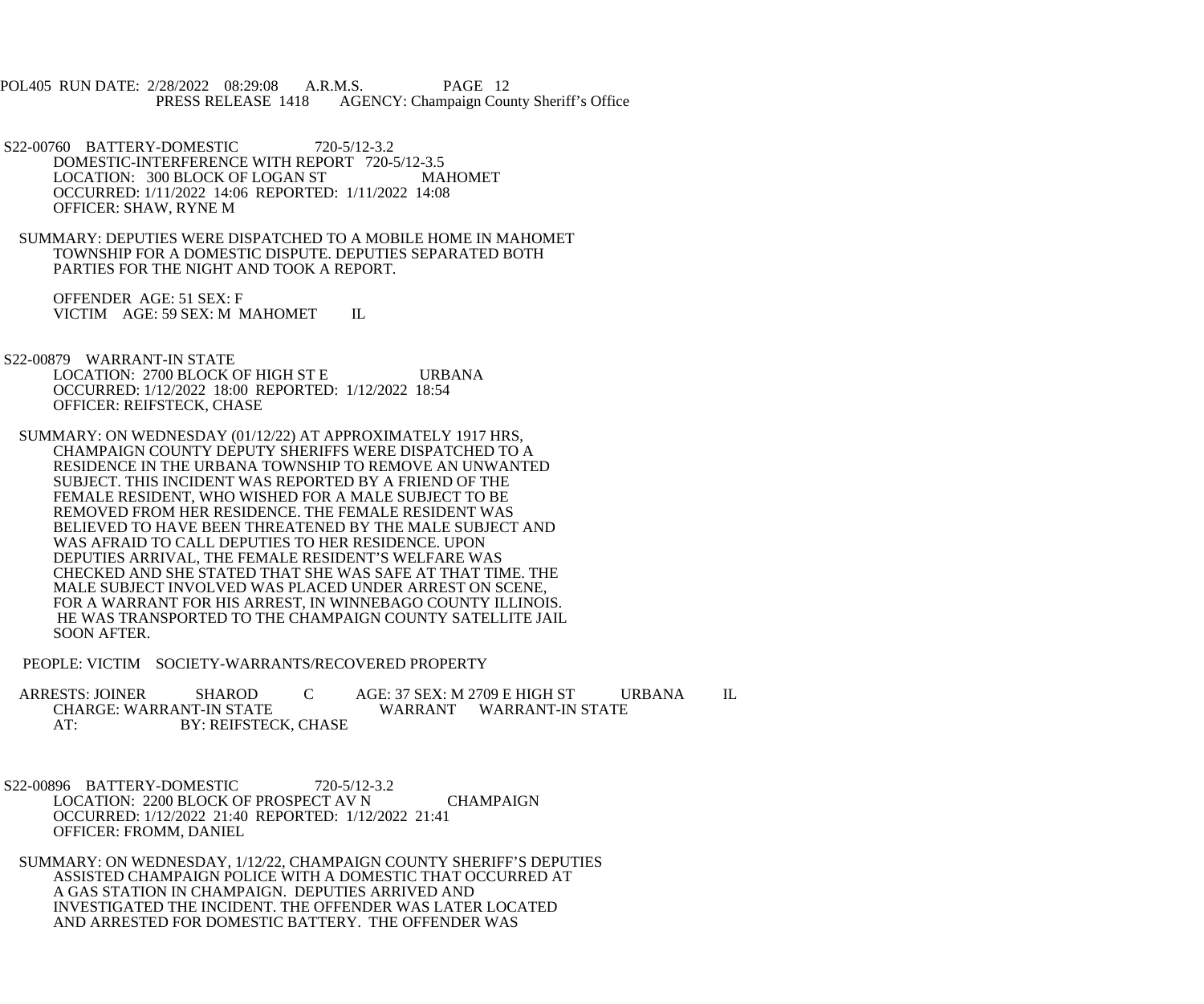POL405 RUN DATE: 2/28/2022 08:29:08 A.R.M.S. PAGE 13<br>PRESS RELEASE 1418 AGENCY: Champaign Cou AGENCY: Champaign County Sheriff's Office TRANSPORTED TO THE CCSO SATELLITE JAIL WITHOUT INCIDENT.

 OFFENDER AGE: 31 SEX: M VICTIM AGE: 34 SEX: F CHAMPAIGN IL

ARRESTS: DAVIS MARCUS A AGE: 31 SEX: M 803 S MATTIS APT 6 CHAMPAIGN IL<br>CHARGE: BATTERY-DOMESTIC 720-5/12-3.2 BATTERY-DOMESTIC CHARGE: BATTERY-DOMESTIC 720-5/12-3.2 BATTERY-DOMESTIC<br>AT: BY: FROMM. DANIEL BY: FROMM, DANIEL

S22-01009 BATTERY-DOMESTIC 720-5/12-3.2 LOCATION: 200 BLOCK OF MARKET ST E SADORUS OCCURRED: 1/13/2022 23:12 REPORTED: 1/13/2022 23:13 OFFICER: FROMM, DANIEL

 SUMMARY: ON 1/13/22, CHAMPAIGN COUNTY SHERIFF'S DEPUTIES WERE DISPATCHED TO THE 200 BLOCK OF E. MARKET ST. IN SADORUS FOR REPORT OF A DOMESTIC BATTERY. DEPUTIES ARRIVED AND INVESTIGATED THE INCIDENT. DUE TO CONFLICTING STATEMENTS, NO ARRESTS WERE MADE.

 OFFENDER AGE: 46 SEX: M VICTIM AGE: 18 SEX: M SADORUS IL

 S22-01015 BURGLARY FROM MOTOR VEHICLE 720-5/19-1 LOCATION: 500 BLOCK OF SCOTTSWOOD DR URBANA OCCURRED: 1/14/2022 2:45 REPORTED: 1/14/2022 2:53 OFFICER: BEARCE, JAROD

 SUMMARY: ON 01/14/2022 AT APPROXIMATELY 0253 HRS. CCSO DEPUTIES WERE DISPATCHED TO REPORT OF A BURGLARY TO MOTOR VEHICLE AT AN ADDRESS IN URBANA TOWNSHIP. UPON INVESTIGATION IT WAS DETERMINED THAT THE VEHICLE WAS LEFT UNLOCKED AND ONLY CHANGE WAS TAKEN. VIDEO OF THE INCIDENT WAS GRAINY AND DID NOT PROVE TO BE OF MUCH VALUE, THE VICTIMS COULD NOT MAKE A COPY FOR DEPUTIES.

OFFENDER AGE: 00 SEX: U RACE: U HEIGHT: 000 WEIGHT: 000 HAIR: EYES: VICTIM AGE: 18 SEX: F URBANA IL VICTIM AGE: 18 SEX: F URBANA

S22-01114 BATTERY-AGGRAVATED 720-5/12-3.05<br>THEFT-RETAIL 720-5/16-25 THEFT-RETAIL CRISIS INTERVEN. - OTHER LOCATION: 500 BLOCK OF DUNLAP AVE S SAVOY OCCURRED: 1/15/2022 10:15 REPORTED: 1/15/2022 10:15 OFFICER: SHAW, RYNE M

 SUMMARY: DEPUTIES RESPONDED TO WALMART IN SAVOY FOR A BATTERY AND RETAIL THEFT REPORT. DEPUTIES FOUND SUSPECT AND RETURNED THE STOLEN MERCHANDISE. DEPUTIES ISSUED A NOTICE TO APPEAR FOR BOTH CHARGES.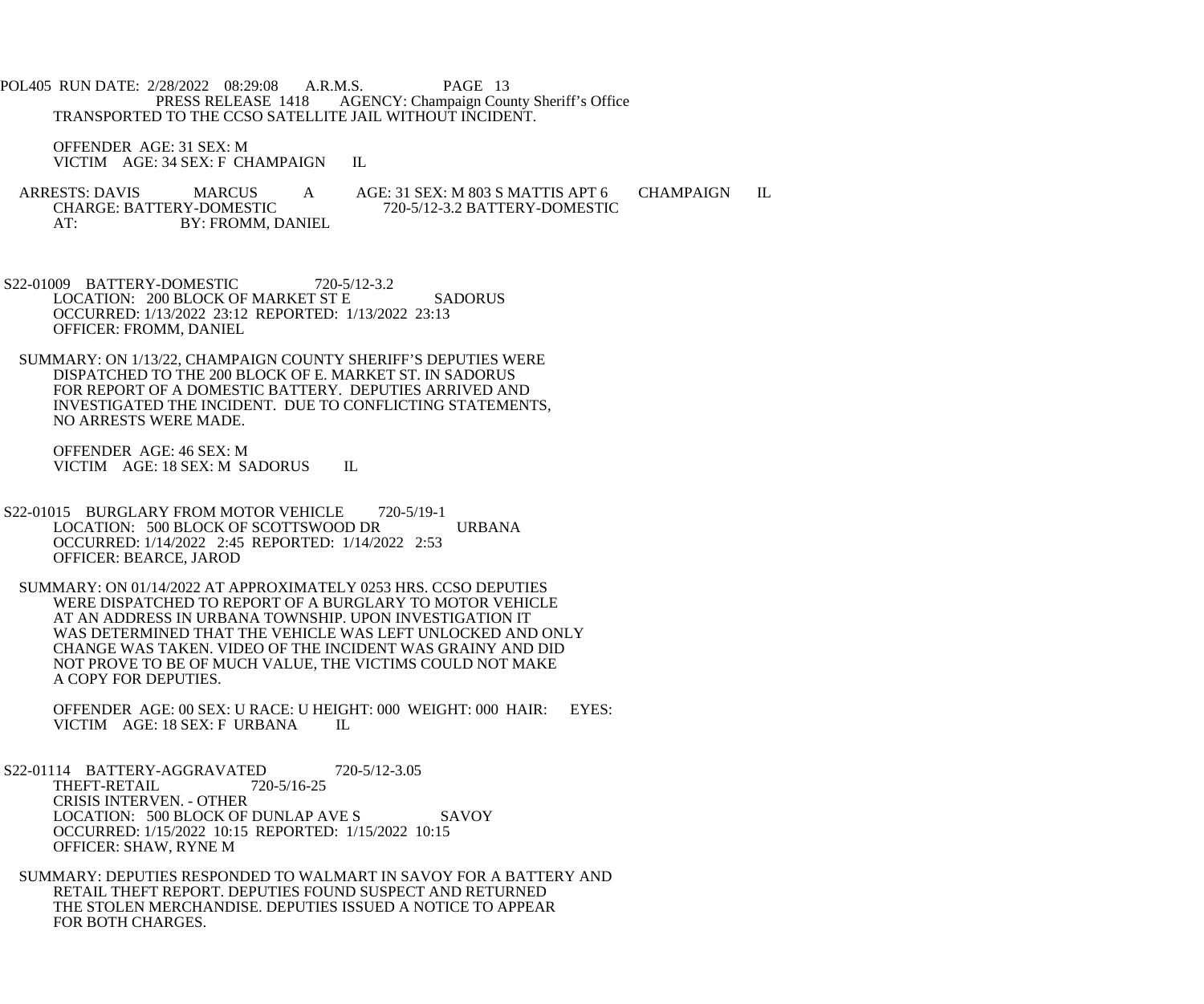- POL405 RUN DATE: 2/28/2022 08:29:08 A.R.M.S. PAGE 14<br>PRESS RELEASE 1418 AGENCY: Champaign Cou AGENCY: Champaign County Sheriff's Office
- PROPERTY: STOLEN 1 ELECTRONIC EQUIPMENT
	- STOLEN 1 FOOD-OTHER/NON MEAT
	- STOLEN 1 HOUSEHOLD WARES
	- STOLEN 1 CLOTHING-NOT FURS
	- STOLEN 1 CLOTHING-NOT FURS
	- STOLEN 1 CLOTHING-NOT FURS
	- STOLEN 1 HOUSEHOLD WARES
	- STOLEN 2 ELECTRONIC EQUIPMENT
	- STOLEN 1 HOUSEHOLD WARES
	- STOLEN 1 HOUSEHOLD WARES
	- STOLEN 1 HOUSEHOLD WARES
	- STOLEN 1 HOUSEHOLD WARES
	- STOLEN 1 HOUSEHOLD WARES
	- STOLEN 1 CLOTHING-NOT FURS
- PEOPLE: VICTIM AGE: 31 SEX: M 3 SAVOY IL<br>VICTIM WALMART SAVOY SAVOY VICTIM WALMART SAVOY SAVOY IL

ARRESTS: JOHNSON IYONZI J AGE: 27 SEX: M HOMELESS<br>CHARGE: BATTERY-AGGRAVATED 720-5/12-3.0 BATTER CHARGE: BATTERY-AGGRAVATED 720-5/12-3.0 BATTERY-AGGRAVATED<br>AT: BY: SHAW, RYNE M AT: BY: SHAW, RYNE M<br>JOHNSON IYONZI J A JOHNSON IYONZI J AGE: 27 SEX: M HOMELESS<br>CHARGE: THEFT-RETAIL 720-5/16-25 THEFT-RE CHARGE: THEFT-RETAIL 720-5/16-25 THEFT-RETAIL AT: BY: SHAW, RYNE M

 S22-01068 LOST ARTICLES LOCATION: 1300 BLOCK OF QUAIL RUN DR SAVOY

 OCCURRED:12/24/2021 0:00 REPORTED: 1/15/2022 15:30 OFFICER: SHAW, RYNE M

 SUMMARY: DEPUTIES TOOK A LOST PROPERTY REPORT OVER THE PHONE. DEPUTIES PLACED THE LOST ITEMS INTO LEADS.

 OFFENDER AGE: 00 SEX: U RACE: U HEIGHT: 000 WEIGHT: 000 HAIR: EYES: VICTIM AGE: 67 SEX: F FORT COLLINS CO

S22-01190 BATTERY-DOMESTIC 720-5/12-3.2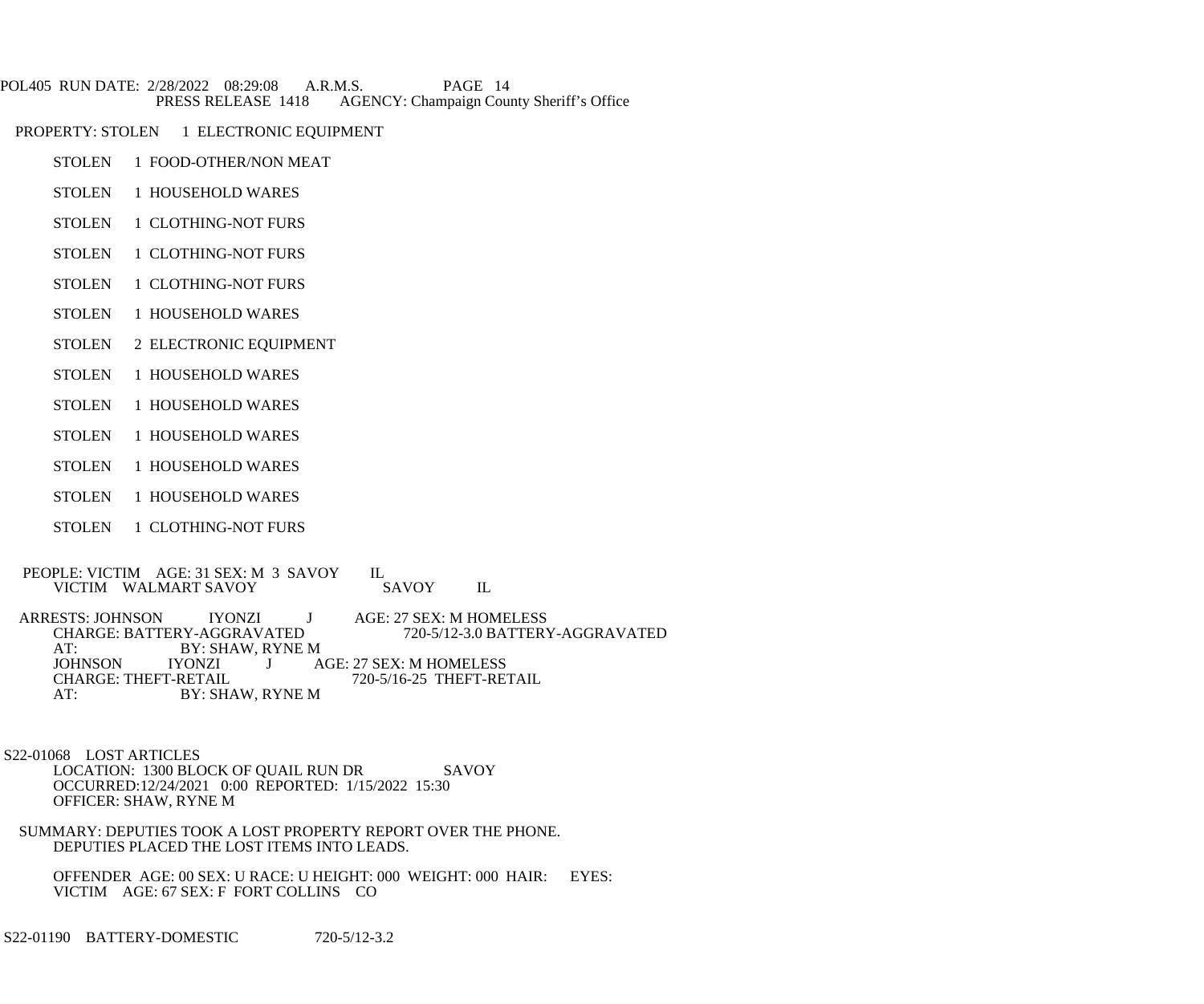POL405 RUN DATE: 2/28/2022 08:29:08 A.R.M.S. PAGE 15<br>PRESS RELEASE 1418 AGENCY: Champaign Cou AGENCY: Champaign County Sheriff's Office LOCATION: 1900 BLOCK OF CUNNINGHAM AVE. N URBANA TWP OCCURRED: 1/17/2022 7:12 REPORTED: 1/17/2022 7:12 OFFICER: REIFSTECK, JONATHAN

 SUMMARY: THE VICTIM STATED THE SUSPECT SPIT ON HER AND THREW A CIGARETTE AT HER. THE SUSPECT DENIED ANY PHYSICAL CONTACT. THE VICTIM DID NOT HAVE ANY INJURIES. THE VICTIM AND THE SUSPECT ARE IN A DATING RELATIONSHIP. NO ARREST(S) WERE MADE BASED ON THE TOTALITY OF THE CIRCUMSTANCES.

 OFFENDER AGE: 41 SEX: M VICTIM AGE: 50 SEX: F TUSCOLA IL

 S22-01196 BATTERY-DOMESTIC 720-5/12-3.2 UNLAWFUL RESTRAINT 720-5/10-3 LOCATION: 00 BLOCK OF STANLEY DR FISHER OCCURRED: 1/17/2022 9:45 REPORTED: 1/17/2022 9:45 OFFICER: WILLMORE, JUSTIN

 SUMMARY: ON JANUARY 17,2022, CHAMPAIGN COUNTY SHERIFF'S DEPUTIES WERE DISPATCHED TO AN ADDRESS IN THE VILLAGE OF FISHER FOR REPORT OF A DOMESTIC. DEPUTIES ARRIVED AND SCENE AND SPOKE TO THE VICTIM AND LEARNED A BATTERY OCCURRED. DEPUTIES SPOKE TO THE SUSPECT AND OBTAINED HIS STATEMENT. DUE TO CONFLICTING STATEMENTS AS TO WHAT OCCURRED NO ENFORCEMENT ACTION WAS TAKEN AT THIS TIME.

 OFFENDER AGE: 27 SEX: M VICTIM AGE: 25 SEX: F FISHER IL

 S22-01314 BATTERY-DOMESTIC 720-5/12-3.2 LOCATION: 200 BLOCK OF APPLE TREE DR URBANA OCCURRED: 1/18/2022 20:34 REPORTED: 1/18/2022 20:34 OFFICER: METZLER, JEFFREY

 SUMMARY: DEPUTIES WERE DISPATCHED TO THE 200 BLOCK OF APPLETREE IN THE TOWNSHIP OF URBANA FOR A REPORT OF A DOMESTIC DISPUTE. DEPUTIES ACQUIRED BOTH PARTIES ACCOUNTS OF THE EVENTS AND CLEARED THE RESIDENCE.

 OFFENDER AGE: 28 SEX: F VICTIM AGE: 26 SEX: M CHAMPAIGN IL

S22-01357 HARASSMENT BY TELEPHONE 720-5/26.5-2<br>LOCATION: 200 BLOCK OF DENTON DR SAVOY LOCATION: 200 BLOCK OF DENTON DR OCCURRED: 1/19/2022 13:00 REPORTED: 1/19/2022 13:39 OFFICER: PRYOR, BILLY

 SUMMARY: THE REPORTING PERSON, VICTIM, STATED THAT HER BROTHER CONTINUES TO CALL HER AND HARASS HER ABOUT MONEY HE THINKS HE IS OWED SINCE THEIR MOTHER HAS PASSED AWAY. THE VICTIM HAS ASKED HIM TO STOP CALLING HER, BUT HE CONTINUES TO CALL.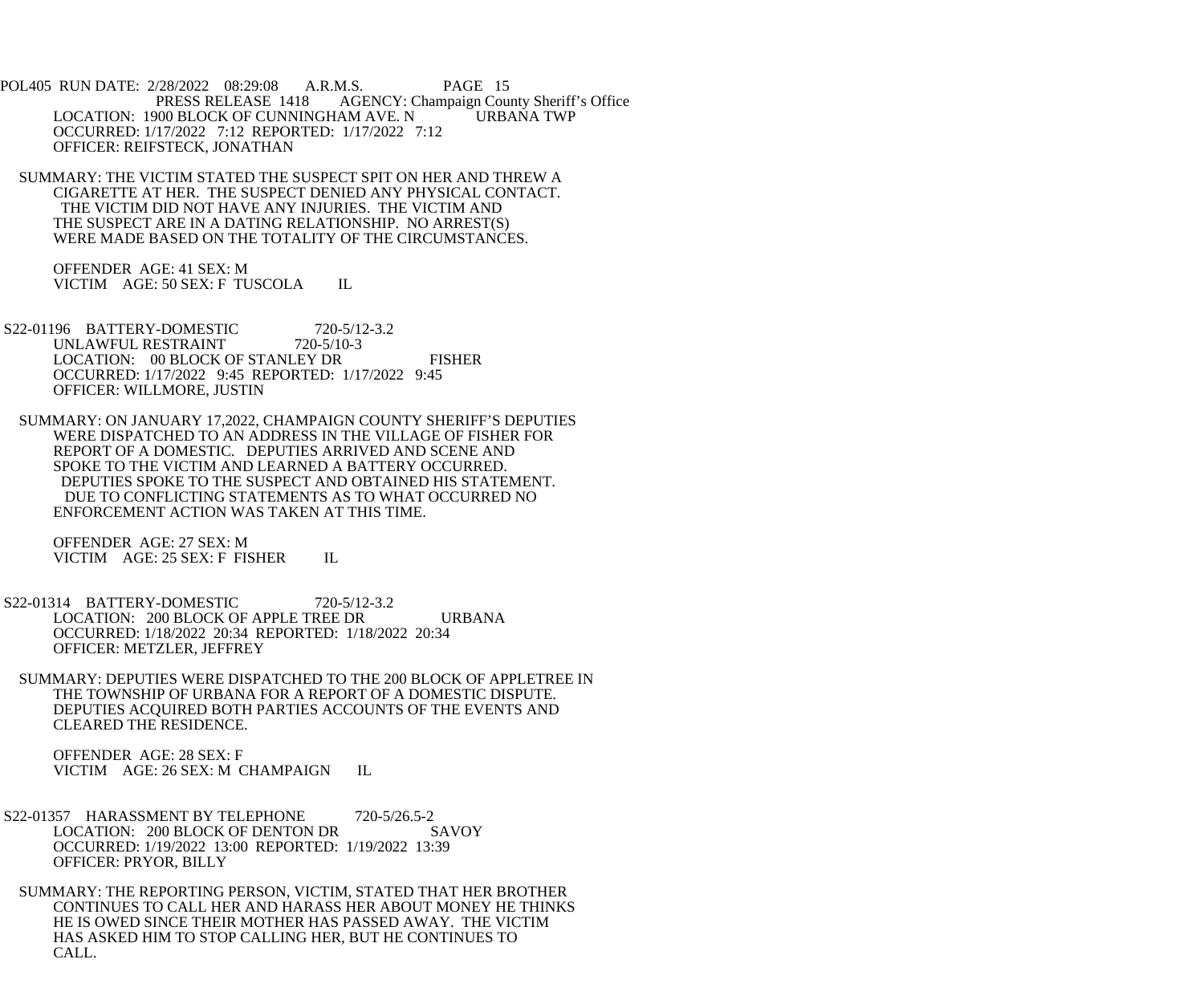POL405 RUN DATE: 2/28/2022 08:29:08 A.R.M.S. PAGE 16 PRESS RELEASE 1418 AGENCY: Champaign County Sheriff's Office

 OFFENDER AGE: 64 SEX: M VICTIM AGE: 50 SEX: F SAVOY IL

- S22-01374 DRIVING UNDER REVOKED LICENSE 625-5/6-303<br>METHAMPHETAMINE-POSSESSION 720-646/60 METHAMPHETAMINE-POSSESSION LOCATION: 200 BLOCK OF STRONG W TOLON OCCURRED: 1/19/2022 18:30 REPORTED: 1/19/2022 18:32 OFFICER: BIALESCHKI, DOUG
- SUMMARY: I CONDUCTED A TRAFFIC STOP ON A SUSPECT VEHICLE FROM A VOOP REPORT IN TOLONO. DRIVER WAS REVOKED AND IN POSSESSION OF METH.
- PEOPLE: VICTIM SOCIETY OFFENDER AGE: 46 SEX: M

ARRESTS: BRANAMAN CLIFFORD E AGE: 46 SEX: M 3 PERKS TRAILER CT VILLA GROVE IL<br>CHARGE: DRIVING UNDER REVOKED LICENSE 625-5/6-303 DRIVING UNDER REVOKED LIC CHARGE: DRIVING UNDER REVOKED LICENSE AT: BY: BIALESCHKI, DOUG<br>BRANAMAN CLIFFORD E A BRANAMAN CLIFFORD E AGE: 46 SEX: M 3 PERKS TRAILER CT VILLA GROVE IL CHARGE: METHAMPHETAMINE-POSSESSIO CHARGE: METHAMPHETAMINE-POSSESSION AT: BY: BIALESCHKI, DOUG

S22-01383 BATTERY-DOMESTIC 720-5/12-3.2 CONSPIRE<br>VIOLATION ORDER PROTECTION 720-5/12-3.4 CONSPIRE VIOLATION ORDER PROTECTION 720-5/12-3.4<br>WARRANT-IN STATE CONSPIRE WARRANT-IN STATE CONSPIRE<br>LOCATION: 100 BLOCK OF STERLING CT SAVOY LOCATION: 100 BLOCK OF STERLING CT OCCURRED: 1/19/2022 20:51 REPORTED: 1/19/2022 20:51 OFFICER: WELDON, MATTHEW

- SUMMARY: DEPUTIES WERE DISPATCHED TO A SAVOY RESIDENCE IN REFERENCE TO A DOMESTIC INCIDENT. TWO ROOMMATES ADMITTED TO BATTERING EACH OTHER, BOTH CLAIMED THE OTHER WAS THE INITIAL AGGRESSOR. THE ROOMMATES HAVE VALID ORDERS OF PROTECTION AGAINST EACH OTHER. IT WAS ALSO LEARNED ONE PARTY HAD ACTIVE ARREST WARRANTS OUT OF CHAMPAIGN COUNTY, AND THEY WERE ISSUED A NOTICE TO APPEAR. BOTH PARTIES INVOLVED WERE ISSUED NOTICES TO APPEAR FOR DOMESTIC BATTERY AND VIOLATION OF AN ORDER OF PROTECTION.
- PEOPLE: VICTIM SOCIETY-WARRANTS/RECOVERED PROPERTY<br>VICTIM AGE: 24 SEX: F SAVOY IL

VICTIM AGE: 24 SEX: F SAVOY IL<br>VICTIM AGE: 23 SEX: F SAVOY IL VICTIM AGE: 23 SEX: F SAVOY

ARRESTS: JONES KANDACE E AGE: 24 SEX: F 109 STERLING CT APT 202 SAVOY IL<br>CHARGE: BATTERY-DOMESTIC 720-5/12-3.2 BATTERY-DOMESTIC CHARGE: BATTERY-DOMESTIC 720-5/12-3.2 BATTERY-DOMESTIC<br>AT: BY: WELDON. MATTHEW AT: BY: WELDON, MATTHEW<br>JONES KANDACE E AGE: 2 AGE: 24 SEX: F 109 STERLING CT APT 202 SAVOY IL<br>CTION 720-5/12-3.4 VIOLATION ORDER PROTECTIO CHARGE: VIOLATION ORDER PROTECTION AT: BY: WELDON, MATTHEW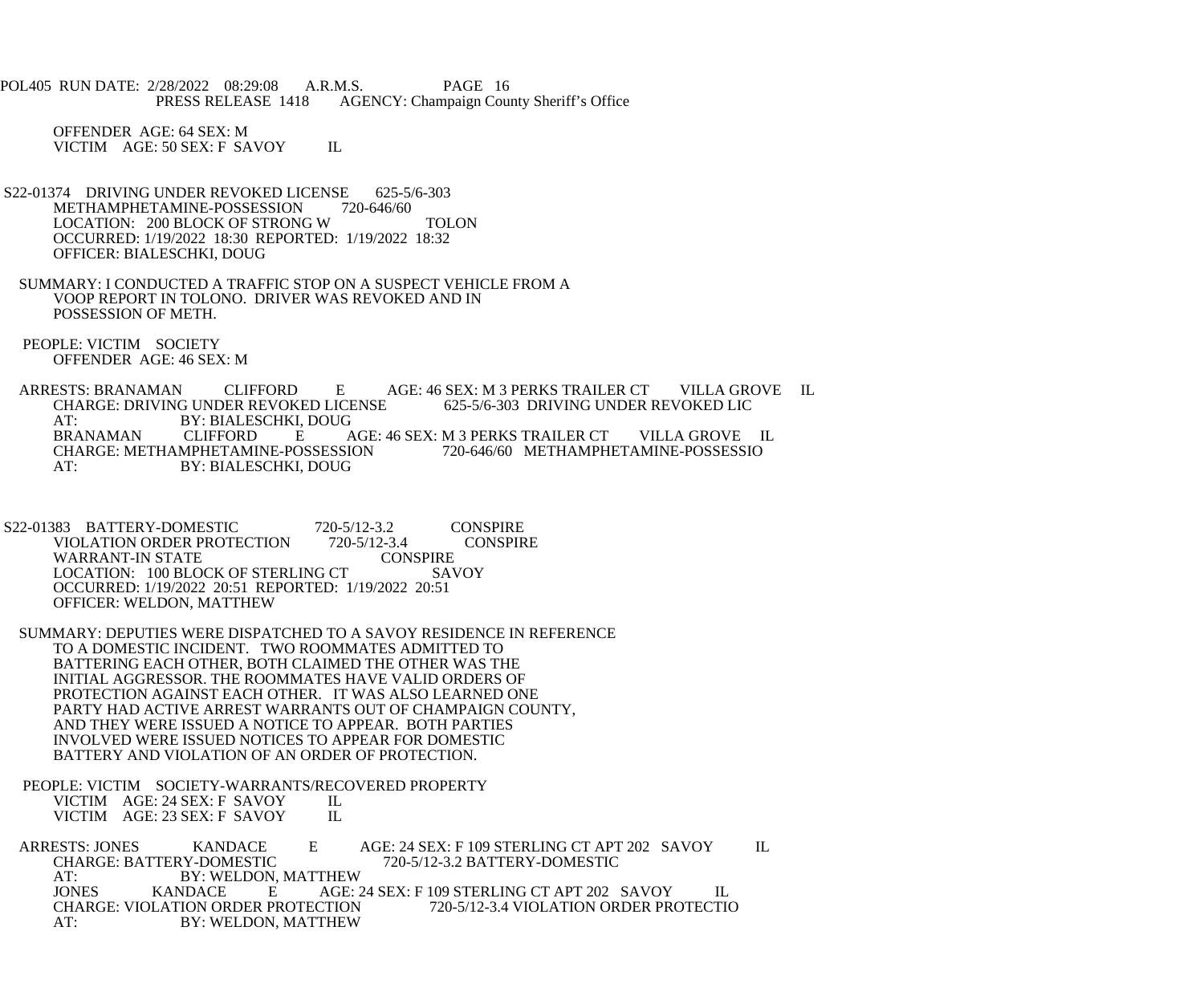POL405 RUN DATE: 2/28/2022 08:29:08 A.R.M.S. PAGE 17<br>PRESS RELEASE 1418 AGENCY: Champaign Cou E 1418 AGENCY: Champaign County Sheriff's Office<br>
T AGE: 23 SEX: F 109 STERLING APT 202 SAV LACY NAYJIANA T AGE: 23 SEX: F 109 STERLING APT 202 SAVOY IL CHARGE: BATTERY-DOMESTIC 720-5/12-3.2 BATTERY-DOMESTIC CHARGE: BATTERY-DOMESTIC 720-5/12-3.2 BATTERY-DOMESTIC AT: BY: WELDON, MATTHEW<br>LACY MAYJIANA T AGE: 2 T AGE: 23 SEX: F 109 STERLING APT 202 SAVOY IL CHARGE: VIOLATION ORDER PROTECTION 720-5/12-3.4 VIOLATION ORDER PROTECTIO AT: BY: WELDON, MATTHEW

S22-01394 BATTERY 720-5/12-3<br>LOCATION: ORANGE ST S E PERA ST/SOUTH ST, OCCURRED: 1/20/2022 1:45 REPORTED: 1/20/2022 1:58 OFFICER: CUMMINGS, MATTHEW

 SUMMARY: ON 1/20/22 AT APPROXIMATELY 0158 HOURS, CHAMPAIGN COUNTY SHERIFF DEPUTIES RESPONDED TO THE 200 BLOCK OF S ORANGE ST IN LUDLOW TO CHECK WELFARE ON A POSSIBLE BATTERY VICTIM. UPON INVESTIGATION, A MALE HAD BEEN BATTERED AT AN ADDRESS IN LUDLOW AND WAS LATER TRANSPORTED TO AN AREA HOSPITAL BY AMBULANCE. NO ENFORCEMENT ACTIONS HAVE BEEN TAKEN AT THE TIME OF THIS REPORT.

 OFFENDER AGE: 22 SEX: M VICTIM AGE: 23 SEX: M URBANA IL

 S22-01430 THEFT-RETAIL 720-5/16-25 LOCATION: 500 BLOCK OF DUNLAP AV S SAVOY OCCURRED: 1/20/2022 9:18 REPORTED: 1/20/2022 12:28 OFFICER: PRYOR, BILLY

 SUMMARY: WALMART ASSET PROTECTION OFFICER REPORTED THAT THEY HAD A TELEVISION STOLEN FROM THE STORE.

PROPERTY: STOLEN 1 TELEVISION

OFFENDER SEX: RACE: HEIGHT: 000 WEIGHT: 000 HAIR: EYES:<br>VICTIM WALMART SAVOY IL VICTIM WALMART

S22-01438 ASSIST OTHER POLICE DEPT<br>LOCATION: VINE ST N LOCATION: VINE ST N / E WATER ST OCCURRED: 1/20/2022 13:00 REPORTED: 1/20/2022 13:01 OFFICER: LIVINGSTON, ANDREW

 SUMMARY: ON 1/20/2022, CHAMPAIGN COUNTY SHERIFF DEPUTIES ASSISTED THE URBANA POLICE DEPARTMENT WITH AN ACCIDENT INVOLVING A VEHICLE AND A PEDESTRIAN. DEPUTIES ARRIVED ON SCENE AND LOCATED A PEDESTRIAN LYING IN THE ROADWAY UNCONSCIOUS. DEPUTIES PERFORMED CPR ON THE SUBJECT UNTIL MEDICAL PERSONNEL ARRIVED. THE SUBJECT WAS TRANSPORTED TO CARLE HOSPITAL.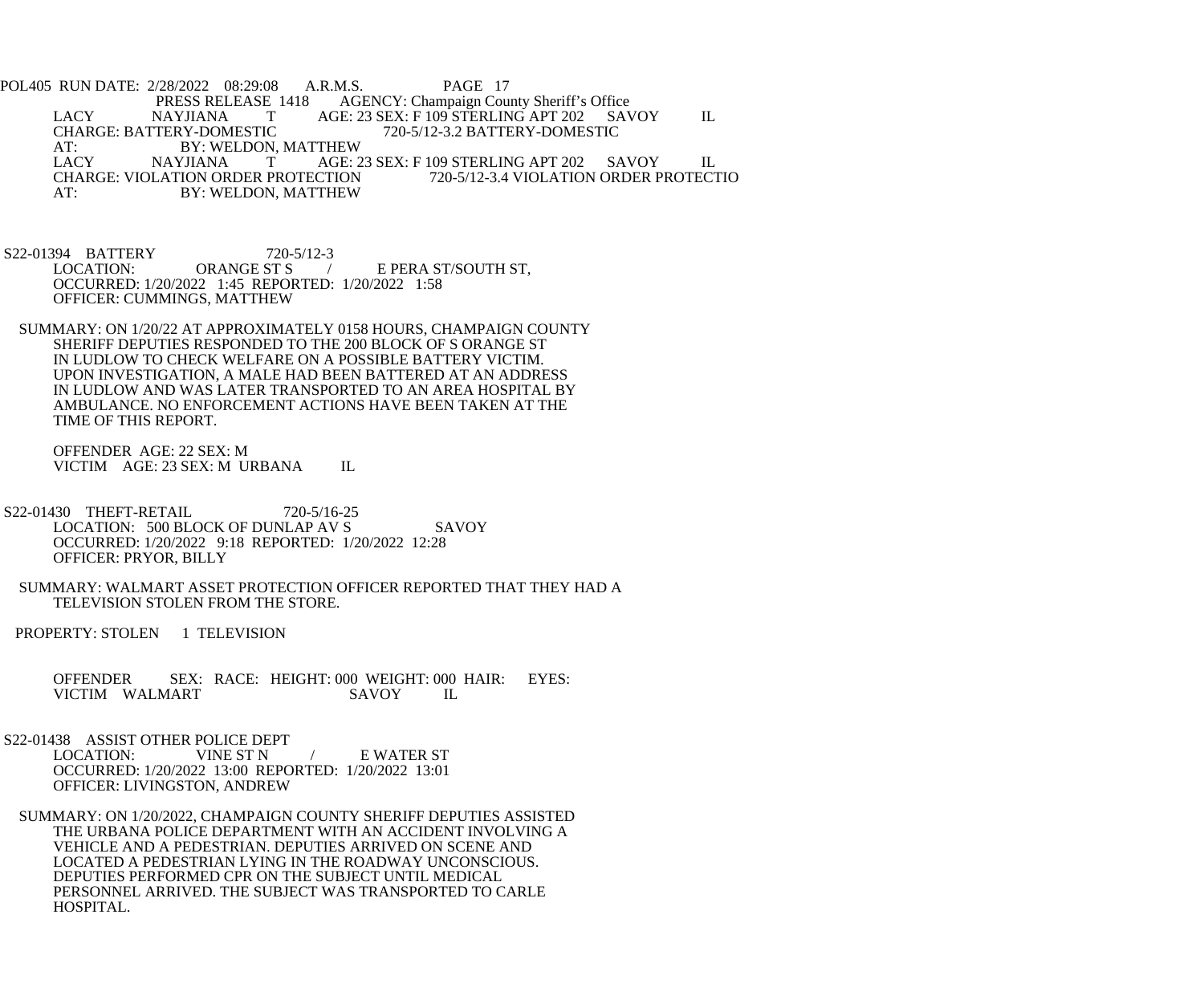POL405 RUN DATE: 2/28/2022 08:29:08 A.R.M.S. PAGE 18 PRESS RELEASE 1418 AGENCY: Champaign County Sheriff's Office

 PEOPLE: VICTIM AGE: SEX: OFFENDER AGE: 00 SEX: U RACE: U HEIGHT: 000 WEIGHT: 000 HAIR: EYES:

S22-01475 ASSIST AMBULANCE<br>LOCATION: OAKS RD E

- / N HIGH CROSS RD/CUNN OCCURRED: 1/20/2022 20:30 REPORTED: 1/20/2022 20:41 OFFICER: BOLT, GAGE
- SUMMARY: ON 1/20/2022 AT APPROXIMATELY 2042 HOURS DEPUTIES WERE DISPATCHED TO THE REPORT TO ASSIST THE FIRE DEPARTMENT AT AN ADDRESS IN SOMER TWP. UPON ARRIVAL DEPUTIES RENDERED MEDICAL AID. THE INDIVIDUAL WAS LATER TRANSPORTED TO AN AREA HOSPITAL FOR TREATMENT WHERE THEY WERE DECLARED DECEASED.
- PEOPLE: VICTIM AGE: 69 SEX: M URBANA IL OFFENDER AGE: 00 SEX: U RACE: U HEIGHT: 000 WEIGHT: 000 HAIR: EYES:
- S22-01481 CRIMINAL DAMAGE TO PROPERTY 720-5/21-1 THEFT OF MOTOR VEH PARTS & ACCESS 625-5/4-102 & 103 ATTEMPT THEFT OF MOTOR VEH PARTS & ACCESS 625-5/4-102 & 103<br>LOCATION: WILLOW VIEW CT / DEAD END DEAD END/WILLOW VIEW OCCURRED: 1/20/2022 22:30 REPORTED: 1/20/2022 23:04 OFFICER: STUCKEY, MATTHEW
- SUMMARY: ON 1/20/2022, DEPUTIES RESPONDED TO WILLOW SPRINGS APARTMENT COMPLEX ABOUT A SUSPICIOUS ACTIVITY. DEPUTIES WERE NOTIFIED THAT A LIGHT GREEN SUV, LEFT THE AREA AFTER HAVING THE VICTIM VEHICLE ON A JACK. UPON INVESTIGATING THE VICTIM VEHICLE, DEPUTIES NOTICED THAT THE CATALYTIC CONVERTER WAS CUT, BUT NOT REMOVED. NO SUSPECTS HAVE BEEN LOCATED AT THIS TIME.

PROPERTY: DAMAGED 1 AUTO PART & ACCESSORY

STOLEN 1 AUTO PART & ACCESSORY

OFFENDER AGE: 00 SEX: RACE: HEIGHT: 000 WEIGHT: 000 HAIR: EYES: OFFENDER AGE: 00 SEX: RACE: HEIGHT: 000 WEIGHT: 000 HAIR: EYES: OFFENDER AGE: 00 SEX: RACE: HEIGHT: 000 WEIGHT: 000 HAIR: DESCR: UNKNOWN COLOR OF LONG SLEEVE SHIRT AND PANTS VICTIM AGE: 71 SEX: F URBANA IL<br>VICTIM AGE: 57 SEX: M URBANA IL VICTIM AGE: 57 SEX: M URBANA

- S22-01525 VIOLATION ORDER PROTECTION 720-5/12-3.4 LOCATION: 00 BLOCK OF WALTERS DR. CHAMPAIGN TOWNSHIP OCCURRED: 1/21/2022 15:51 REPORTED: 1/21/2022 15:51 OFFICER: REIFSTECK, JONATHAN
- SUMMARY: THE SUSPECT ARRIVED AT THE VICTIM'S RESIDENCE. THE VICTIM HAS AN ORDER OF PROTECTION AGAINST THE SUSPECT. THE VICTIM IS THE SUSPECT'S FATHER. I PLACED THE SUSPECT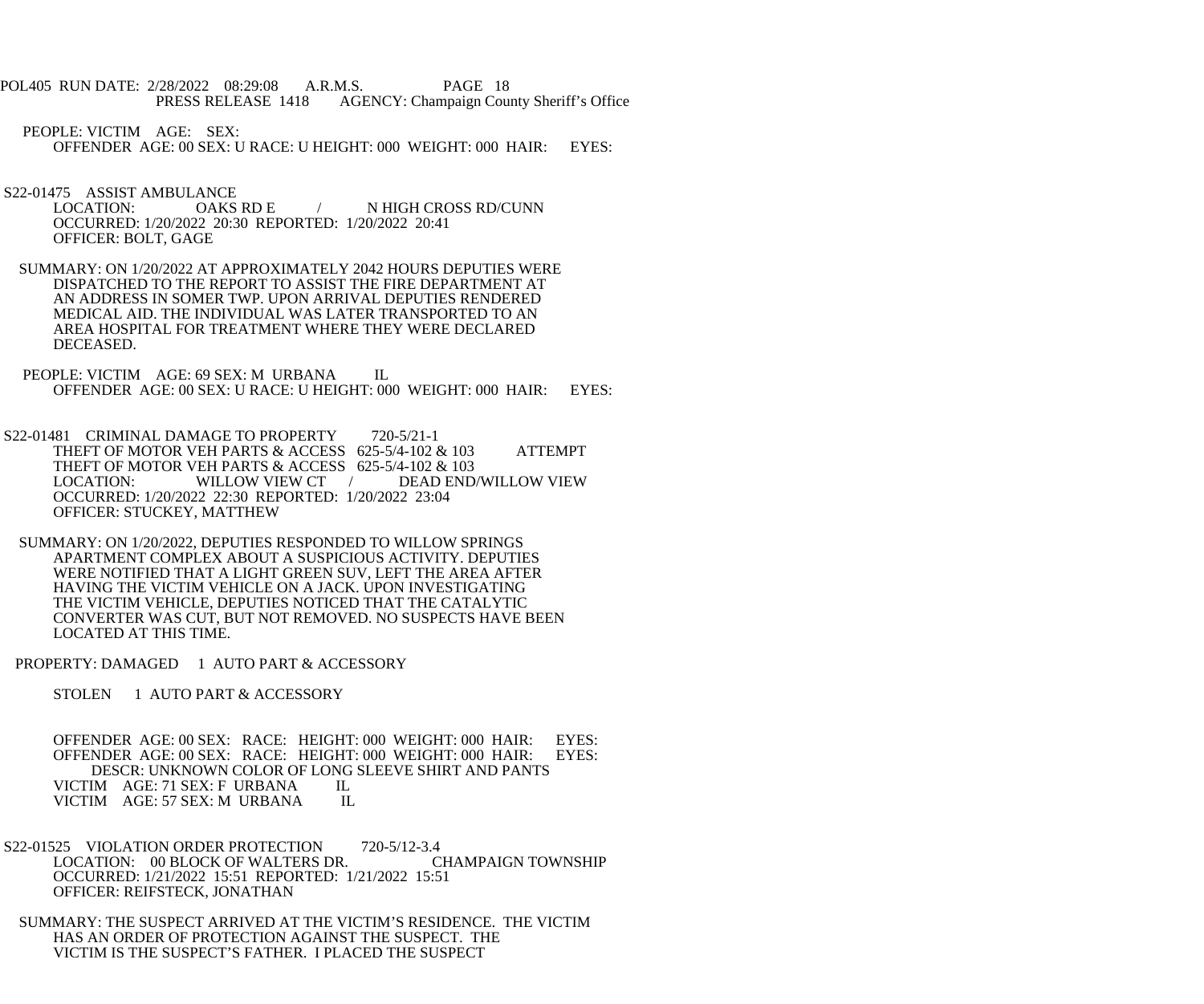POL405 RUN DATE: 2/28/2022 08:29:08 A.R.M.S. PAGE 19<br>PRESS RELEASE 1418 AGENCY: Champaign Cou AGENCY: Champaign County Sheriff's Office UNDER ARREST FOR VIOLATION OF AN ORDER OF PROTECTION AND TRANSPORTED HIM TO THE JAIL.

PEOPLE: VICTIM AGE: 51 SEX: M CHAMPAIGN IL

ARRESTS: BWANDUNDU EXAUCE M AGE: 20 SEX: M 2206 WALTERS DR CHAMPAIGN IL<br>CHARGE: VIOLATION ORDER PROTECTION 720-5/12-3.4 VIOLATION ORDER PROTECTIO CHARGE: VIOLATION ORDER PROTECTION 720-5/12-3.4 VIOLATION ORDER PROTECTIO<br>AT: 2206 WALTERS DR BY: REIFSTECK, JONATHAN BY: REIFSTECK, JONATHAN

S22-01555 THEFT OVER \$500 720-5/16-1<br>LOCATION: 900E / 900  $/ 900N/1000N$  OCCURRED: 1/18/2022 8:00 REPORTED: 1/21/2022 23:37 OFFICER: FROMM, DANIEL

 SUMMARY: ON 1/21/22, CHAMPAIGN COUNTY SHERIFF'S DEPUTIES WERE DISPATCHED TO A RESIDENCE IN TOLONO TOWNSHIP FOR REPORT OF A THEFT. DEPUTIES ARRIVED AND INVESTIGATED THE INCIDENT. NO ARRESTS WERE MADE.

PROPERTY: STOLEN 2 PURSE OR WALLET

STOLEN 1 GLASS

STOLEN 2 EYEGLASSES/CONTACTS

STOLEN 2 KEYS

 OFFENDER SEX: RACE: HEIGHT: 000 WEIGHT: 000 HAIR: EYES: VICTIM AGE: 75 SEX: M CHAMPAIGN IL

S22-01559 WARRANT-IN STATE

DRIVING UNDER SUSPENDED LICENSE 625-5/6-303<br>LOCATION: CUNNINGHAM AV / @ N KENYON RD CUNNINGHAM AV / OCCURRED: 1/22/2022 0:56 REPORTED: 1/22/2022 0:56 OFFICER: METZLER, JEFFREY

 SUMMARY: DEPUTIES CONDUCTED A TRAFFIC STOP IN THE AREA OF CUNNINGHAM AVE. AND KENYON RD. IN THE CITY OF URBANA. DURING THE TRAFFIC STOP DEPUTIES DETERMINED THE SOLE OCCUPANT AND DRIVER OF THE VEHICLE HAD A SUSPENDED DRIVER'S LICENSE AND A WARRANT OUT OF PIATT COUNTY. DEPUTIES ISSUED THE DRIVER A CITATION FOR DRIVING WHILE LICENSE SUSPENDED AND ARRESTED THE DRIVER FOR THEIR WARRANT.

PEOPLE: VICTIM SOCIETY-WARRANTS/RECOVERED PROPERTY

 ARRESTS: MOHR ADAM LEE AGE: 42 SEX: M 714 MAIN ST TOLONO IL CHARGE: DRIVING UNDER SUSPENDED LICENSE AT: 1809 N CUNNINGHAM AVE BY: METZLER, JEFFREY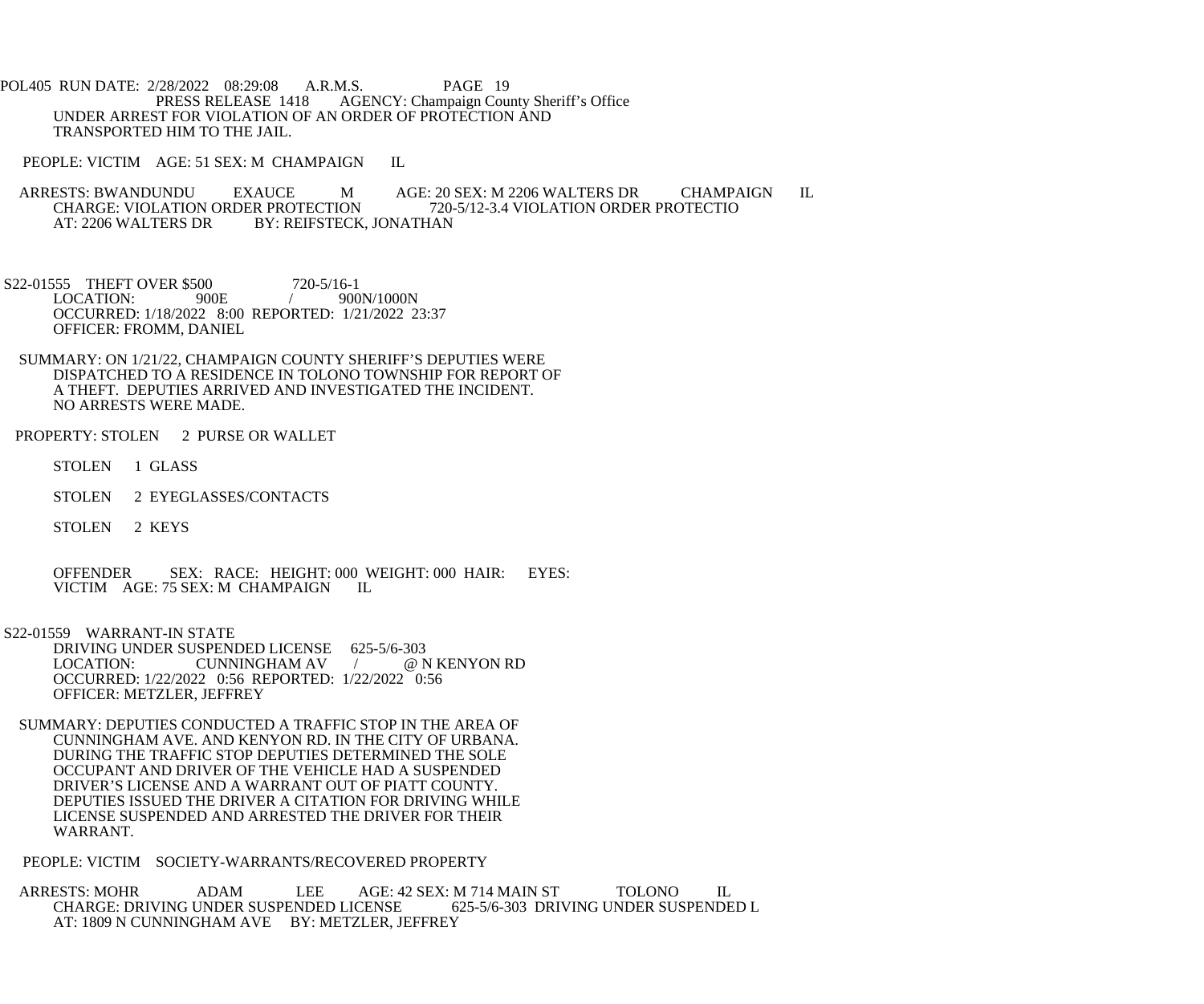POL405 RUN DATE: 2/28/2022 08:29:08 A.R.M.S. PAGE 20 PRESS RELEASE 1418 AGENCY: Champaign County Sheriff's Office MOHR ADAM LEE AGE: 42 SEX: M 714 MAIN ST TOLONO IL CHARGE: WARRANT-IN STATE AT: 1809 N CUNNINGHAM AVE BY: METZLER, JEFFREY

 S22-01561 OTHER TROUBLE/INFO RPT LOCATION: 00 BLOCK OF MARKET ST E SADORUS OCCURRED: 1/19/2022 9:00 REPORTED: 1/22/2022 1:03 OFFICER: BEARCE, JAROD

 SUMMARY: ON 01/22/2022 AT APPROXIMATELY 0103 HRS. CCSO DEPUTIES WERE DISPATCHED TO REPORT OF A STOLEN VEHICLE FROM A RESIDENCE IN SADORUS, IL. UPON INVESTIGATION IT WAS LEARNED THAT THE VEHICLE HAD BEEN TAGGED AS ABANDONED ON IL-57 SOUTHBOUND JUST SOUTH OR PESOTUM, IL. THE REPORTING PERSON ADVISED THAT THEY JUST WANTED TO VEHICLE BACK AND WOULD GO RETRIEVE THE VEHICLE FROM THE INTERSTATE. SEVERAL DAYS LATER THE REPORTING PERSON CALLED BACK TO ADVISE THAT THE VEHICLE WAS NEVER RECOVERED AND THEY HAD LEARNED IT WAS BEING HELD IN AN IMPOUND LOT IN TOLEDO, IL. THE REPORTING PERSON WAS TOLD BY TOLEDO POLICE DEPARTMENT THAT PROOF OF OWNERSHIP AND A POLICE REPORT WERE NEEDED TO RETRIEVE THE VEHICLE. WHILE SPEAKING WITH THE REPORTING PERSON THEY ALSO ADVISED OF SEVERAL OTHER UNRELATED ISSUES.

 OFFENDER AGE: 00 SEX: U RACE: U HEIGHT: 000 WEIGHT: 000 HAIR: EYES: VICTIM SOCIETY

## S22-01606 WARRANT-IN STATE

 CONTROLLED SUBSTANCE-POSSESSION 720-570/402 SPEEDING (RADAR) 625-5/11-601B LOCATION: N WEST ST N  $/$  @ W NORTH ST, G OCCURRED: 1/22/2022 23:16 REPORTED: 1/22/2022 23:16 OFFICER: REIFSTECK, CHASE

 SUMMARY: ON SATURDAY (01/22/22) AT APPROXIMATELY 2316 HRS, A ROUTINE TRAFFIC STOP WAS CONDUCTED BY A CHAMPAIGN COUNTY DEPUTY SHERIFF NEAR THE VILLAGE OF GIFFORD. DURING THE TRAFFIC STOP, A PROBABLE CAUSE SEARCH OF THE VIOLATOR VEHICLE WAS CONDUCTED. THE SEARCH YIELDED A SMALL AMOUNT OF SUSPECTED OXYCODONE, WRAPPED IN A PLASTIC BAGGIE. THE DRIVER OF THE VEHICLE WAS ISSUED A CITATION FOR SPEEDING AND A NOTICE TO APPEAR (NTA), FOR THE POSSESSION OF A CONTROLLED SUBSTANCE. THE FRONT SEAT PASSENGER POSSESSED A VALID CHAMPAIGN COUNTY WARRANT AT THAT TIME, FOR HER FAILURE TO APPEAR IN TRAFFIC COURT. SHE WAS ISSUED AN NTA AS WELL, FOR HER WARRANT. THE DRIVER AND PASSENGER WERE BOTH RELEASED AT THE CONCLUSION OF THE TRAFFIC STOP.

PEOPLE: VICTIM SOCIETY-WARRANTS/RECOVERED PROPERTY

ARRESTS: CASTON DEJA K AGE: 20 SEX: F 2403 W SPRINGFIELD #Y3 CHAMPAIGN IL<br>CHARGE: WARRANT-IN STATE WARRANT WARRANT-IN STATE WARRANT WARRANT-IN STATE AT: N WEST ST/W NORTH ST BY: REIFSTECK, CHASE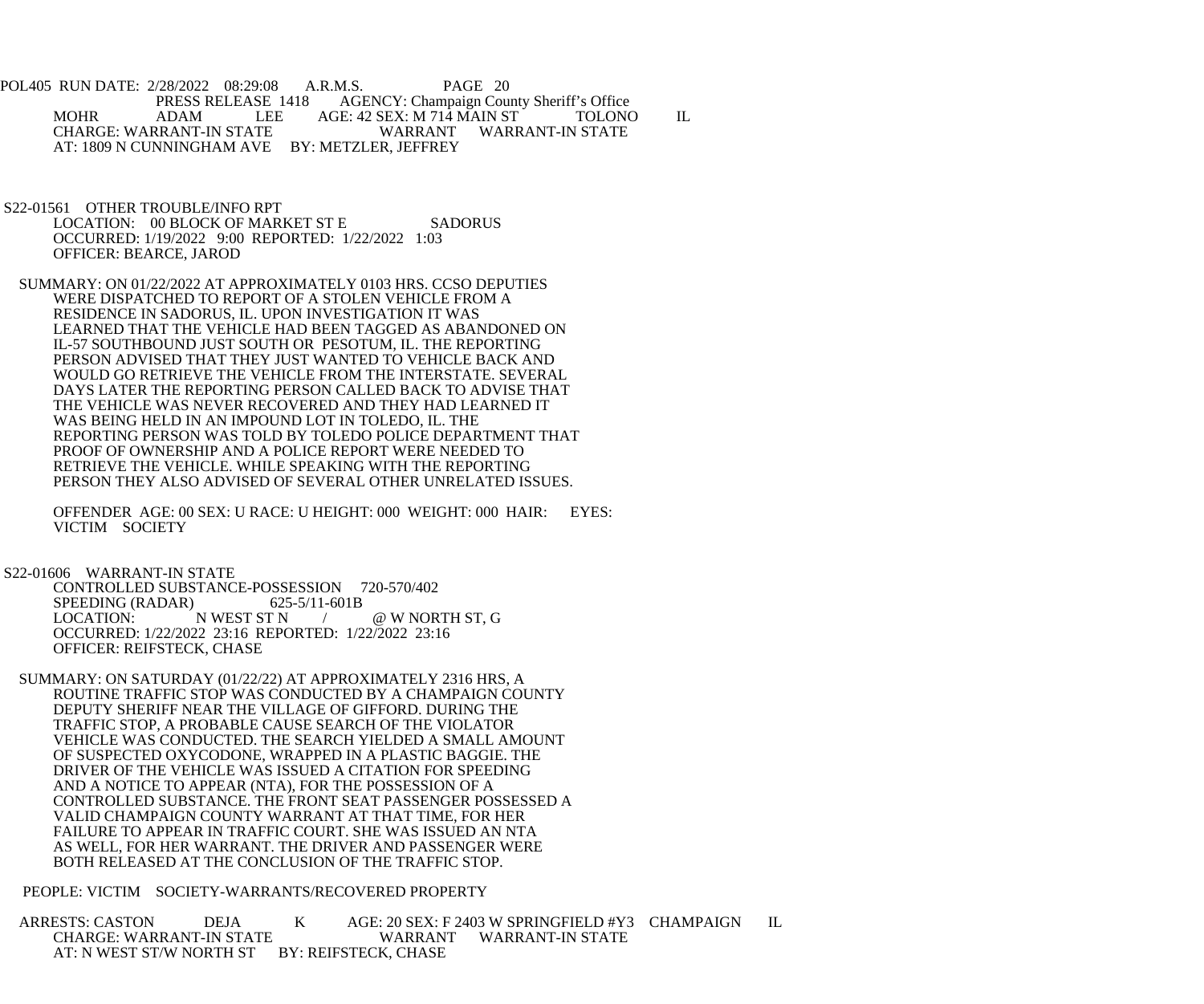POL405 RUN DATE: 2/28/2022 08:29:08 A.R.M.S. PAGE 21<br>PRESS RELEASE 1418 AGENCY: Champaign Cou AGENCY: Champaign County Sheriff's Office HENLEY LAUREN G AGE: 19 SEX: F 221 FRANKLIN ST PENFIELD IL<br>CHARGE: CONTROLLED SUBSTANCE-POSSESSION 720-570/402 CONTROLLED SUBSTANCE-POSS CHARGE: CONTROLLED SUBSTANCE-POSSESSION AT: N WEST ST/W NORTH ST BY: REIFSTECK, CHASE<br>HENLEY LAUREN G AGE: 19 SEX: F 221 LAUREN G AGE: 19 SEX: F 221 FRANKLIN ST PENFIELD IL<br>DING (RADAR) 625-5/11-601 SPEEDING (RADAR) CHARGE: SPEEDING (RADAR) 625-5/11-601<br>AT: N WEST ST/W NORTH ST BY: REIFSTECK, CHASE AT: N WEST ST/W NORTH ST

- S22-01689 BATTERY-DOMESTIC 720-5/12-3.2 LOCATION: 100 BLOCK OF PARKVIEW LN SAVOY OCCURRED: 1/24/2022 9:00 REPORTED: 1/24/2022 11:25 OFFICER: STUCKEY, MATTHEW
- SUMMARY: ON 01/24/2022, DEPUTIES WERE DISPATCHED TO A REPORT OF A REMOVE SUBJECT. UPON ARRIVAL, DEPUTIES PLACED A FEMALE INTO CUSTODY FOR DOMESTIC BATTERY. NO FURTHER INVESTIGATION AT THIS TIME.

PEOPLE: VICTIM AGE: 55 SEX: M SAVOY IL

ARRESTS: GAINES ROBIN J AGE: 57 SEX: F 100 PARKVIEW LN APT 285 SAVOY IL CHARGE: BATTERY-DOMESTIC 720-5/12-3.2 BATTERY-DOMESTIC 720-5/12-3.2 BATTERY-DOMESTIC AT: 100 PARKVIEW LN APT 285 BY: STUCKEY, MATTHEW

- S22-01691 BATTERY-DOMESTIC 720-5/12-3.2<br>LOCATION: ANTHONY DR W / No Cross Streets Fou ANTHONY DR W OCCURRED: 1/24/2022 11:39 REPORTED: 1/24/2022 11:40 OFFICER: REIFSTECK, AMANDA
- SUMMARY: ON 1/24/2022 AT APPROXIMATELY 1141 HOURS, CHAMPAIGN COUNTY SHERIFF DEPUTIES WERE DISPATCHED TO THE 1500 BLOCK OF ANTHONY DRIVE IN CHAMPAIGN, IL FOR A REPORT OF A DOMESTIC BETWEEN TWO PARTIES. UPON ARRIVAL, BOTH PARTIES WERE SEPARATED. DEPUTIES OBTAINED STATEMENTS FROM BOTH PARTIES. THEY WERE ISSUED FORMS FOR DOMESTIC VIOLENCE AND WERE ADVISED TO OBTAIN AN ORDER OF PROTECTION.

 OFFENDER AGE: 55 SEX: M OFFENDER AGE: 25 SEX: F VICTIM AGE: 55 SEX: M VICTIM AGE: 25 SEX: F CHAMPAIGN IL

S22-01704 THEFT OVER \$500 720-5/16-1 LOCATION: 200 BLOCK OF POPLAR ST N LUDLOW OCCURRED: 1/24/2022 14:07 REPORTED: 1/24/2022 14:08 OFFICER: REIFSTECK, AMANDA

SUMMARY: ON 1/24/22 AT APPROXIMATELY 1511 HOURS, CHAMPAIGN COUNTY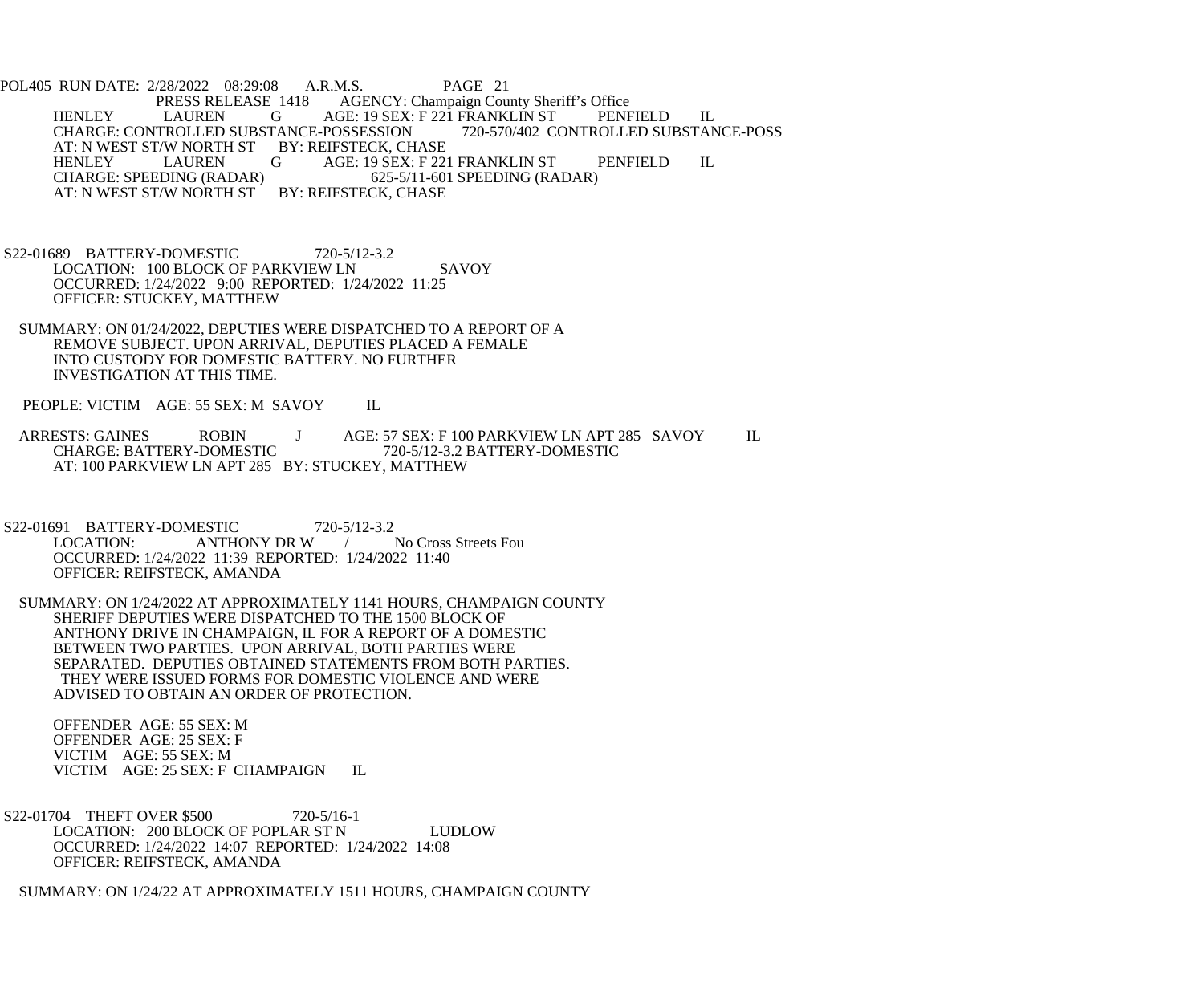POL405 RUN DATE: 2/28/2022 08:29:08 A.R.M.S. PAGE 22<br>PRESS RELEASE 1418 AGENCY: Champaign Cou AGENCY: Champaign County Sheriff's Office SHERIFF DEPUTIES WERE DISPATCHED TO THE 200 BLOCK OF POPLAR ST. IN LUDLOW, IL FOR A REPORT OF A THEFT. DEPUTIES SPOKE WITH THE REPORTING PERSON WHO STATED SEVERAL ITEMS WERE TAKEN FROM THE MAINTENANCE SHED AT THE TRAILER PARK. INFORMATION WAS OBTAINED FROM THE REPORTING PERSON AND NOTATED IN THE REPORT.

PROPERTY: STOLEN 1 BATTERY

STOLEN TOOL

STOLEN 2 CAMERA & ACCESSORIES

STOLEN 1 GOLFCART-MOTORIZED

STOLEN 1 LAWN MOWER-POWERED

OFFENDER AGE: 25 SEX: M

VICTIM SECOVE PROPERTY MANAGEMENT LLC SPRINGFIELD IL

S22-01727 OTHER TROUBLE/INFO RPT

ANIMAL COMPLAINTS-OTHER<br>LOCATION: PULASKI ST WINNEBAGO ST/RANDOLP OCCURRED: 1/24/2022 20:15 REPORTED: 1/24/2022 20:42 OFFICER: CUMMINGS, MATTHEW

 SUMMARY: ON 1/24/22 AT APPROXIMATELY 2042 HOURS CHAMPAIGN COUNTY SHERIFF DEPUTIES AND MAHOMET POLICE RESPONDED TO PULASKI ST IN MAHOMET TOWNSHIP FOR A DISORDERLY SUBJECT. UPON INVESTIGATION, THIS WAS AN ONGOING NEIGHBOR DISPUTE REGARDING A DOG. THERE WAS NO CRIME DISCOVERED BUT A REPORT WAS TAKEN FOR DOCUMENTATION PURPOSES.

 OFFENDER AGE: 00 SEX: U RACE: U HEIGHT: 000 WEIGHT: 000 HAIR: EYES: VICTIM SOCIETY

S22-01785 DECEPTIVE PRACTICES 720-5/17-1<br>LOCATION: BOLL LN / JOH / JOHN LN/MARY LN OCCURRED: 1/25/2022 15:23 REPORTED: 1/25/2022 15:25 OFFICER: REIFSTECK, AMANDA

 SUMMARY: ON 1/25/2022 AT APPROXIMATELY 1523 HOURS, CHAMPAIGN COUNTY SHERIFF DEPUTIES WERE DISPATCHED TO THE 4600 BLOCK OF BOLL LN. IN CHAMPAIGN, IL FOR A REPORT OF DECEPTIVE PRACTICE. DEPUTIES GATHERED ALL NECESSARY INFORMATION FROM THE REPORTING PERSON AND CONTACTED THE REPORTING PERSONS BANK.

PROPERTY: NONE NONE (USE "1")

PEOPLE: VICTIM AGE: 37 SEX: F CHAMPAIGN IL VICTIM HEARTLAND BANK BLOOMINGTON IL OFFENDER AGE: 00 SEX: RACE: HEIGHT: 000 WEIGHT: 000 HAIR: EYES: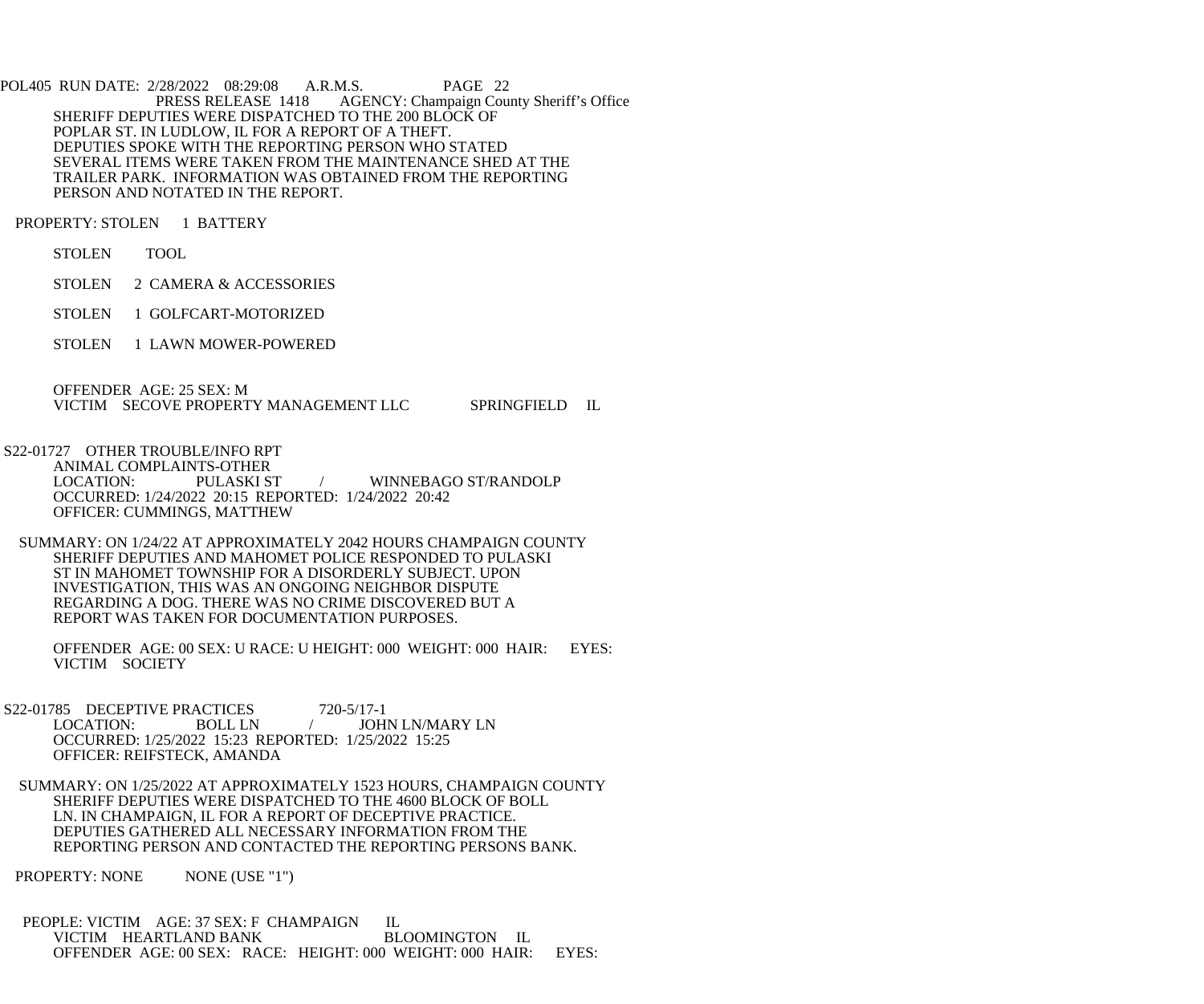POL405 RUN DATE: 2/28/2022 08:29:08 A.R.M.S. PAGE 23 PRESS RELEASE 1418 AGENCY: Champaign County Sheriff's Office

 S22-01810 OTHER TRAFFIC RELATED INCIDENTS LOCATION: 2000 BLOCK OF 900 N E SIDNEY TWP OCCURRED: 1/25/2022 23:35 REPORTED: 1/25/2022 23:35 OFFICER: WERTZ, MICHAEL

 SUMMARY: VEHICLE WAS LOCATED PARKED PARTIALLY ON THE ROADWAY. ATTEMPTS WERE MADE TO CONTACT THE REGISTERED OWNER BUT NO CONTACT WAS EVER MADE. REYNOLD'S TOWING CAME TO THE SCENE AND TOWED THE VEHICLE. VEHICLE WAS ENTERED INTO LEADS.

 PEOPLE: VICTIM SOCIETY OFFENDER AGE: 39 SEX: M

 S22-02290 THEFT-MOTOR VEHICLE 720-5/16,625-5/4 LOCATION: 1000 BLOCK OF HARTWELL DR OCCURRED: 1/24/2022 17:00 REPORTED: 1/26/2022 10:27 OFFICER: PLOTNER, BRIAN

 SUMMARY: DEPUTES TOOK A PHONE CALL FOR A VEHICLE THAT WAS TAKEN BY A BOYFRIEND AND ADVISED RP TO CALL BACK IN A WEEK IF THE VEHICLE WAS NOT RETURNED. RP CALLED DEPUTIES TO REPORT THE VEHICLE STILL NOT BACK AND REQUESTED THE VEHICLE BE REPORTED AS STOLEN. VEHICLE WAS ENTERED INTO LEADS AS STOLEN.

 OFFENDER AGE: 29 SEX: M VICTIM AGE: 29 SEX: F SAVOY IL

 S22-01870 OTHER TROUBLE/INFO RPT LOCATION: 1600 BLOCK OF OLYMPIAN RD. E URBANA TWP OCCURRED: 1/24/2022 1:00 REPORTED: 1/26/2022 14:55 OFFICER: REIFSTECK, JONATHAN

 SUMMARY: THE SUSPECT REPORTEDLY STOLE THE VICTIM'S VEHICLE FROM HER RESIDENCE. THE SUSPECT AND THE VICTIM ARE FRIENDS. THE VICTIM DID NOT WANT TO REPORT HER VEHICLE STOLEN AT THIS TIME.

 OFFENDER AGE: 33 SEX: M VICTIM AGE: 34 SEX: F URBANA IL

 S22-01875 THEFT-MOTOR VEHICLE 720-5/16,625-5/4 LOCATION: 100 BLOCK OF DOUGLAS ST W ST JOSEPH OCCURRED: 1/26/2022 2:00 REPORTED: 1/26/2022 15:22 OFFICER: CARLSON,CHRISTOPHER T

 SUMMARY: ON 01/26/2022 AT APPROXIMATELY 1518 HOURS THE CHAMPAIGN COUNTY SHERIFF'S OFFICE WAS CONTACTED FOR REPORT OF A STOLEN VEHICLE. THE VEHICLE WAS REPORTED STOLEN FROM A RESIDENCE IN ST. JOSEPH, IL. THE VEHICLE WAS ENTERED INTO LEADS (V22A7726) AS STOLEN AND THIS REPORT TAKEN TO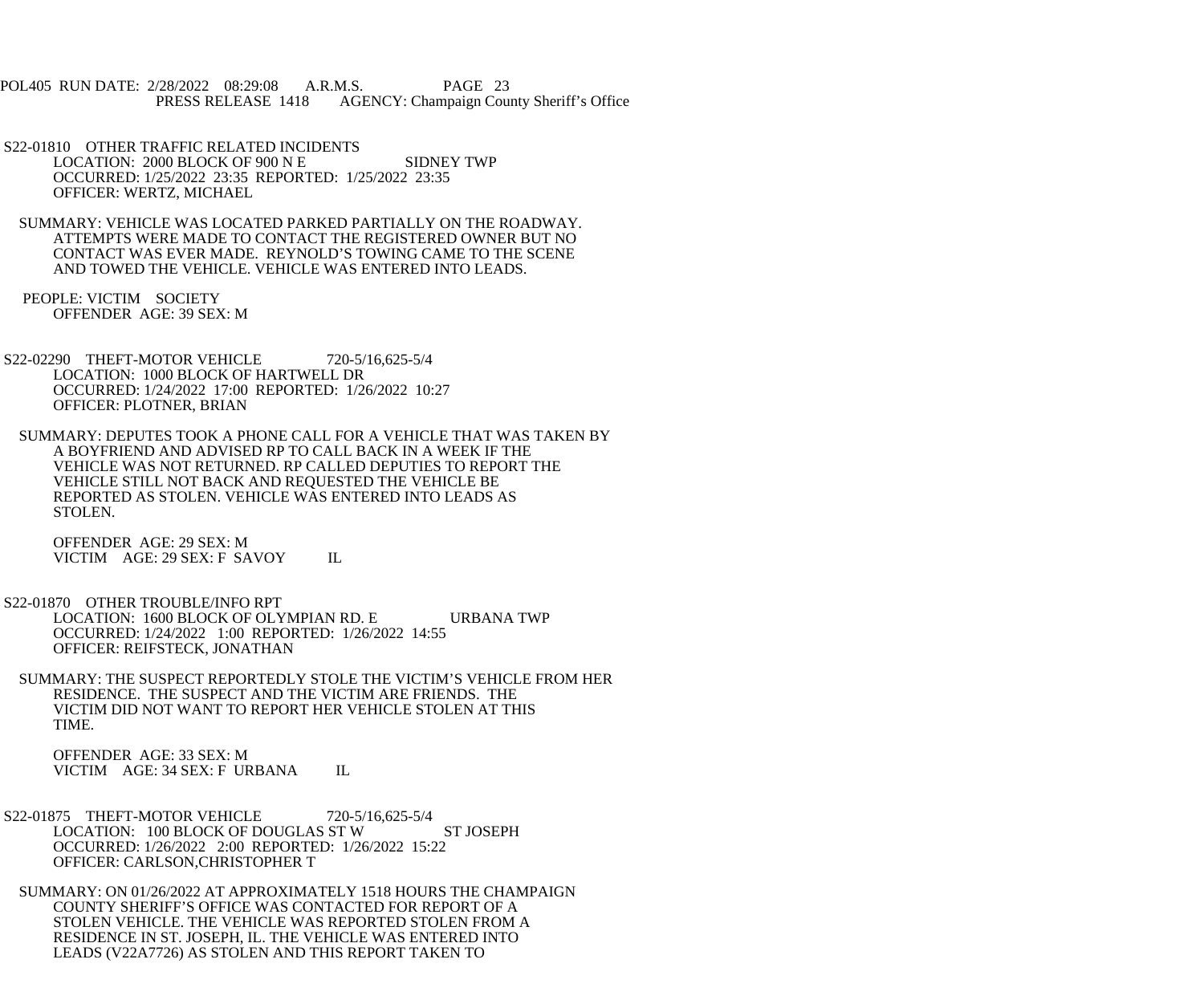POL405 RUN DATE: 2/28/2022 08:29:08 A.R.M.S. PAGE 24<br>PRESS RELEASE 1418 AGENCY: Champaign Cou AGENCY: Champaign County Sheriff's Office DOCUMENT THIS INCIDENT. THIS IS AN ACTIVE INVESTIGATION.

- PROPERTY: STOLEN MOTOR VEHICLE-OTHER COLOR: WHI/WHI 2008 MAKE: FORD MODEL: FOC BODY: 4D LIC#: IL RGN5614
- PEOPLE: VICTIM URGENT RENT A CAR URBANA IL OFFENDER AGE: 00 SEX: U RACE: U HEIGHT: 000 WEIGHT: 000 HAIR: EYES:
- S22-01974 THEFT-RETAIL 720-5/16-25 LOCATION: 500 BLOCK OF DUNLAP AV S SAVOY OCCURRED: 1/27/2022 13:45 REPORTED: 1/27/2022 14:00 OFFICER: PRYOR, BILLY
- SUMMARY: THE VICTIM REPORTED THAT A FEMALE SUSPECT ENTERED HER STORE AND BEGAN HIDING CLOTHING ITEMS INTO HER BAG. WHEN SHE APPROACHED THE FRONT COUNTER TO BUY A COUPLE OF ITEMS, THEY ASKED ABOUT THE ITEMS THAT WERE IN HER PERSONAL BAG. THE SUSPECT PULLED THE ITEMS OUT AND PUT THEM ON THE COUNTER AND STATED SHE DIDN'T WANT TO BUY ANYTHING NOW. THE VICTIM REPORTED THAT THEY RETRIEVED ALL THE ITEMS EXCEPT ONE BLACK PURSE.
- PROPERTY: STOLEN 1 MERCHANDISE
	- OFFENDER AGE: 00 SEX: U RACE: U HEIGHT: 000 WEIGHT: 000 HAIR: EYES: VEHICLE: COLOR: / DR 0000 MAKE: MODEL: BODY:<br>M AGE: 47 SEX: F MAHOMET IL VICTIM AGE: 47 SEX: F MAHOMET
- S22-02010 CRIMINAL DAMAGE TO PROPERTY 720-5/21-1<br>LOCATION: 100 BLOCK OF CARROLL ST MAHOMET LOCATION: 100 BLOCK OF CARROLL ST OCCURRED: 1/27/2022 23:25 REPORTED: 1/27/2022 23:30 OFFICER: BEARCE, JAROD
- SUMMARY: ON 01/27/2022 AT APPROXIMATELY 2330 HRS. CCSO DEPUTIES WERE DISPATCHED TO AN ADDRESS IN CANDLEWOOD TRAILER PARK, IN MAHOMET TOWNSHIP, FOR A CRIMINAL DAMAGE REPORT. UPON INVESTIGATION IT APPEARS AS THOUGH SEVERAL MALE JUVENILES, THAT ALSO RESIDE IN THE TRAILER PARK, THREW A BRICK THROUGH A WINDOW OF THE REPORTING PERSONS RESIDENCE. THERE IS NO OTHER SUSPECT INFORMATION AT THIS TIME.

PROPERTY: DAMAGED 1 WINDOW

 OFFENDER AGE: 00 SEX: U RACE: U HEIGHT: 000 WEIGHT: 000 HAIR: EYES: VICTIM AGE: 18 SEX: M MAHOMET IL

 S22-02016 DRIVING UNDER REVOKED LICENSE 625-5/6-303 DRIVING UNDER THE INFL-ALCOHOL 625-5/11-501A2 LOCATION: 1100 BLOCK OF 1350E URBANA OCCURRED: 1/28/2022 1:00 REPORTED: 1/28/2022 4:43 OFFICER: REIFSTECK, CHASE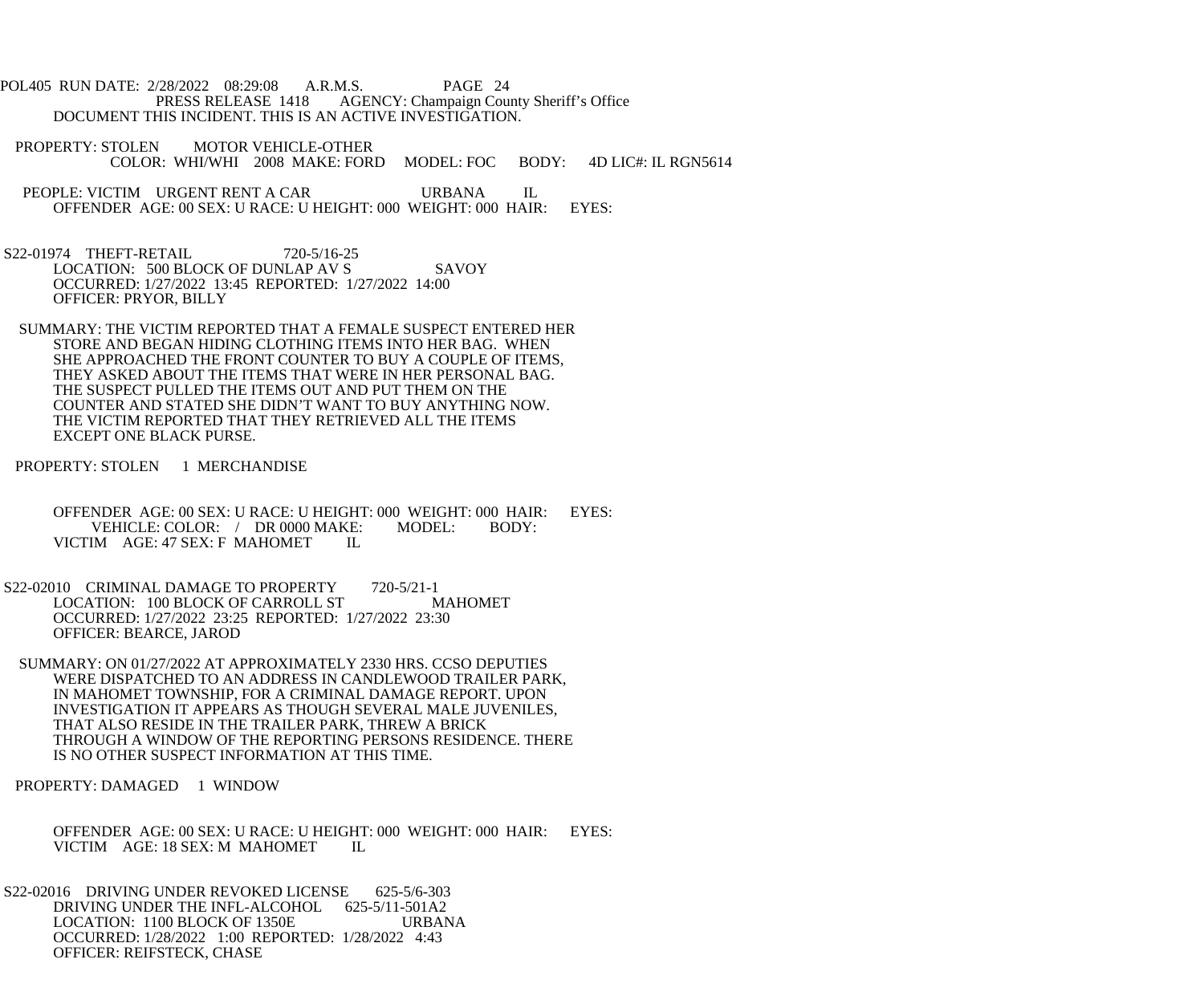POL405 RUN DATE: 2/28/2022 08:29:08 A.R.M.S. PAGE 25<br>PRESS RELEASE 1418 AGENCY: Champaign Cou AGENCY: Champaign County Sheriff's Office

 SUMMARY: ON FRIDAY (01/28/22) AT APPROXIMATELY 0451 HRS, CHAMPAIGN COUNTY DEPUTY SHERIFFS WERE DISPATCHED TO CHECK THE WELFARE OF AN ELDERLY FEMALE IN THE PHILO TOWNSHIP. DURING THIS INCIDENT, AN ELDERLY FEMALE WAS WITNESSED TO BE WALKING ALONE ON A COUNTRY ROAD, IN BELOW FREEZING TEMPERATURES. THE FEMALE WAS LOCATED SOON AFTER AND FOUND TO HAVE SUSTAINED MINOR LACERATIONS TO HER FACE AND FOREHEAD. AFTER OBTAINING A BRIEF NARRATIVE OF THE INCIDENT, THE FEMALE WAS TRANSPORTED TO THE CARLE HOSPITAL IN URBANA, TO RECEIVE FURTHER MEDICAL TREATMENT. THE FEMALE OFFENDER WAS EVENTUALLY PLACED UNDER ARREST AT CARLE HOSPITAL, FOR DRIVING UNDER A REVOKED LICENSE AND UNDER THE INFLUENCE OF ALCOHOL. SHE WAS RELEASED AT THE HOSPITAL FOLLOWING THE ISSUING OF HER CITATIONS.

PEOPLE: VICTIM SOCIETY

ARRESTS: ALLEN JODY AGE: 43 SEX: F 509 E MAIN ST TOLONO IL<br>CHARGE: DRIVING UNDER REVOKED LICENSE 625-5/6-303 DRIVING UNDER REVOKED LIC CHARGE: DRIVING UNDER REVOKED LICENSE<br>AT: 11250N/1350 E BY: REIFSTECK. CHASI AT: 11250N/1350 E BY: REIFSTECK, CHASE<br>ALLEN JODY AGE: 43 SEX: F JODY AGE: 43 SEX: F 509 E MAIN ST TOLONO IL<br>VING UNDER THE INFL-ALCOHOL 625-5/11-501 DRIVING UNDER THE INFL-AL CHARGE: DRIVING UNDER THE INFL-ALCOHOL<br>AT: 11250N/1350 E BY: REIFSTECK, CHASE BY: REIFSTECK, CHASE

- S22-02021 THEFT \$500 AND UNDER 720-5/16-1 LOCATION: 100 BLOCK OF BURWASH AV SAVOY OCCURRED: 1/28/2022 7:15 REPORTED: 1/28/2022 7:18 OFFICER: PRYOR, BILLY
- SUMMARY: THE SUSPECT PUMPED 16.628 GALLONS OF GAS VALUED AT \$62.50, INTO HIS VEHICLE AND LEFT WITHOUT PAYING.

PROPERTY: STOLEN 16 GASOLINE

OFFENDER AGE: 00 SEX: U RACE: U HEIGHT: 000 WEIGHT: 000 HAIR: EYES:<br>VEHICLE: COLOR: WHI/ DR 2014 MAKE: KIA MODEL: BODY: VEHICLE: COLOR: WHI/ DR 2014 MAKE: KIA MODEL:<br>IM THORNTON GAS SAVOY IL VICTIM THORNTON GAS

S22-02074 THEFT OVER \$500 720-5/16-1 LOCATION: 100 BLOCK OF DUNLAP AV S SAVOY OCCURRED: 1/28/2022 14:04 REPORTED: 1/28/2022 14:05 OFFICER: PRYOR, BILLY

 SUMMARY: THE REPORTING PERSON STATED THAT THEY RENTED A TORO DINGO TX1000 (TRACK LOADER), VALUED AT \$30,000, ON 1/23/22 AND IT WAS TO BE RETURNED ON 1/24/22. THE EQUIPMENT IS NOW 4 DAYS OVERDUE, AND THEY NEED TO REPORT THE EQUIPMENT AS STOLEN.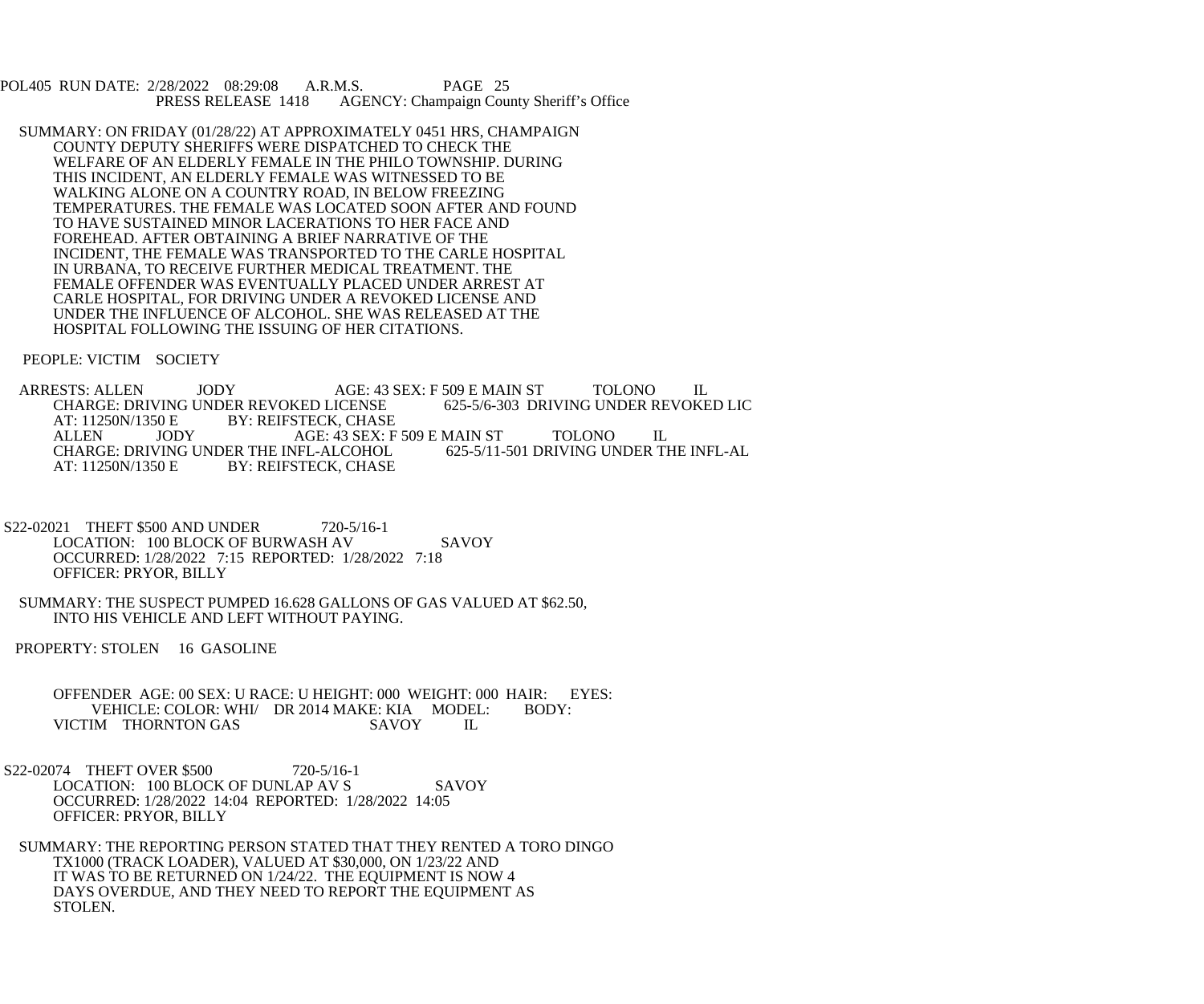- POL405 RUN DATE: 2/28/2022 08:29:08 A.R.M.S. PAGE 26 PRESS RELEASE 1418 AGENCY: Champaign County Sheriff's Office
	- OFFENDER SEX: RACE: HEIGHT: 000 WEIGHT: 000 HAIR: EYES: VICTIM AGE: SEX:
- S22-02130 DECEPTIVE PRACTICES 720-5/17-1<br>THEFT-MOTOR VEHICLE 720-5/16.625-5/4 THEFT-MOTOR VEHICLE LOCATION: 600 BLOCK OF ROOSEVELT RD E PHILO OCCURRED: 1/28/2022 23:20 REPORTED: 1/29/2022 0:02 OFFICER: REIFSTECK, AMANDA
- SUMMARY: ON 1/29/2022 AT APPROXIMATELY 0002 HOURS, CHAMPAIGN COUNTY SHERIFF DEPUTIES WERE DISPATCHED AT THE 600 BLOCK OF ROOSEVELT RD. IN PHILO, IL FOR A REPORT OF DECEPTIVE PRACTICE. DEPUTIES SPOKE WITH THE REPORTING PERSON WHO SOLD HIS TRUCK VIA FACEBOOK MESSENGER TO A WHITE MALE. THE TRUCK WAS MADE FOR VIA A CASHIER'S CHECK. ON 1/29/ 2022 AT APPROXIMATELY 0829 HOURS, THE REPORTING PERSON CALLED INTO METCAD STATING THE CASHIER'S CHECK WAS FRAUDULENT. DEPUTIES MADE CONTACT WITH THE BANK AND OBTAINED ALL PERTINENT DOCUMENTS. THE VEHICLE WAS ENTERED INTO LEADS AS STOLEN.

 OFFENDER AGE: 00 SEX: U RACE: U HEIGHT: 000 WEIGHT: 000 HAIR: EYES: VICTIM AGE: 38 SEX: M PHILO IL VICTIM COMMERCE BANK ST CHARLES MO

- S22-02171 HIT AND RUN RETAIN HISTORICAL CONSPIRE<br>LOCATION: CALVIN ST / @ N DUNLAP AV @ N DUNLAP AV OCCURRED: 1/29/2022 14:40 REPORTED: 1/29/2022 14:40 OFFICER: WELDON, MATTHEW
- SUMMARY: DISPATCHED TO A SAVOY INTERSECTION IN REFERENCE TO A HIT AND RUN VEHICLE ACCIDENT. THE SUSPECT VEHICLE HAD REAR ENDED THE VICTIM VEHICLE AT AN INTERSECTION, THEN FLED THE SCENE. THE SUSPECT VEHICLE HAS NOT BEEN LOCATED AT THIS TIME.
- PEOPLE: VICTIM SOCIETY OFFENDER AGE: 00 SEX: U RACE: U HEIGHT: 000 WEIGHT: 000 HAIR: EYES: VEHICLE: COLOR: WHI/ DR 0000 MAKE: DODG MODEL: RAM BODY: PK VICTIM AGE: 50 SEX: M SAVOY IL OFFENDER AGE: 00 SEX: U RACE: U HEIGHT: 000 WEIGHT: 000 HAIR: EYES:
- S22-02174 ASSIST OTHER POLICE DEPT LOCATION: 100 BLOCK OF CALVIN ST SAVOY OCCURRED: 1/29/2022 15:14 REPORTED: 1/29/2022 15:14 OFFICER: WELDON, MATTHEW
- SUMMARY: DISPATCHED TO A SAVOY PARKING LOT IN REFERENCE TO LOCATING A VEHICLE FOR ANOTHER AGENCY. THE VEHICLE WAS LOCATED AND THE AGENCY WAS NOTIFIED. THE AGENCY LATER ADVISED THAT THE VEHICLE WAS BEING REPORTED STOLEN, AND HAD ARRANGED TO HAVE THE OWNERS PICK IT UP.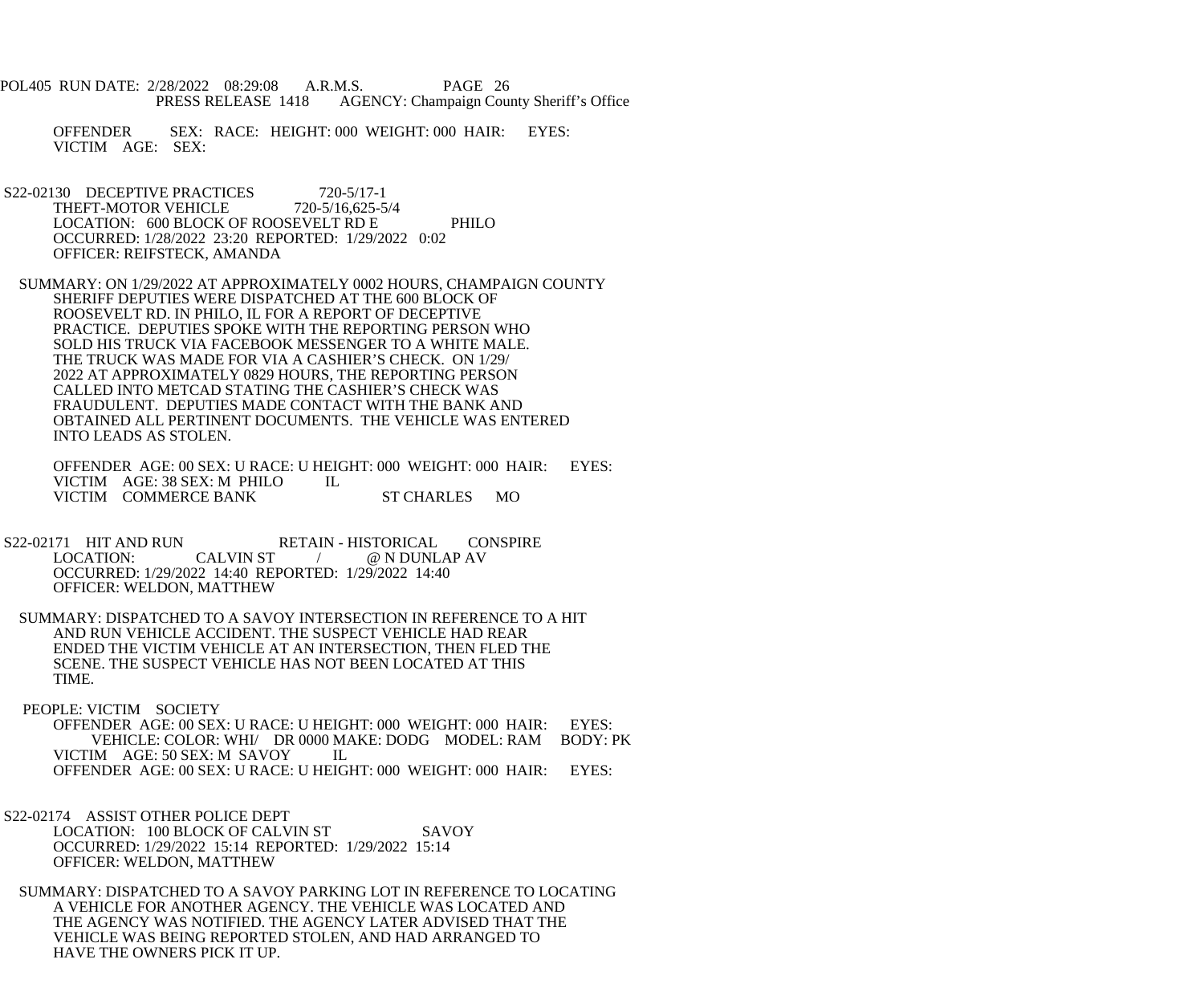POL405 RUN DATE: 2/28/2022 08:29:08 A.R.M.S. PAGE 27<br>PRESS RELEASE 1418 AGENCY: Champaign Cou AGENCY: Champaign County Sheriff's Office

 PEOPLE: VICTIM SOCIETY OFFENDER AGE: 00 SEX: U RACE: U HEIGHT: 000 WEIGHT: 000 HAIR: EYES:

- S22-02188 OPERATE MV W/SUSPEND REGISTRATION 625-5/3-708 DRIVING UNDER SUSPENDED LICENSE 625-5/6-303 OPERATE UNINSURED MOTOR VEHICLE 625-5/3-707<br>LOCATION: 300 BLOCK OF WARREN ST E ST JOSEPH LOCATION: 300 BLOCK OF WARREN ST E OCCURRED: 1/29/2022 18:59 REPORTED: 1/29/2022 19:00 OFFICER: CARLSON,CHRISTOPHER T
- SUMMARY: ON 01/29/2022 AT APPROXIMATELY 1900 HOURS A CHAMPAIGN COUNTY SHERIFF'S DEPUTY INITIATED A TRAFFIC STOP IN THE VILLAGE OF ST. JOSEPH, IL PURSUANT TO A VIOLATION OF THE ILLINOIS VEHICLE CODE. THE OFFENDER VEHICLE WAS FOUND TO HAVE SUSPENDED REGISTRATION PLATES. ADDITIONALLY, THE DRIVER'S STATE OF ILLINOIS DRIVER'S LICENSE WAS SUSPENDED. THE DRIVER WAS RELEASED ON CITATIONS, THE REGISTRATION PLATES SEIZED, AND THE OFFENDER VEHICLE WAS REMOVED BY A LOCAL TOW COMPANY.

PEOPLE: VICTIM SOCIETY

- ARRESTS: LOMAX STEVEN JAMES AGE: 66 SEX: M 1 FERN ST URBANA IL<br>CHARGE: OPERATE MV W/SUSPEND REGISTRATION 625-5/3-708 OPERATE MV W/SUSPEND REGI CHARGE: OPERATE MV W/SUSPEND REGISTRATION AT: 313 E WARREM ST BY: CARLSON, CHRISTOPHER T<br>
LOMAX STEVEN JAMES AGE: 66 SEX: M 1 F LOMAX STEVEN JAMES AGE: 66 SEX: M 1 FERN ST URBANA IL<br>CHARGE: DRIVING UNDER SUSPENDED LICENSE 625-5/6-303 DRIVING UNDER SUSPENDED L CHARGE: DRIVING UNDER SUSPENDED LICENSE<br>AT: 313 E WARREM ST BY: CARLSON, CHRIST AT: 313 E WARREM ST BY: CARLSON, CHRISTOPHER T<br>
LOMAX STEVEN JAMES AGE: 66 SEX: M 1 F AGE: 66 SEX: M 1 FERN ST URBANA IL<br>R VEHICLE 625-5/3-707 OPERATE UNINSURED MOTOR V CHARGE: OPERATE UNINSURED MOTOR VEHICLE<br>AT: 313 E WARREM ST BY: CARLSON.CHRISTO BY: CARLSON, CHRISTOPHER T
- S22-02189 THEFT \$500 AND UNDER 720-5/16-1 CONSPIRE LOCATION: 300 BLOCK OF BURWASH AV OCCURRED: 1/29/2022 5:55 REPORTED: 1/29/2022 19:04 OFFICER: WELDON, MATTHEW
- SUMMARY: DISPATCHED TO A SAVOY BUSINESS IN REFERENCE TO A STOLEN WALLET. THE VICTIM REPORTED THAT THEIR WALLET CONTAINED A TRACKING DEVICE, BUT ITS CURRENT LOCATION WAS UNKNOWN.

 OFFENDER AGE: 00 SEX: U RACE: U HEIGHT: 000 WEIGHT: 000 HAIR: EYES: VICTIM AGE: 23 SEX: M SAVOY IL

S22-02311 CRIMINAL DAMAGE TO PROPERTY 720-5/21-1<br>LOCATION: 1900 BLOCK OF BECK DR URBANA LOCATION: 1900 BLOCK OF BECK DR OCCURRED: 1/29/2021 0:00 REPORTED: 1/31/2022 15:14 OFFICER: WILLMORE, JUSTIN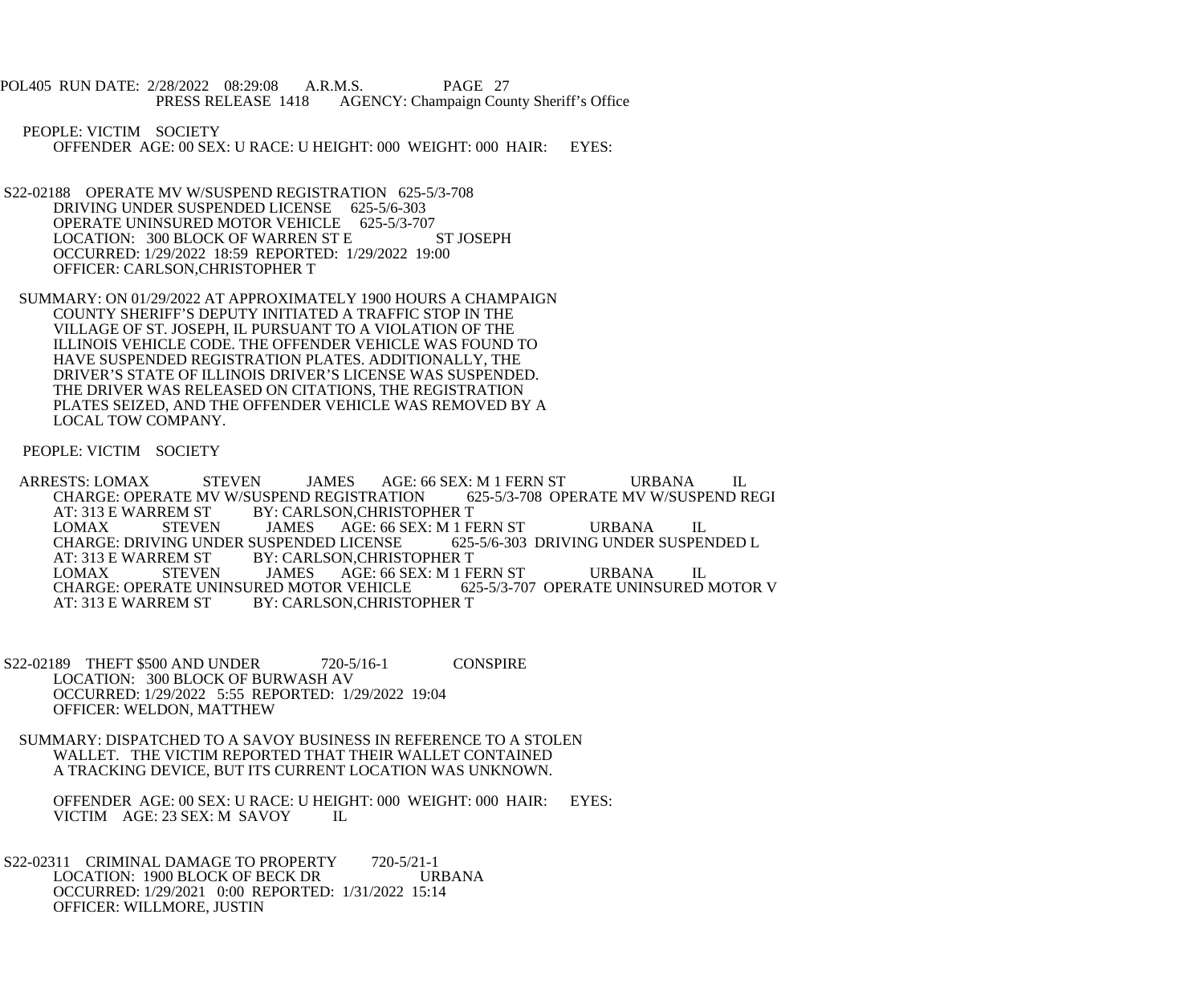POL405 RUN DATE: 2/28/2022 08:29:08 A.R.M.S. PAGE 28<br>PRESS RELEASE 1418 AGENCY: Champaign Cou AGENCY: Champaign County Sheriff's Office

 SUMMARY: ON JANUARY 31, 2021, CHAMPAIGN COUNTY SHERIFF'S DEPUTIES WERE DISPATCHED TO THE 1900 BLOCK OF BECK DR. URBANA TOWNSHIP FOR THE REPORT OF CRIMINAL DAMAGE TO THE VICTIMS GARAGE DOOR. DEPUTIES SPOKE TO THE VICTIM AND LEARNED THAT THE VICTIMS GARAGE HAD ATTEMPTED TO BROKE BE BROKEN INTO CAUSING DAMAGE TO THE EXTERIOR OF THE GARAGE PANEL. THE VICTIM REPORTED THAT NOTHING WAS TAKEN. THERE IS NO SUSPECT INFORMATION.

 OFFENDER AGE: 00 SEX: U RACE: U HEIGHT: 000 WEIGHT: 000 HAIR: EYES: VICTIM AGE: 59 SEX: F URBANA IL

S22-02479 THEFT OVER \$500 720-5/16-1 LOCATION: 100 BLOCK OF DUNLAP AV S OCCURRED: 2/02/2022 10:30 REPORTED: 2/02/2022 11:38 OFFICER: PRYOR, BILLY

 SUMMARY: THE REPORTING PERSON STATED THAT SOMEONE HAD TAKEN A NEW TORO SNOWBLOWER FROM OUT IN FRONT OF AWESOME MACHINE (109 S. DUNLAP, SAVOY) WITHOUT PAYING FOR IT. THE SNOWBLOWER WAS PLACED INTO LEADS AS STOLEN.

PROPERTY: STOLEN 1 CONSTRUCTION-HEAVY EQUIP

OFFENDER AGE: 00 SEX: U RACE: U HEIGHT: 000 WEIGHT: 000 HAIR: EYES:<br>VICTIM AWESOME MACHINES SAVOY IL VICTIM AWESOME MACHINES

 S22-02527 ASSIST FIRE DEPT LOCATION: 600 BLOCK OF CLEVELAND ST S PHILO OCCURRED: 2/02/2022 18:30 REPORTED: 2/02/2022 18:45 OFFICER: BOLT, GAGE

 SUMMARY: ON 2/2/22 AT APPROXIMATELY 1856 HOURS DEPUTIES RESPONDED TO THE REPORT OF A HOUSE FIRE AT A RESIDENCE IN THE VILLAGE OF PHILO. DEPUTIES CONDUCTED INTERVIEWS WITH THE OWNER OF THE HOME AND THE REPORTING PERSONS.

PEOPLE: VICTIM AGE: 52 SEX: M PHILO IL<br>VICTIM AGE: 54 SEX: F PHILO IL VICTIM AGE: 54 SEX: F PHILO OFFENDER AGE: 00 SEX: U RACE: U HEIGHT: 000 WEIGHT: 000 HAIR: EYES:

- S22-02532 DOMESTIC DISPUTE 750-60-101 LOCATION: 4000 BLOCK OF DANBURY DR CHAMPAIGN OCCURRED: 2/02/2022 20:22 REPORTED: 2/02/2022 20:25 OFFICER: SHAW, RYNE M
- SUMMARY: ON FEBRUARY 2, 2022, CHAMPAIGN COUNTY SHERIFF DEPUTIES RESPONDED TO AN ADDRESS IN CHAMPAIGN TOWNSHIP FOR A REPORT OF A DOMESTIC. BOTH PARTIES WERE SEPARATED WHEN DEPUTIES ARRIVED ON SCENE. DEPUTIES MADE CONTACT WITH ONE OF THE INVOLVED PARTIES, WHO ADVISED NO BATTERY OCCURRED.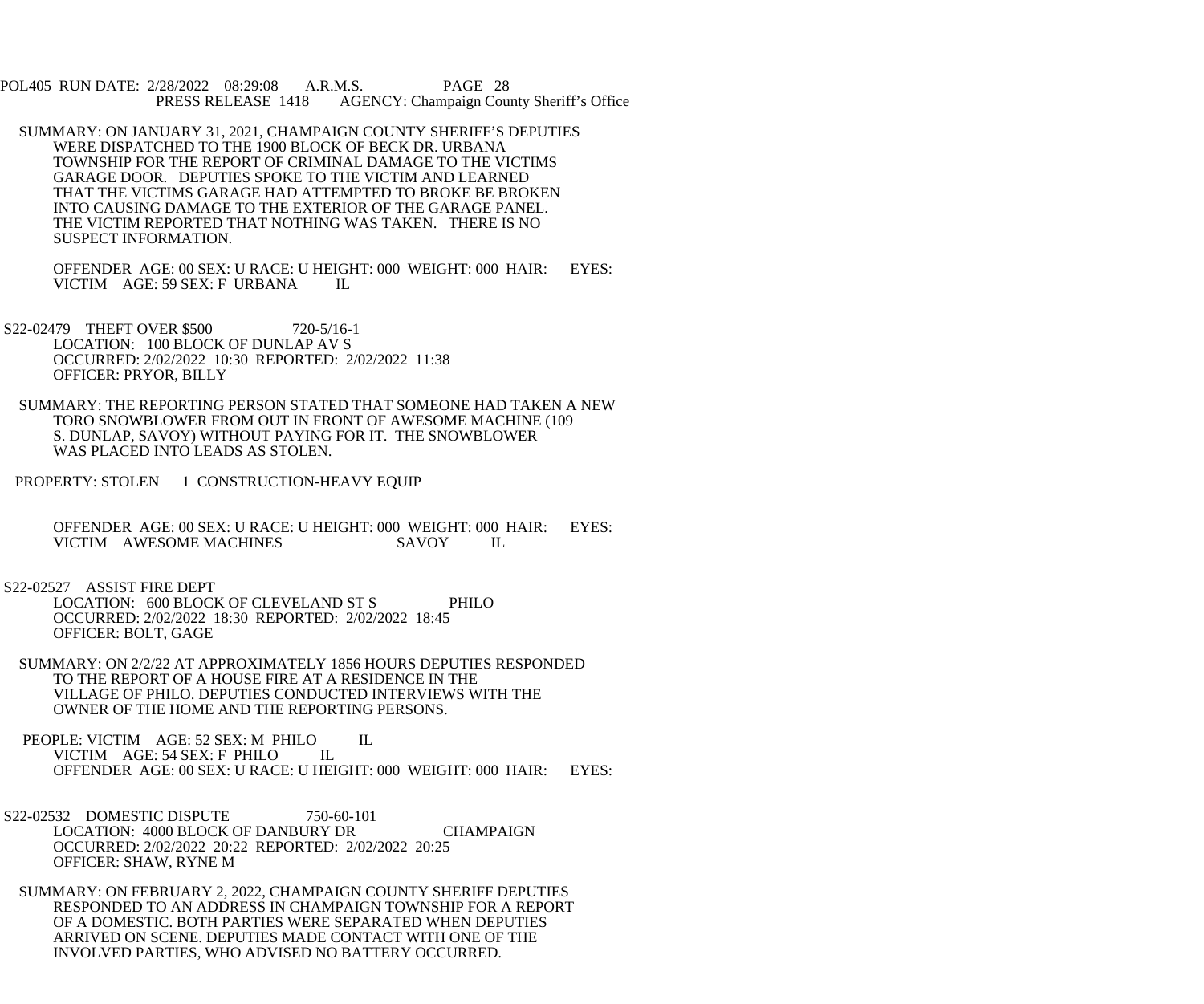POL405 RUN DATE: 2/28/2022 08:29:08 A.R.M.S. PAGE 29<br>PRESS RELEASE 1418 AGENCY: Champaign Cou AGENCY: Champaign County Sheriff's Office DEPUTIES GAVE ONE OF THE PARTIES A RIDE TO THEIR ADDRESS IN CHAMPAIGN. NOTHING FURTHER.

 OFFENDER AGE: 30 SEX: F OFFENDER AGE: 32 SEX: F VICTIM AGE: 30 SEX: F CHAMPAIGN IL<br>VICTIM AGE: 32 SEX: F CHAMPAIGN IL VICTIM AGE: 32 SEX: F CHAMPAIGN

- S22-02627 BATTERY-DOMESTIC 720-5/12-3.2 LOCATION: 100 BLOCK OF DEWEY ST OCCURRED: 2/03/2022 19:30 REPORTED: 2/03/2022 20:55 OFFICER: CUMMINGS, MATTHEW
- SUMMARY: ON 2/3/22 AT APPROXIMATELY 2056 HOURS, CHAMPAIGN COUNTY SHERIFF DEPUTIES RESPONDED TO DEWEY ST IN URBANA TOWNSHIP FOR A REPORT OF A PHYSICAL DOMESTIC DISPUTE. UPON INVESTIGATION, ONE FEMALE RECEIVED MINOR INJURIES AND A MALE WAS ARRESTED FOR DOMESTIC BATTERY AND TRANSPORTED TO THE CHAMPAIGN COUNTY SATELLITE JAIL WITHOUT INCIDENT.

PEOPLE: VICTIM AGE: 36 SEX: F URBANA IL

ARRESTS: MOTLEY MARIO ANTONIO AGE: 38 SEX: M 502 DODSON URBANA IL CHARGE: BATTERY-DOMESTIC 720-5/12-3.2 BATTERY-DOMESTIC CHARGE: BATTERY-DOMESTIC 720-5/12-3.2 BATTERY-DOMESTIC AT: BY: CUMMINGS, MATTHEW

S22-02655 THEFT OVER \$500 720-5/16-1<br>LOCATION: N JOHN ST N N JOHN ST N / HIGH ST OCCURRED: 1/31/2022 6:15 REPORTED: 2/04/2022 7:56 OFFICER: WILLMORE, JUSTIN

 SUMMARY: ON FEBRUARY 4, 2022, CHAMPAIGN COUNTY SHERIFF'S DEPUTIES WERE DISPATCHED TO AN ADDRESS IN THE VILLAGE OF LONGVIEW FOR THE REPORT OF A STOLEN VEHICLE TRAILER. DEPUTIES SPOKE TO THE VICTIM AND LEARNED THEIR VEHICLE TRAILER WAS STOLEN IN THE EARLY MORNING HOURS OF JANUARY 31, 2022. THE VEHICLE TRAILER WAS ENTERED INTO LEADS AS STOLEN. THERE IS NO SUSPECT INFORMATION AT THIS TIME.

PROPERTY: STOLEN 1 TRAILER

 OFFENDER AGE: 00 SEX: U RACE: U HEIGHT: 000 WEIGHT: 000 HAIR: EYES: VICTIM AGE: 26 SEX: M LONGVIEW IL

S22-02733 DECEPTIVE PRACTICES 720-5/17-1 LOCATION: 400 BLOCK OF SUNFLOWER ST SAVOY OCCURRED: 2/05/2022 10:22 REPORTED: 2/05/2022 10:22 OFFICER: WILLMORE, JUSTIN

SUMMARY: ON FEBRUARY 5, 2022, CHAMPAIGN COUNTY SHERIFF'S DEPUTIES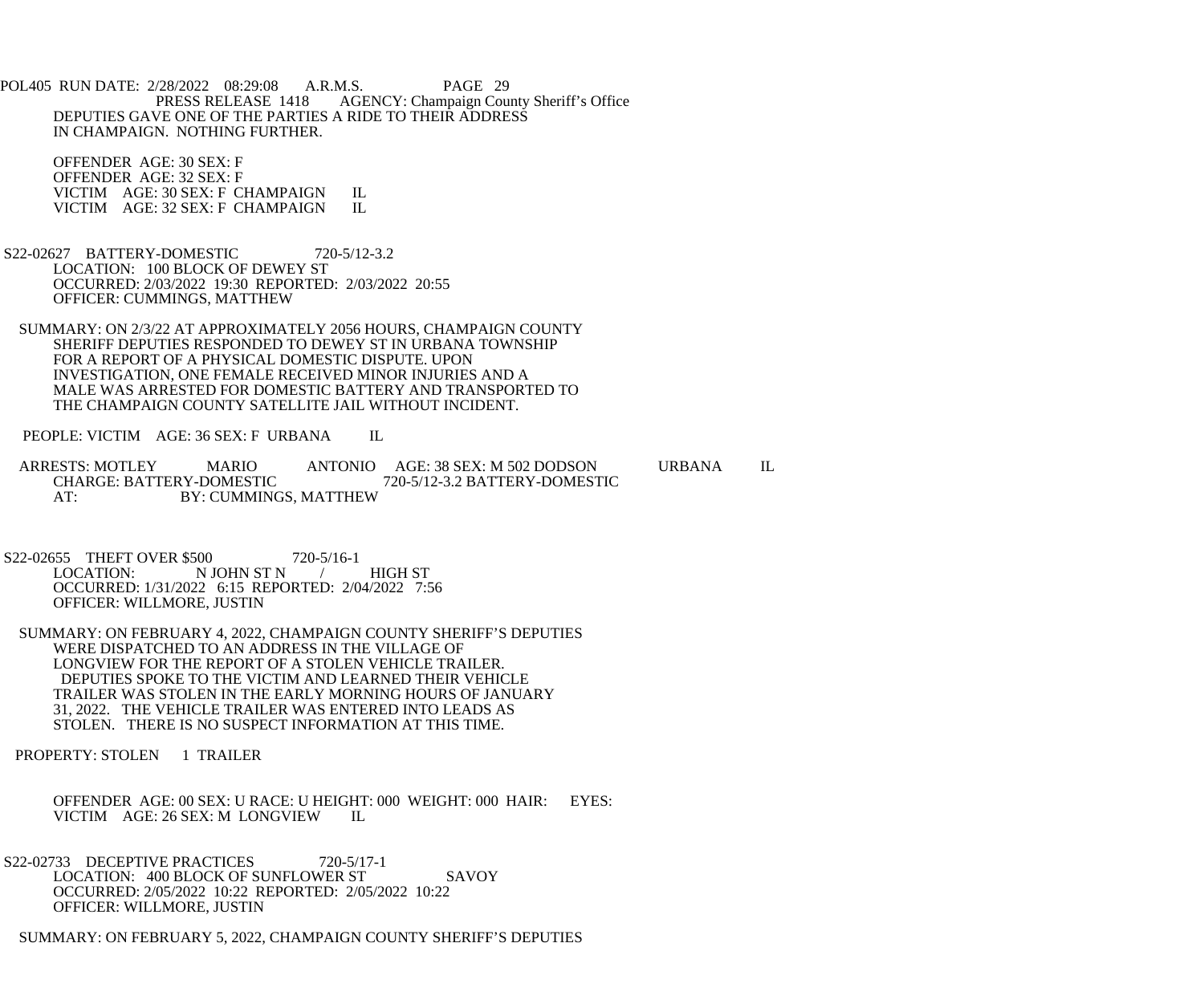POL405 RUN DATE: 2/28/2022 08:29:08 A.R.M.S. PAGE 30 PRESS RELEASE 1418 AGENCY: Champaign County Sheriff's Office WERE DISPATCHED TO THE 400 BLOCK OF SUNFLOWER ST. IN THE VILLAGE OF SAVOY FOR THE REPORT OF DECEPTIVE PRACTICE. DEPUTIES SPOKE TO THE VICTIMS AND LEARNED THAT A FRAUDULENT TAX RETURN CLAIM HAD BEEN FILED IN THEIR NAMES. THERE IS NO SUSPECT INFORMATION.

 OFFENDER AGE: 00 SEX: U RACE: U HEIGHT: 000 WEIGHT: 000 HAIR: EYES: VICTIM AGE: 55 SEX: M SAVOY IL<br>VICTIM AGE: 54 SEX: F SAVOY IL VICTIM AGE: 54 SEX: F SAVOY

 S22-02848 BATTERY-DOMESTIC 720-5/12-3.2 LOCATION: 3200 BLOCK OF 1600E RANTOUL OCCURRED: 2/06/2022 23:00 REPORTED: 2/07/2022 0:01 OFFICER: REIFSTECK, CHASE

 SUMMARY: ON MONDAY (02/07/22) AT APPROXIMATELY 0003 HRS, CHAMPAIGN COUNTY DEPUTY SHERIFFS WERE DISPATCHED TO A RESIDENCE IN THE LUDLOW TOWNSHIP, FOR A PHYSICAL ALTERCATION THAT HAD OCCURRED BETWEEN TWO INDIVIDUALS IN A DATING RELATIONSHIP. UPON ARRIVAL, A NARRATIVE WAS OBTAINED FROM BOTH PARTIES INVOLVED. IN THIS INCIDENT, THE FEMALE INVOLVED STATED THAT SHE WAS SHOVED INTO A WALL, AT WHICH TIME A LARGE WALL DECORATION FELL HITTING HER IN THE HEAD. THE FEMALE SUSTAINED A SMALL LACERATION TO HER HEAD AT THAT TIME. THE FEMALE LEFT THE RESIDENCE IN WHICH THE INCIDENT HAD OCCURRED AND RETURNED TO HER HOME. SHE WAS EVALUATED BY MEDICS SOON AFTER BUT LATER REFUSED TREATMENT. NO ARREST WAS MADE, DUE TO THE INCONSISTENCIES IN BOTH PARTIES' STATEMENTS.

 OFFENDER AGE: 54 SEX: M VICTIM AGE: 36 SEX: F RANTOUL IL

- S22-02862 BATTERY-DOMESTIC 720-5/12-3.2 LOCATION: 100 BLOCK OF PARKVIEW LN SAVOY OCCURRED: 2/07/2022 8:30 REPORTED: 2/07/2022 8:32 OFFICER: GABRA, KEROLOS
- SUMMARY: A MALE AND A FEMALE THAT LIVE TOGETHER AND IN A DATING RELATIONSHIP REPORTED TO DEPUTIES THEY WERE BATTERED BY THE OTHER. NEITHER INDIVIDUALS HAD ANY VISIBLE INJURIES TO THEIR PERSON AND NO INDEPENDENT WITNESSES WERE PRESENT. FEMALE AGREED TO LEAVE THE APARTMENT FOR THE EVENING.

 OFFENDER AGE: 44 SEX: F OFFENDER AGE: 56 SEX: M VICTIM AGE: 44 SEX: F SAVOY IL<br>VICTIM AGE: 56 SEX: M SAVOY IL VICTIM AGE: 56 SEX: M SAVOY

 S22-02888 THEFT OVER \$500 720-5/16-1 LOCATION: 100 BLOCK OF MAIN ST PENFIELD OCCURRED: 2/05/2022 4:50 REPORTED: 2/07/2022 12:22 OFFICER: LIVINGSTON, ANDREW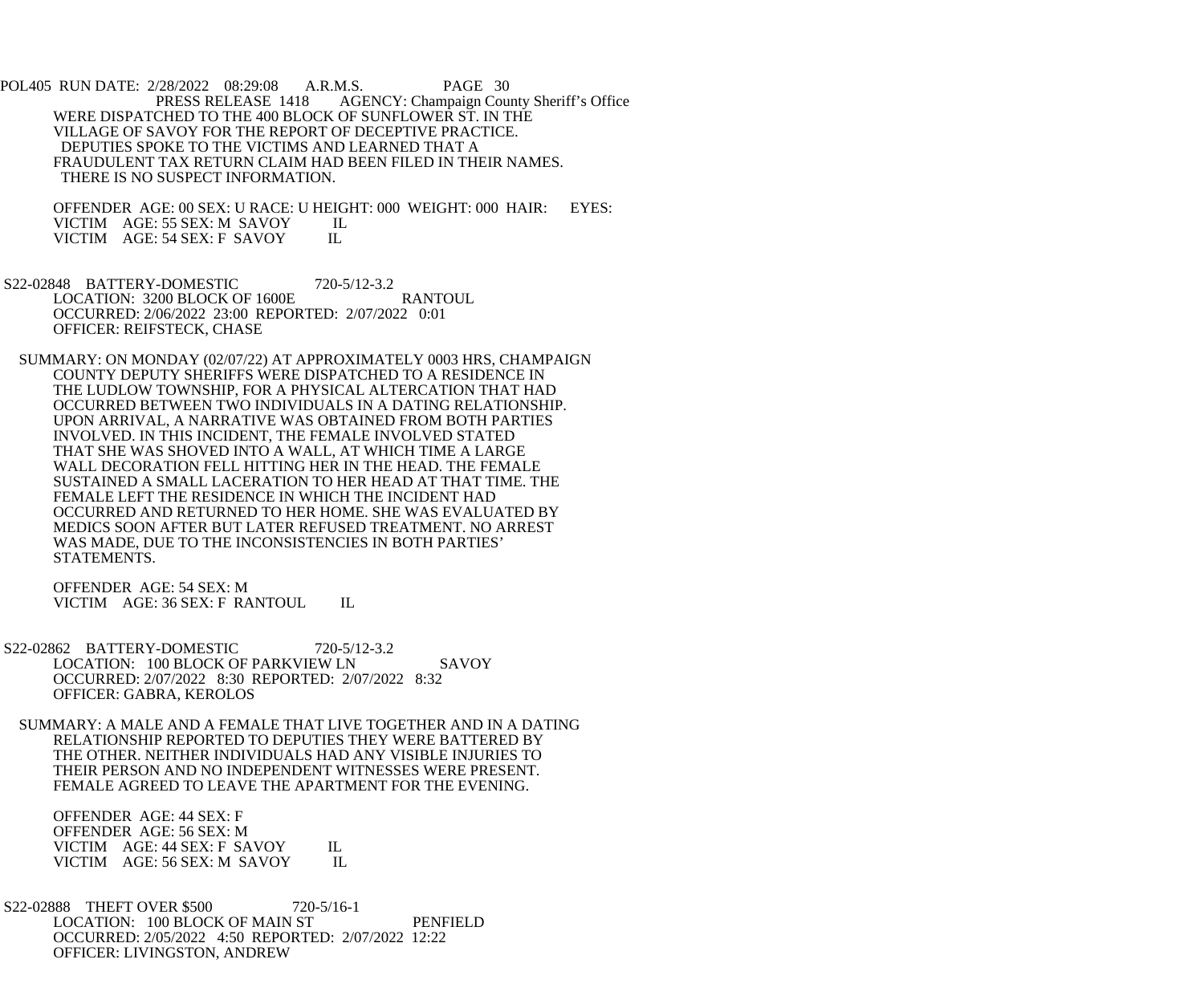POL405 RUN DATE: 2/28/2022 08:29:08 A.R.M.S. PAGE 31<br>PRESS RELEASE 1418 AGENCY: Champaign Cou AGENCY: Champaign County Sheriff's Office

- SUMMARY: ON 2/7/2022, CHAMPAIGN COUNTY SHERIFF DEPUTIES RESPONDED TO A BUSINESS IN COMPROMISE TOWNSHIP FOR A REPORT OF A THEFT. DEPUTIES OBTAINED A STATEMENT FROM OWNER OF THE BUSINESS. THE OWNER BELIEVED AN EMPLOYEE OF THE BUSINESS WAS THE ONE TO COMMIT THE THEFT. DEPUTIES SPOKE WITH THE EMPLOYEE WHO DENIED ALLEGATIONS OF THEFT FROM THE BUSINESS. DUE TO THE CONTRADICTING STATEMENTS FROM THE VICTIM AND ALLEGED OFFENDER, NO ENFORCEMENT ACTIONS WERE TAKEN.
- PROPERTY: NONE NONE (USE "1")

 OFFENDER AGE: 44 SEX: F VICTIM LAST CALL PENFIELD IL

- S22-02900 FRAUD-CREDIT CARD 720-5/17-31 THRU 46 LOCATION: 2100 BLOCK OF PROSPECT AVE N CHAMPAIGN OCCURRED: 1/25/2022 0:00 REPORTED: 2/07/2022 12:47 OFFICER: LIVINGSTON, ANDREW
- SUMMARY: ON 2/7/2022, CHAMPAIGN COUNTY SHERIFF DEPUTIES WERE DISPATCHED FOR A REPORT OF A DECEPTIVE PRACTICE. DEPUTIES OBTAINED A STATEMENT FROM THE REPORTING PERSON WHO HAD POSSIBLE SUSPECT INFORMATION. DEPUTIES SPOKE WITH THE POTENTIAL OFFENDER WHO PROVIDED INFORMATION TO DEPUTIES THAT SUGGESTED HE WAS NOT THE OFFENDER. NO FURTHER SUSPECT INFORMATION AT THIS TIME.

 OFFENDER AGE: 00 SEX: U RACE: U HEIGHT: 000 WEIGHT: 000 HAIR: EYES: VICTIM AGE: 51 SEX: F MAHOMET IL

- S22-02939 BATTERY-AGG DOMESTIC 720-5/12-3.3 LOCATION: 1900 BLOCK OF CUNNINGHAM AVE N URBANA OCCURRED: 2/07/2022 21:45 REPORTED: 2/07/2022 22:37 OFFICER: SHAW, RYNE M
- SUMMARY: ON FEBRUARY 7TH, 2022, DEPUTIES RESPONDED TO A BUSINESS IN URBANA TOWNSHIP FOR A REPORT OF A DOMESTIC BATTERY. DEPUTIES SPOKE TO BOTH PARTIES AND CONCLUDED A BATTERY HAD OCCURRED. DEPUTIES PLACED ONE OF THE PARTIES UNDER ARREST AND TRANSPORTED TO THE SATELLITE JAIL.

 OFFENDER AGE: 20 SEX: M VICTIM AGE: 19 SEX: F OWANECO IL

ARRESTS: HALL QUENTIN O AGE: 20 SEX: M 106 7TH ST CHARLESTON IL CHARGE: BATTERY-AGG DOMESTIC 720-5/12-3.3 BATTERY-AGG DOMESTIC CHARGE: BATTERY-AGG DOMESTIC 720-5/12-3.3 BATTERY-AGG DOMESTIC<br>AT: BY: SHAW, RYNE M BY: SHAW, RYNE M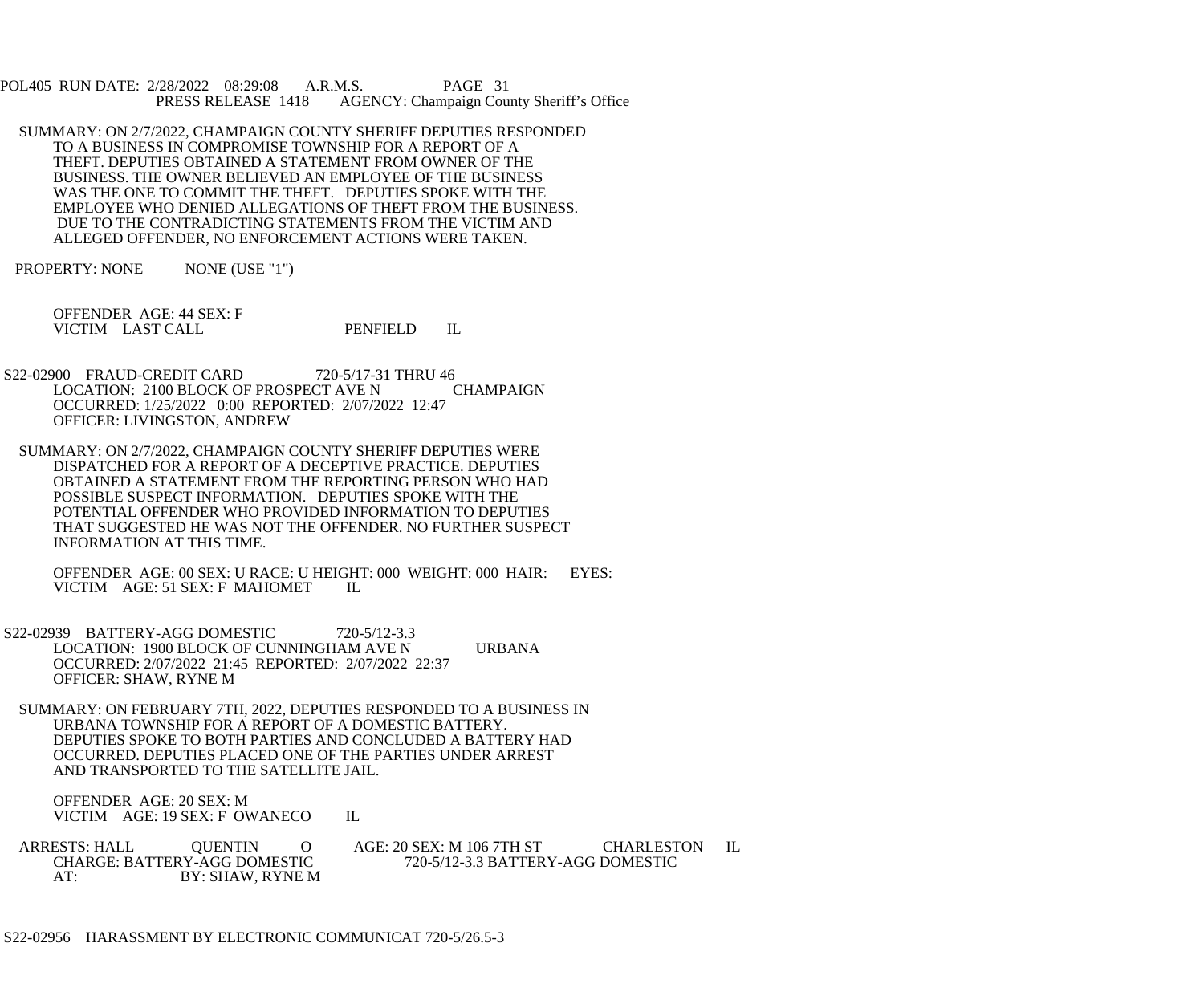POL405 RUN DATE: 2/28/2022 08:29:08 A.R.M.S. PAGE 32 PRESS RELEASE 1418 AGENCY: Champaign County Sheriff's Office LOCATION: 2100 BLOCK OF WINDSOR PL CHAMPAIGN OCCURRED:12/28/2021 16:38 REPORTED: 2/08/2022 8:01 OFFICER: PRYOR, BILLY

 SUMMARY: THE VICTIM REPORTED THAT SHE HAS RECEIVED 3 HARASSING TEXT MESSAGES THROUGH THE TEXT FREE APP. THE VICTIM WAS ADVISED BY ABUSE@PINGER.COM TO CONTACT THE POLICE AND MAKE A POLICE REPORT.

 OFFENDER SEX: RACE: HEIGHT: 000 WEIGHT: 000 HAIR: EYES: VICTIM AGE: 22 SEX: F VILLA GROVE IL

S22-02957 DRIVING UNDER THE INFL-ALCOHOL 625-5/11-501A2<br>IMPROPER LANE USAGE 625-5/11-709 **IMPROPER LANE USAGE** BREATH ALCOHOL OVER LIMIT 625-5/11-501(A)1 LOCATION: E CHURCH ST E / @ S FIRST ST OCCURRED: 2/08/2022 8:16 REPORTED: 2/08/2022 8:16 OFFICER: SELLEK, KYLE

 SUMMARY: DISPATCHED TO THE AREA OF S. FIRST ST. AND OLD CHURCH RD., CHAMPAIGN, REFERENCE A VEHICLE THAT WAS STUCK IN A SNOW FILLED DITCH. CONTACT WAS MADE WITH THE DRIVER AND SOLE OCCUPANT WHO SHOWED SIGNS OF IMPAIRMENT ON SFSTS AND WAS SUBSEQUENTLY ARRESTED FOR DRIVING UNDER THE INFLUENCE. THE DRIVER CONSENTED TO CHEMICAL TESTING WITH A BRAC OF . 270%.

PEOPLE: VICTIM SOCIETY<br>OFFENDER SEX: R SEX: RACE: HEIGHT: 000 WEIGHT: 000 HAIR: EYES: VEHICLE: COLOR: SIL/ DR 2012 MAKE: VOLK MODEL: BUG BODY: 2D

 S22-03197 THEFT OVER \$500 720-5/16-1 LOCATION: 00 BLOCK OF OAKS RD E URBANA OCCURRED: 1/15/2022 0:00 REPORTED: 2/10/2022 10:03 OFFICER: WILLMORE, JUSTIN

 SUMMARY: ON FEBRUARY 10, 2022, CHAMPAIGN COUNTY SHERIFF'S DEPUTIES WERE DISPATCHED TO THE 500 BLOCK OF EAST OAKS RD. URBANA TOWNSHIP FOR THE REPORT OF A THEFT. DEPUTIES SPOKE TO THE VICTIM AND LEARNED THAT CASH WAS STOLEN FROM THE RESIDENCE.

PROPERTY: STOLEN 1 CURRENCY-NOT CHECKS/BOND

 OFFENDER AGE: 30 SEX: M VICTIM AGE: 73 SEX: F URBANA IL<br>VICTIM AGE: 25 SEX: F URBANA IL VICTIM AGE: 25 SEX: F URBANA IL<br>VICTIM AGE: 73 SEX: M URBANA IL VICTIM AGE: 73 SEX: M URBANA

S22-03208 THEFT OVER \$500 720-5/16-1<br>LOCATION: N COTTONWOOD RD N N COTTONWOOD RD N / @ 1600N OCCURRED: 2/01/2022 23:59 REPORTED: 2/10/2022 12:10 OFFICER: WILLMORE, JUSTIN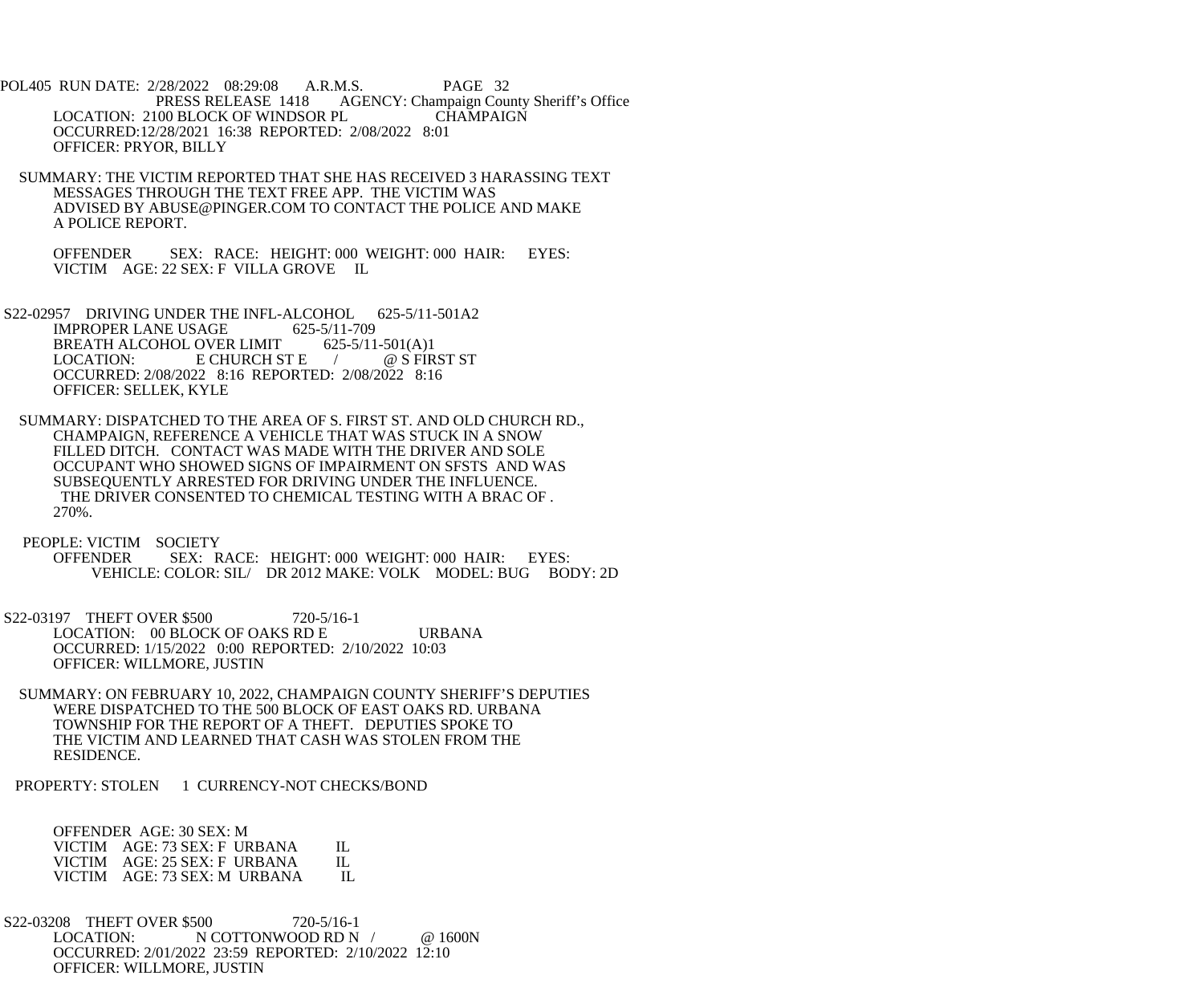POL405 RUN DATE: 2/28/2022 08:29:08 A.R.M.S. PAGE 33 PRESS RELEASE 1418 AGENCY: Champaign County Sheriff's Office

 SUMMARY: ON FEBRUARY 10, 2022 CHAMPAIGN COUNTY SHERIFF'S DEPUTIES WERE DISPATCHED TO CALL THE VICTIM IN REFERENCE TO A VEHICLE TRAILER BEING STOLEN. DEPUTIES SPOKE TO THE VICTIM AND LEARNED THAT A WORK TRAILER WAS STOLEN. THERE IS NO SUSPECT INFORMATION AT THIS TIME.

PROPERTY: STOLEN 1 TRAILER

 OFFENDER SEX: RACE: HEIGHT: 000 WEIGHT: 000 HAIR: EYES: VICTIM AGE: 34 SEX: F MAHOMET IL

- S22-03227 CRIMINAL DAMAGE TO PROPERTY 720-5/21-1 BATTERY-AGGRAVATED 720-5/12-3.05<br>LOCATION: DUNLAP AV N / V / W TOMARAS AV/W CURTI OCCURRED: 2/10/2022 15:35 REPORTED: 2/10/2022 15:54 OFFICER: REIFSTECK, BRANDON
- SUMMARY: TWO VEHICLES WERE INVOLVED IN A ROAD RAGE TYPE INCIDENT. SUSPECT THREW A SCREWDRIVER AT VICTIM VEHICLE. SCREWDRIVER SHATTERED DRIVER'S SIDE WINDOW, AND STRUCK THE PASSENGER IN THE HEAD. PASSENGER SUSTAINED A CUT TO HER INDEX FINGER FROM THE GLASS.
- PROPERTY: DAMAGED 1 AUTO<br>COLOR: SIL/ 2002 2002 MAKE: CHEV MODEL: S10 BODY: PK LIC#: IL 325192B

 OFFENDER SEX: RACE: HEIGHT: 000 WEIGHT: 000 HAIR: EYES: VICTIM AGE: 18 SEX: M SAVOY IL<br>VICTIM AGE: 18 SEX: F SAVOY IL VICTIM AGE: 18 SEX: F SAVOY

- S22-03293 THEFT \$500 AND UNDER 720-5/16-1 LOCATION: 500 BLOCK OF DUNLAP AV S SAVOY OCCURRED: 2/11/2022 12:00 REPORTED: 2/11/2022 12:01 OFFICER: REIFSTECK, AMANDA
- SUMMARY: ON 2/11/2022 AT APPROXIMATELY 1201 HOURS, CHAMPAIGN COUNTY SHERIFF DEPUTIES WERE DISPATCHED TO WALMART IN SAVOY, IL FOR A REPORT OF A THEFT. DEPUTIES SPOKE WITH A REPORTING PERSON WHO IS EMPLOYED AT WALMART AND STATED HER MEDICATION WAS STOLEN WHILE SHE WAS WORKING ON 2/8/2022. DEPUTIES OBTAINED PERTINENT INFORMATION AND SUBMITTED A REPORT.

PROPERTY: STOLEN 20 DRUGS-MEDICINE

 OFFENDER SEX: RACE: HEIGHT: 000 WEIGHT: 000 HAIR: EYES: VICTIM AGE: 36 SEX: F BROOKSTON IN

 S22-03317 SPEEDING (RADAR) 625-5/11-601B DRIVING UNDER SUSPENDED LICENSE 625-5/6-303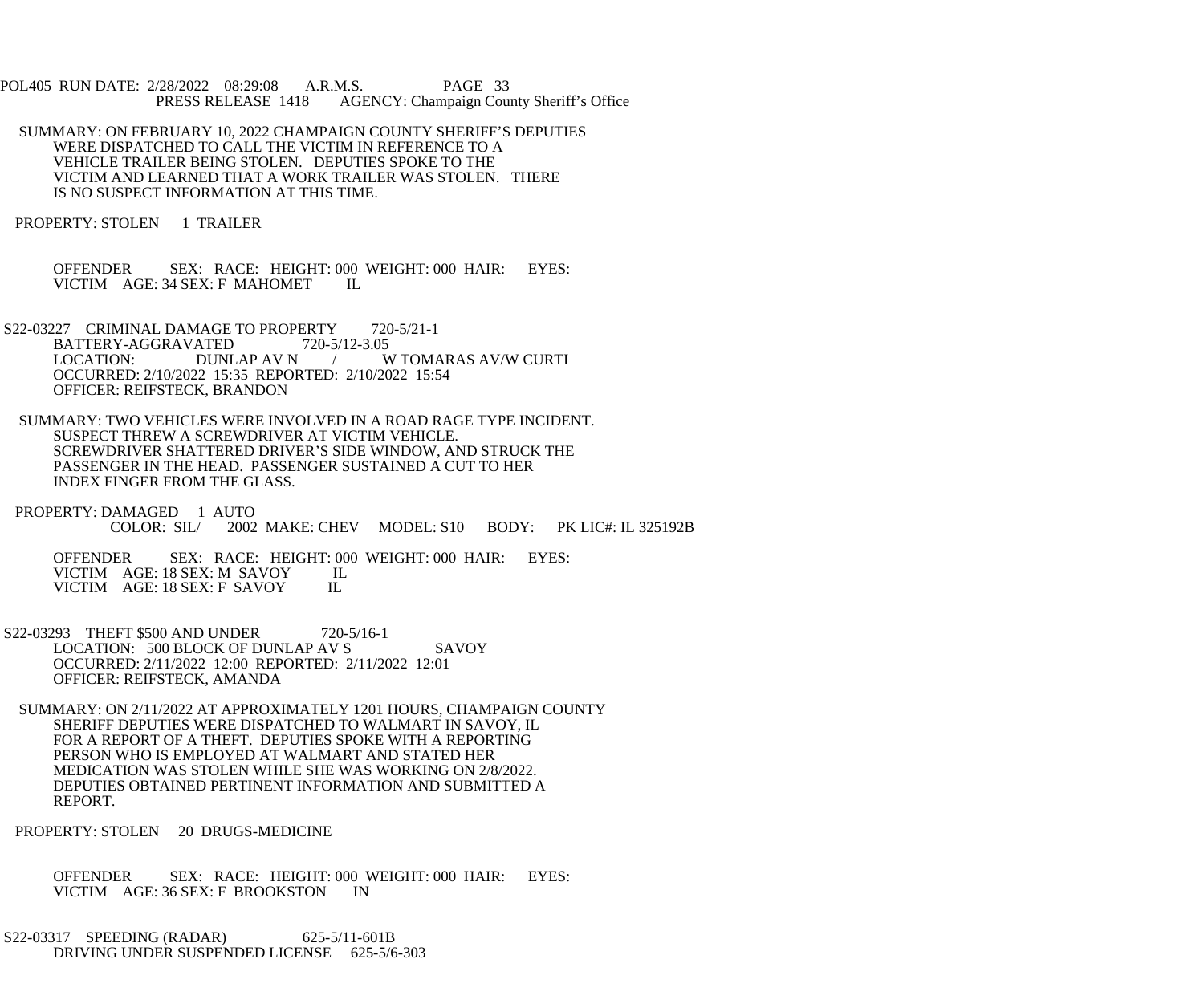POL405 RUN DATE: 2/28/2022 08:29:08 A.R.M.S. PAGE 34<br>PRESS RELEASE 1418 AGENCY: Champaign Cou AGENCY: Champaign County Sheriff's Office CANCEL/SUSPEND/REVOKED REGISTRATION 625-5/3-702 OPERATE UNINSURED MOTOR VEHICLE 625-5/3-707<br>LOCATION: S MAIN ST S / ETHEL ST S MAIN ST S OCCURRED: 2/11/2022 17:30 REPORTED: 2/11/2022 17:31 OFFICER: CARLSON,CHRISTOPHER T

 SUMMARY: ON 02/11/2022 AT APPROXIMATELY 1730 HOURS A CHAMPAIGN COUNTY SHERIFF DEPUTY INITIATED A TRAFFIC STOP IN THE AREA ON MAIN ST. AND ETHEL ST. IN SAINT JOSEPH, IL PURSUANT TO AN ILLINOIS VEHICLE CODE VIOLATION. THE DRIVER WAS FOUND TO BE DRIVING ON A SUSPENDED ILLINOIS DRIVER'S LICENSE, SUSPENDED ILLINOIS REGISTRATION PLATES, AND COULD NOT FURNISH PROOF OF LIABILITY INSURANCE. THE SUSPENDED ILLINOIS REGISTRATION PLATES AND SUSPENDED ILLINOIS DRIVER'S LICENSE WERE SEIZED AS EVIDENCE AND THE DRIVER WAS RELEASED ON CITATIONS.

 PEOPLE: VICTIM SOCIETY OFFENDER AGE: 24 SEX: F

ARRESTS: SPENCER ERIANNA LAGE: 24 SEX: F 1557 HUNTER ST URBANA IL<br>CHARGE: DRIVING UNDER SUSPENDED LICENSE 625-5/6-303 DRIVING UNDER SUSPENDED L CHARGE: DRIVING UNDER SUSPENDED LICENSE AT: EVERGREEN ST/MAIN ST BY: CARLSON, CHRISTOPHER T<br>SPENCER ERIANNA L AGE: 24 SEX: F 1557 HUNT AGE: 24 SEX: F 1557 HUNTER ST URBANA IL<br>OR VEHICLE 625-5/3-707 OPERATE UNINSURED MOTOR V CHARGE: OPERATE UNINSURED MOTOR VEHICLE AT: EVERGREEN ST/MAIN ST BY: CARLSON, CHRISTOPHER T SPENCER ERIANNA L AGE: 24 SEX: F 1557 HUNTER ST URBANA IL<br>CHARGE: CANCEL/SUSPEND/REVOKED REGISTRATION 625-5/3-702 CANCEL/SUSPEND/REVOKED RE CHARGE: CANCEL/SUSPEND/REVOKED REGISTRATION AT: EVERGREEN ST/MAIN ST BY: CARLSON, CHRISTOPHER T

 S22-03388 HARASSMENT BY TELEPHONE 720-5/26.5-2 LOCATION: MONROE DR / JEFFERSON DR/CONSTIT OCCURRED: 2/12/2022 13:21 REPORTED: 2/12/2022 13:22 OFFICER: REIFSTECK, AMANDA

 SUMMARY: ON 2/12/22 AT APPROXIMATELY 1322 HOURS, CHAMPAIGN COUNTY SHERIFF DEPUTIES WERE DISPATCHED TO THE URBANA POLICE DEPARTMENT FOR A REPORT OF HARASSMENT BY TELEPHONE. DEPUTIES MET WITH THE REPORTING PERSON AT UPD AND OBTAINED PERTINENT INFORMATION TO COMPLETE A REPORT. THE REPORTING WAS ADVISED TO BLOCK THE NUMBER IN HER PHONE AND ANY OTHER NUMBERS THAT MAY BE GENERATED BY THE HARASSING PARTY.

PEOPLE: VICTIM AGE: 79 SEX: F URBANA IL OFFENDER AGE: 00 SEX: M RACE: HEIGHT: 000 WEIGHT: 000 HAIR: EYES: DESCR: ADDRESS FINDLAY, TELEPHONE (417) 453-2665

S22-03406 NO TAILLIGHTS 625-5/12-201 ILLEGAL TRANSPORTATION CANNABIS AU 625-5/11-502.15 ABC